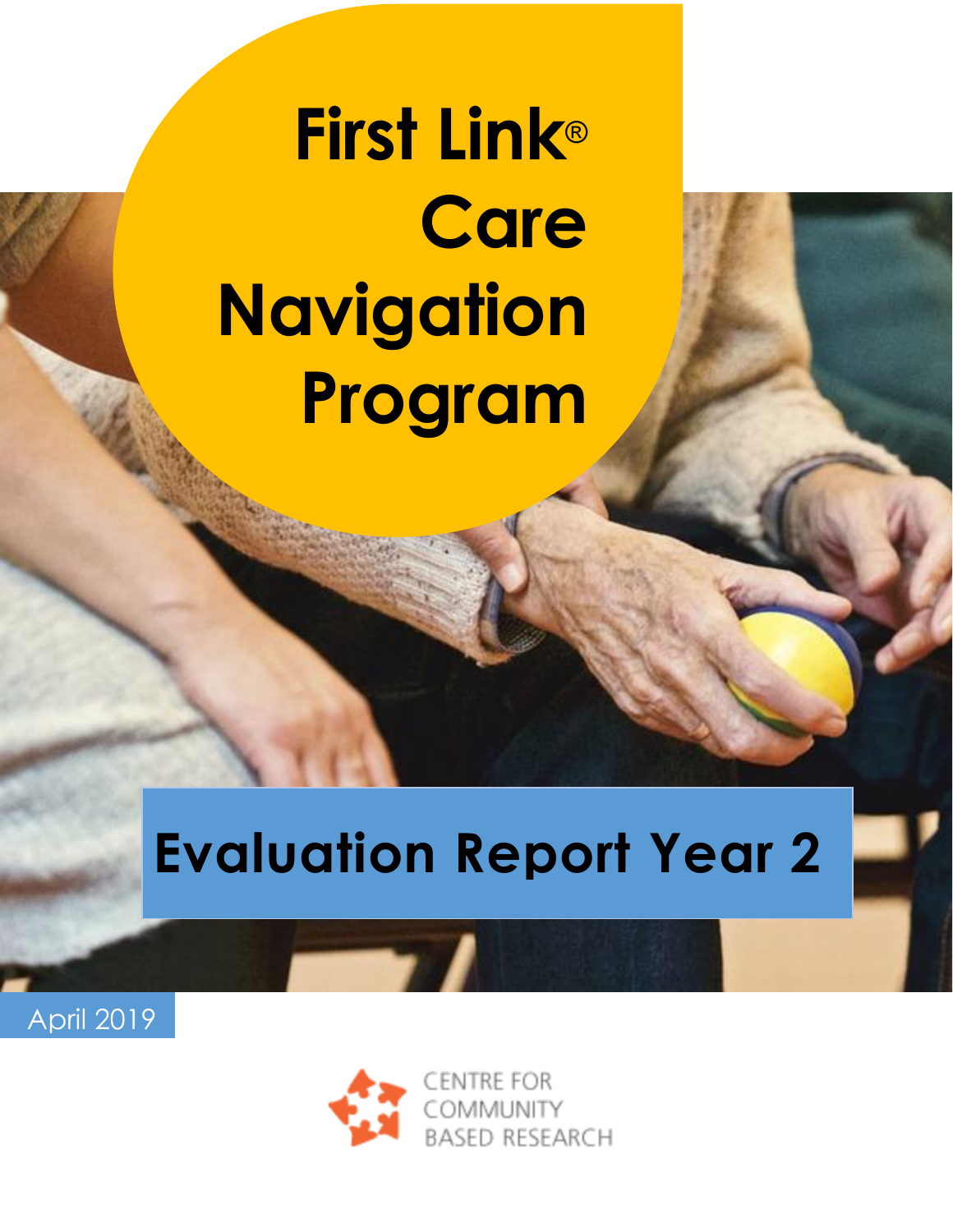# **Contents**

|  | <b>1. Evaluation Framework</b> |                    |  |
|--|--------------------------------|--------------------|--|
|  |                                |                    |  |
|  |                                |                    |  |
|  |                                |                    |  |
|  |                                | 2. Method Findings |  |
|  |                                |                    |  |

#### **3. Appendix**

# Evaluation Team

Evaluation Lead: Joanna Ochocka

Evaluation Co-Lead: Rich Janzen

Researchers: Thea Enns, Cameron McCordic, and Jess Notwell

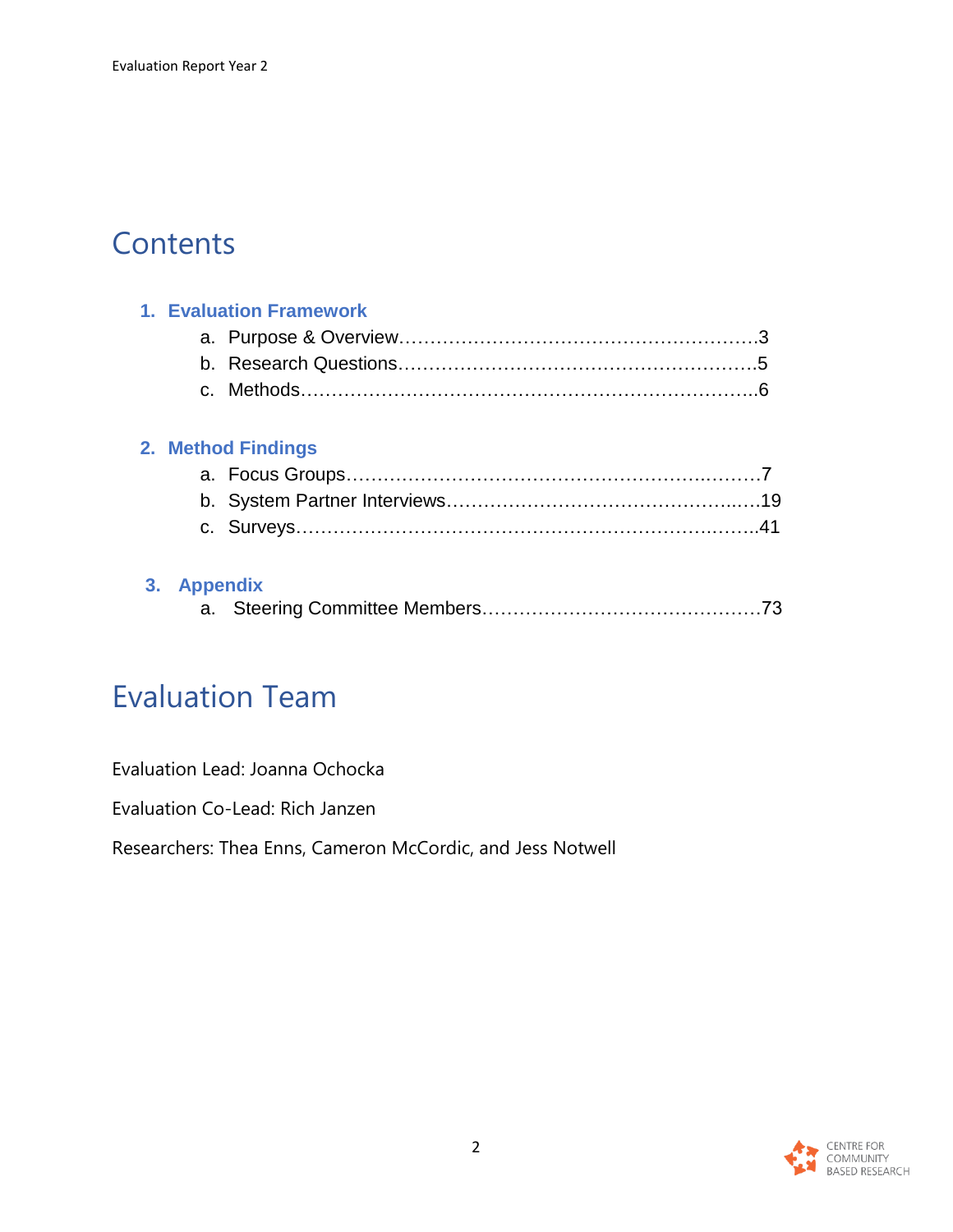The purpose of this report is to provide evaluation results of the First Link<sup>®</sup> Care Navigation (FLCN) program using data gathered with Persons Living with Dementia, Care Partners, First Link® Care Navigators and System Partners between 2018 and 2019. This technical report summarizes the findings according to the evaluation's three data gathering methods.

# **1. Evaluation Framework**

# **Purpose & Overview**

As a part of Alzheimer Society of Ontario's (ASO) commitment to strengthening its First Link<sup>®</sup> Care Navigation (FLCN) program and Ontario's larger Dementia Strategy, robust monitoring and evaluation was a critical component. Evaluation methods were used in order to better understand the impact of the investment and to inform continuous improvement of the First Link® program and the role it plays in care navigation. The Centre for Community Based Research (CCBR) was engaged by ASO to create an evaluation framework.

The evaluation implements a community-based research approach. Community-based research is defined as: "a research approach that involves active participation of stakeholders, those whose lives are affected by the issue being studied, in all phases of research for the purpose of producing useful results to make positive changes" (Nelson, Ochocka, Griffin, & Lord, 1998, p.12). Community-based research is grounded in three hallmarks: community-driven, participatory and action-oriented (Ochocka & Janzen, 2014).

CCBR implements this approach using three main mechanisms:

**The research team** comprises the researchers from the Centre for Community Based Research (CCBR) and staff from the Alzheimer Society of Ontario (ASO). CCBR and ASO work closely together to create the program logic model, design and facilitate the implementation of evaluation tools and methods, collect and analyze all data, as well as draft evaluation reports and recommendations.

**The steering committee** comprises 8-12 members of stakeholder groups and meets regularly during the evaluation process. This steering committee's role is to guide the evaluation process and evaluation products. That is, the steering committee assists the research team to understand local Alzheimer Societies' contexts, review the program logic model, shape evaluation tools and methods, and review the evaluation report and recommendations (see Table 2)

Key representatives from the Ministry of Health and Long-Term Care were engaged to ensure that the evaluation framework, progress and learning are aligned with the overall objectives and evaluation of the Ontario Dementia Strategy.

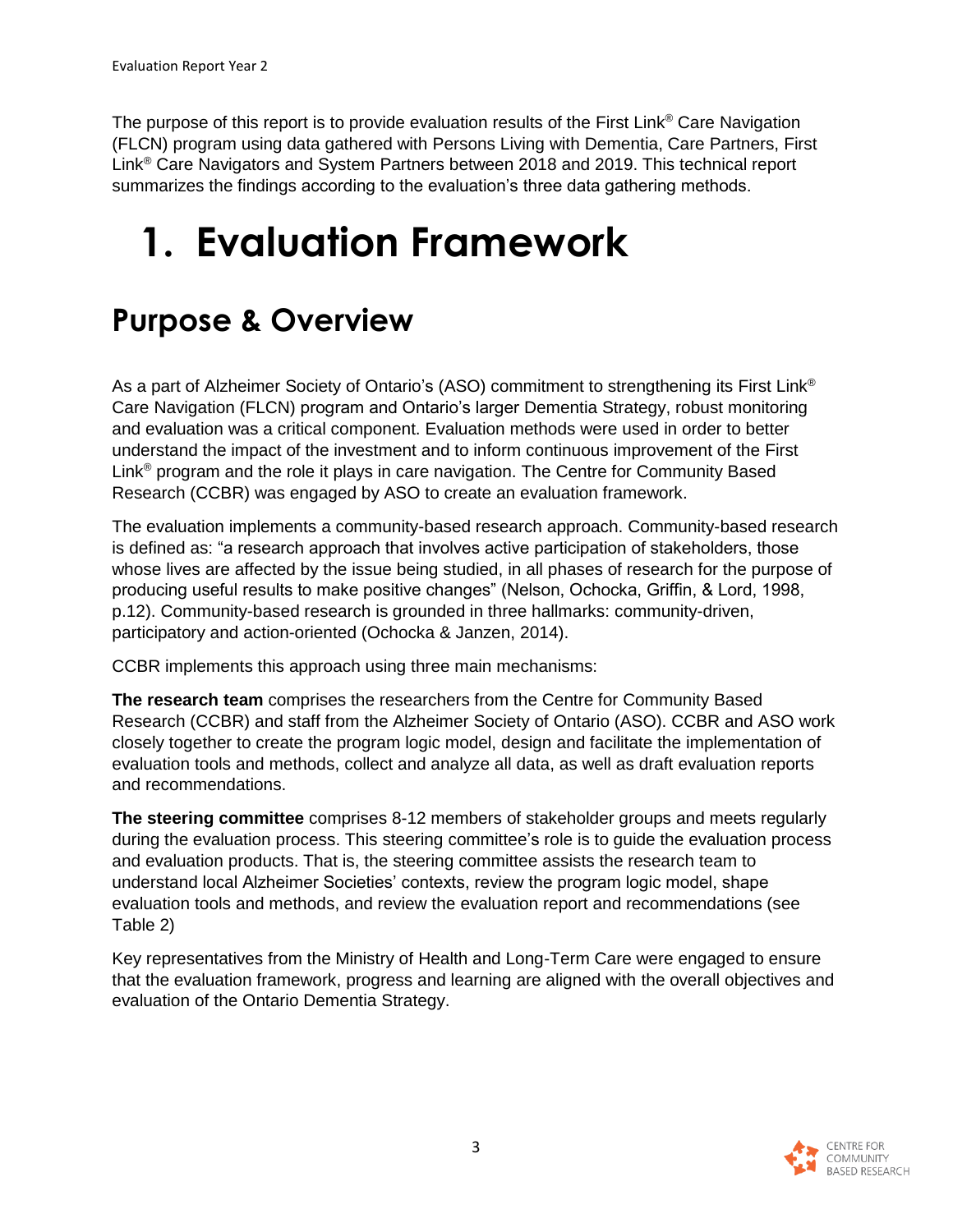| <b>Steering Committee</b><br>"Guiders"                           | <b>Research Team (CCBR &amp; ASO)</b><br>"Doers"                                   |
|------------------------------------------------------------------|------------------------------------------------------------------------------------|
| Assist CCBR to understand local Alzheimer<br>Societies' contexts | Design the Program Logic Model                                                     |
| Review Program Logic Model                                       | Design and Facilitate the implementation of<br><b>Evaluation Tools and Methods</b> |
| <b>Shape Evaluation Tools and Methods</b>                        | <b>Collect and Analyze Data</b>                                                    |
| <b>Review Evaluation Reports</b>                                 | Draft the Evaluation Reports and<br>Recommendations                                |

#### **Table 2. Roles of the Research Team and Steering Committee**

The evaluation framework that has guided the evaluation of the First Link® Care Navigation Program (2018-2020) has been collaboratively developed by CCBR in consultation with ASO and the steering committee. The evaluation has been implemented in three cycles. This report covers cycle two (2018-2019).

### **Evaluation Purpose**

The purpose of the First Link<sup>®</sup> Care Navigation program evaluation is to collaboratively determine:

- 1. The impact of the First Link® Care Navigation program, especially on clients' quality of life, and the extent to which the First Link® Care Navigation program was implemented successfully, and
- 2. The impact of this investment on the overall First Link® program over time.

To address the purpose of this evaluation, the four main research questions focused on: 1) Program Outcomes; 2) Program Implementation Processes; 3) Program Context; and 4) Program Improvements.

### **The Stakeholders**

Several stakeholder perspectives were explored throughout the First Link® Care Navigation program evaluation. Below is a table, illustrating the various stakeholder perspectives considered:

| <b>Stakeholder Group</b>                   | <b>Stakeholder</b>                                        |
|--------------------------------------------|-----------------------------------------------------------|
| <b>Clients</b>                             | Persons Living with Dementia (PLWD)<br>Care Partners (CP) |
| <b>Alzheimer Society in Ontario (ASiO)</b> | First Link <sup>®</sup> Care Navigators (FLCNs)           |
| <b>System Partners</b>                     | <b>Primary Care</b><br><b>Community Supports/Services</b> |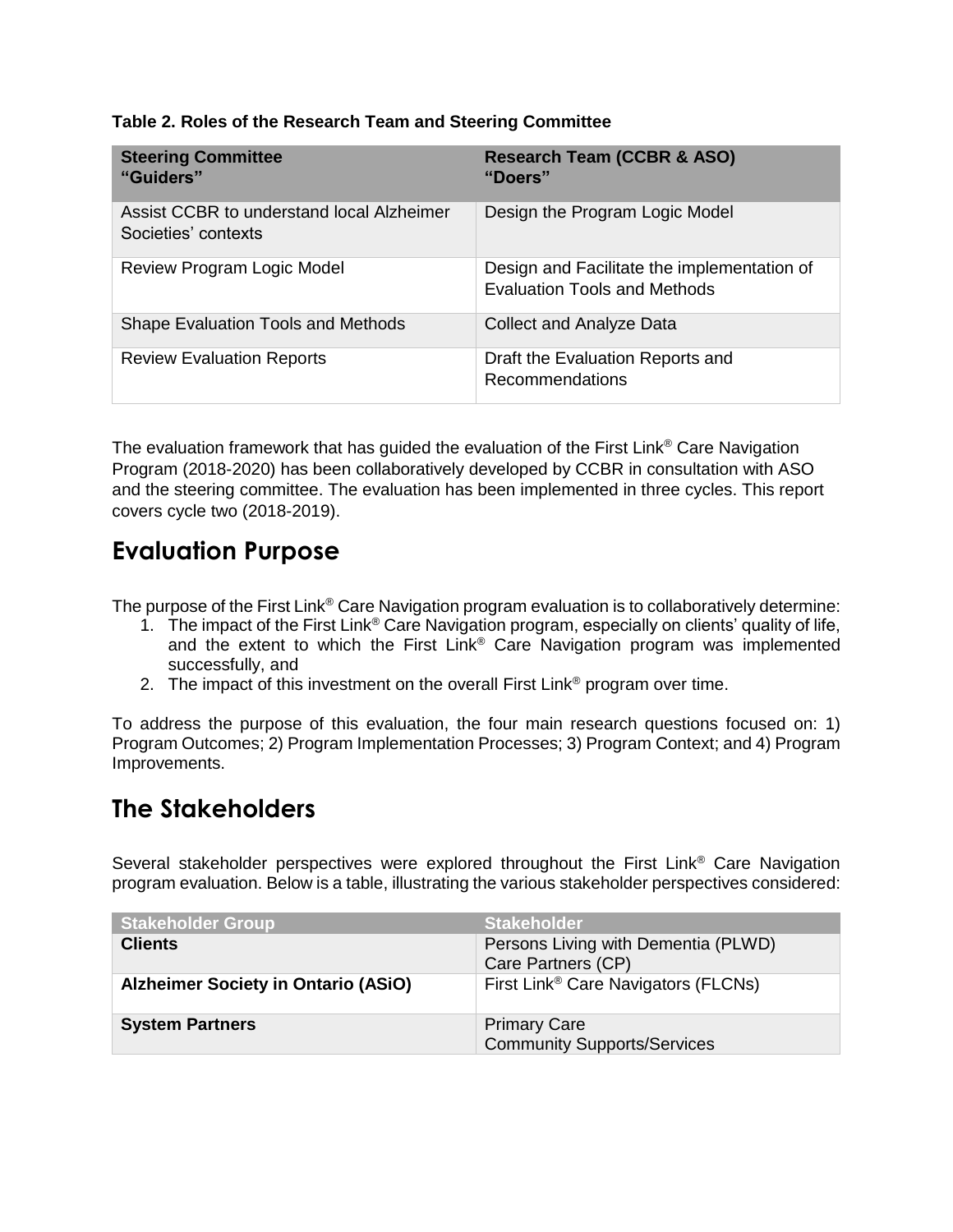# **Research Questions**

# **Research Question 1: Program Outcomes**

How and to what extent has the First Link® Care Navigation program impacted clients and System Partners?

- What evidence is there that Persons Living with Dementia (PLWD) have improved client experience and engagement as a result of FLCN?
- What evidence is there that FLCN position impacted Care Partner (CP) stress and capacity?
- What evidence is there that shows strengthened linkages between primary care and community supports/services as a result of FLCN?
- What unanticipated impacts were found?
- To what extent have other external enablers contributed to the observed outcomes?
- How have outcomes changed over time? (year 2 and 3) Why?
- What stories serve to illustrate impact?

### **Research Question 2: Program Implementation Processes**

To what extent has the First Link® Care Navigation program been implemented successfully?

- To what extent is the enhancement being implemented as expected and meeting targets?
- Who are the program clients, how are they referred into the program, what degree of interactions have there been, and how satisfied are clients with these interactions?
- Have specific diverse communities (Indigenous, remote/rural, Francophone, LGBTQ) been supported through this investment?
- What are the number, nature and perceived quality of Alzheimer Society (AS) services/supports and external referrals?
- What aspects of FLCN seem to be working well and not working well?
- What is facilitating and what is hindering effective implementation?

## **Research Question 3: Program Context**

How has the First Link<sup>®</sup> Care Navigation program impacted the overall First Link<sup>®</sup> program and Care System over time (throughout 2018-2020)?

- In what ways has the overall First Link® program and care system changed as a result of FLCN? What need or gap was FLCN aiming to address initially? Has FLCN successfully addressed it?
- How and to what extent have FLCNs been integrated as part of local AS operations?
- How and to what extent have learnings from FLCN evaluation been incorporated into overall First Link® program and care system?
- To what extent has the reach and impact of the overall First Link<sup>®</sup> program and care system benefited from FLCN?
- How has First Link® training helped to build skills/expertise for FLCN's in their role, helped to enhance AS effectiveness in supporting clients?

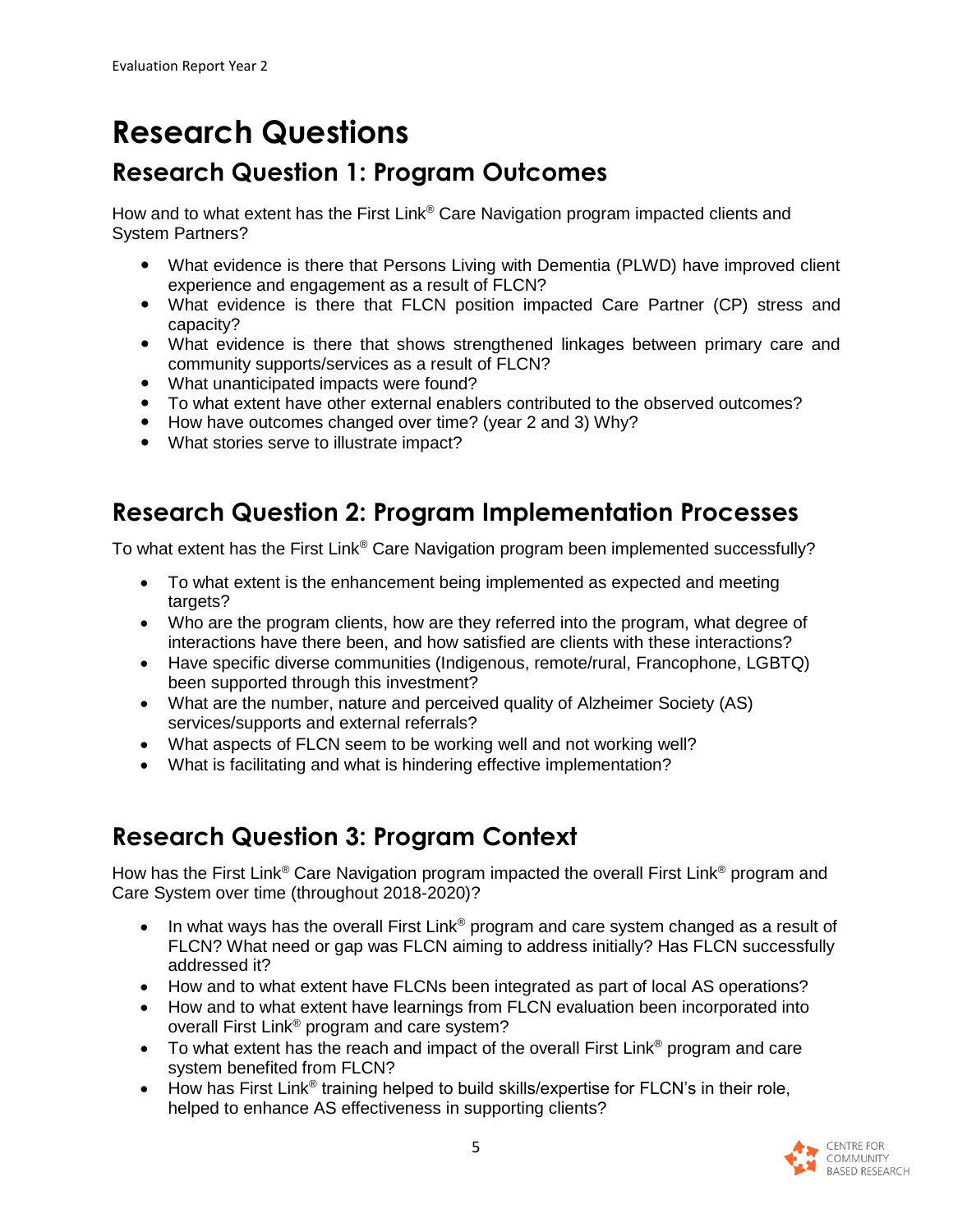• What is the relationship between FLCN, the overall First Link<sup>®</sup> program, and other contributing factors?

## **Research Question 4: Program Improvements**

What would improve the First Link® Care Navigation program?

- What are we learning that would help to make FLCN more effective and impactful?
- What should be taken into consideration when expanding FLCN to other local Alzheimer Societies in subsequent years?
- To what extent are learnings about FLCN context-specific and what can be transferred to all communities?
- How can training be enhanced to improve the delivery and client outcomes related to FLCN?
- How should FLCN be better evaluated?
- What investments are required for long-term sustainability?

# **Methods**

The FLCN program evaluation used several methods and gathered various stakeholder perspectives. The methods included:

- 1.Focus groups with clients
- 2.Key informant telephone interviews with System Partners
- 3.Surveys with clients and FLCN

All these methods were conducted in parallel in order to triangulate information providing both breadth (quantitative) and depth (qualitative) of program information.

# **2. Findings**

Below, there are three separate sections summarizing the evaluation findings for each method. Each section describes the methodology, demographics, and research findings. The report starts with a presentation of focus group data, followed by key informant interviews with System Partners, followed by three surveys: (i) completed by PLWD, (ii) completed by CP, and (iii) completed by FLCN. Each survey included close-ended questions, presented below as quantitative analysis, and open-ended questions, presented below as qualitative analysis. Please see the report entitled, "Summary of Survey Findings by Evaluation Question," to review the complete findings from the three surveys.

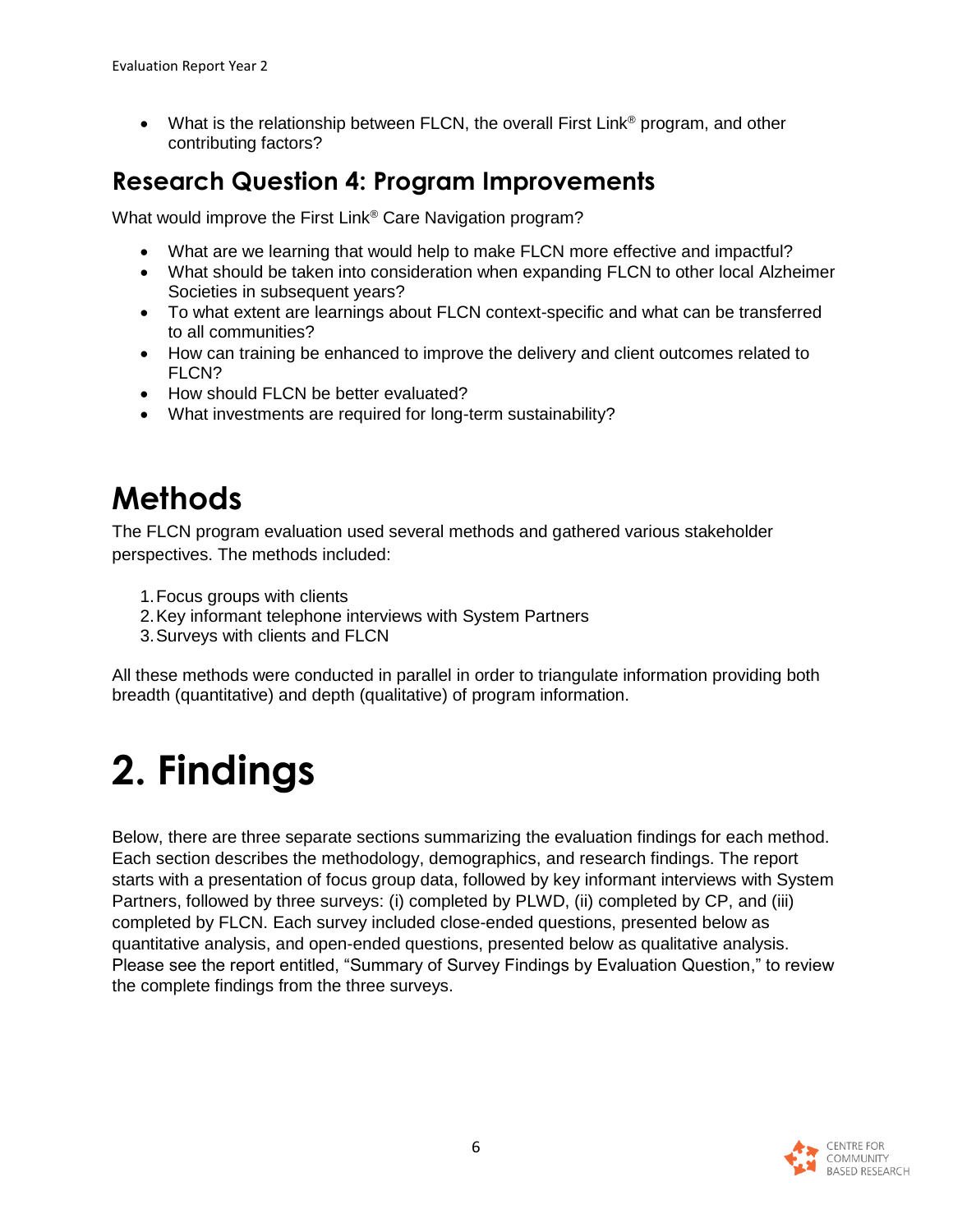# **Report on Focus Groups**

# **Methodology**

Focus groups allow for in-depth understanding and description of the context and situations that underlie FLCN processes and outcomes. During focus groups, individuals discussed issues and explored subjective matters, such as expectations, attitudes, and experiences of the FLCN program. Focus groups were conducted with two stakeholder groups: (1) Persons Living with Dementia (PLWD) and (2) Care Partners (CP). CCBR provided training to local ASiO staff to facilitate two separate focus groups with PLWD and CPs.

The original protocol called for a minimum of one focus group (each for Care Partners and Persons Living with Dementia) to be conducted at nine ASiOs, with each group having 3-5 participants. ASiO staff recruited participants based on the following criteria:

(1) PLWD

- People who are cognitively able to answer focus group questions
- People who have generally longer experience with the First Link<sup>®</sup> Care Navigation Program
- People who have generally higher frequency of contact with their First Link<sup>®</sup> Care **Navigator**

(2) CP

- People who have generally longer experience with the First Link<sup>®</sup> Care Navigation Program
- People who have generally higher frequency of contact with their First Link<sup>®</sup> Care **Navigator**

Some ASiOs encountered difficulties recruiting participants, which resulted in some sites being limited to holding interviews only or none at all. Subsequently, eight focus groups and four interviews were scheduled with 13 PLWD and 18 CP between January 2019 and February 2019 at seven ASiO sites. Each focus group lasted approximately 60 minutes. The facilitator completed a "Note Taking Template" during the focus group, and audio recorded the entire session. Recordings were sent to CCBR and transcribed by hired staff. Information was later organized according to focus groups questions, and then coded through the identification of key themes relating to each of the four main research questions. Quotes from CP and PLWD were identified to illustrate and support key themes. These quotes are included in the sections below.

# **Demographics**

As part of the First Link<sup>®</sup> Care Navigator evaluation, information was gathered from CP and PLWD from the following ASiO sites across Ontario:

• Toronto (1 CP, 3 PLWD)

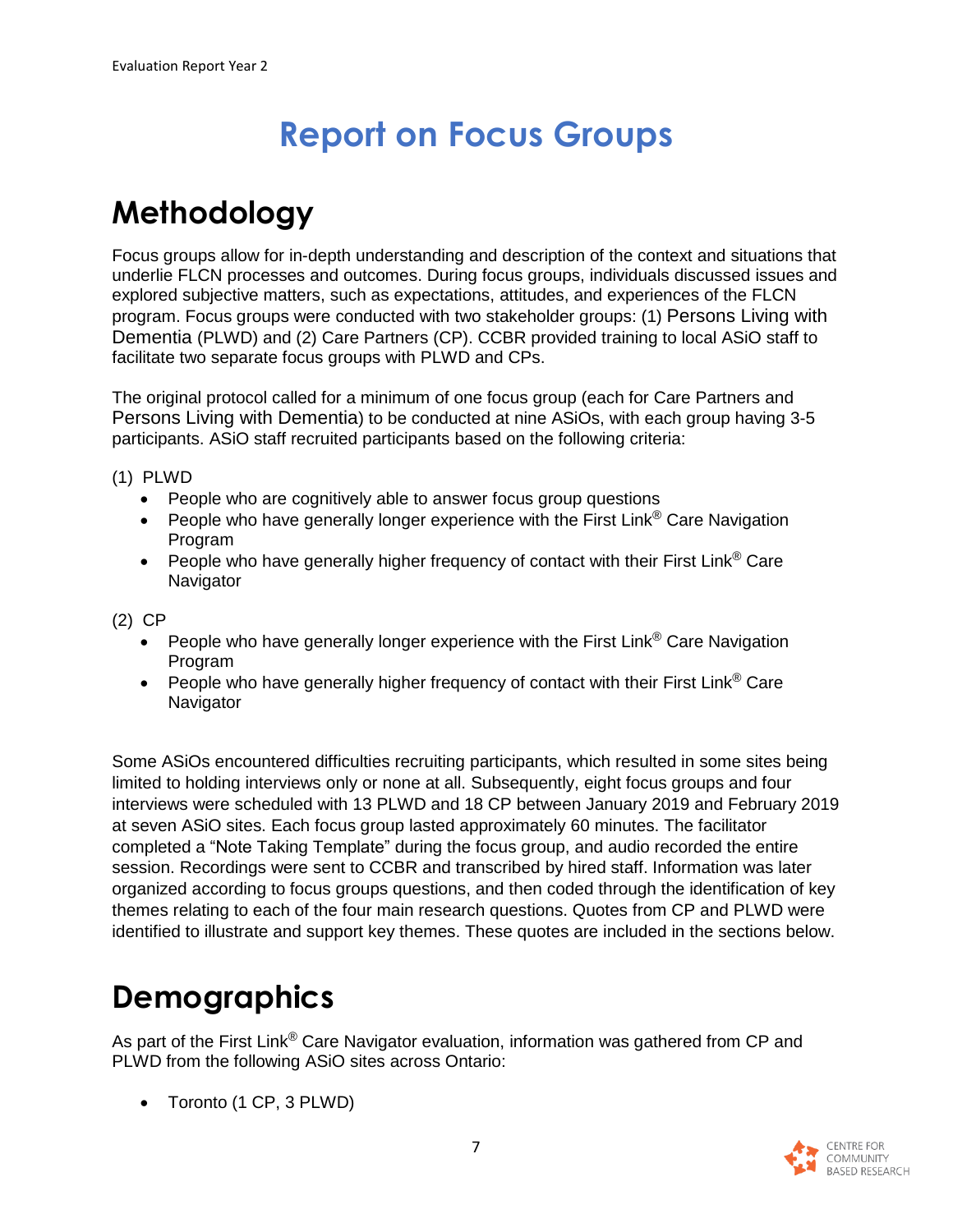- Niagara Region (4 CP, 3 PLWD)
- Brant, Haldimand Norfolk, Hamilton Halton (1 CP, 2 PLWD)
- Sault Ste. Marie & Algoma District (3 CP, 4 PLWD)
- Chatham-Kent (2 CP, 0 PLWD)
- York Region (3 CP, 0 PLWD)
- Simcoe County (4 CP, 1 PLWD)

PLWD and CP were not identified in the focus groups, nor was any identifying information collected.

# **Findings by Research Questions**

#### *Research Question 1: Program Outcomes*

The first research question asks: how and to what extent has the First Link® Care Navigation program impacted clients and System Partners? More specifically, w*hat evidence is there that Persons Living with Dementia (PLWD) have improved client experience and engagement as a result of FLCN?* And w*hat evidence is there that the FLCN position has impacted care partner (CP) stress and capacity*? Information gathered through focus groups with PLWD and CP is divided into: (i) impacts on PLWD, and (ii) impacts on their CPs.

Information about the FLCN's impact on PLWD is divided into four key themes: (1) increased sense of comfort and safety; (2) decreased feelings of isolation & loneliness alongside an increased feeling of acceptance and support; (3) increased likelihood of engagement with ASO programs & services (4) increased quality of life & happiness. Information about the impacts on CPs is divided into three key themes: (1) FLCN provide guidance & coping strategies; (2) FLCNs provide support to CPs that reduces stress, anxiety & feelings of guilt; (3) FLCNs provide support that improves CP's relationships with the PLWD and their capacity to care.

The two sub-sections below provide more a detailed analysis of these themes.

#### **Impacts on PLWD**

#### Increased sense of comfort and safety

Many of the PLWD expressed a strong attachment or appreciation for the individual FLCN. Indeed, each participant did not refer to said individual as the "First Link® Care Navigator", but rather by their first name. This speaks to the close relationship that is often formed between clients and the FLCN, and further reflects a certain degree of comfort and safety that many PLWD expressed when speaking to the FLCN. PLWD often referred to the navigators in ways that spoke to their individual characteristics: that they are "easy to talk to", or they "feel very warm" because the individual is "using [their] heart to help me".

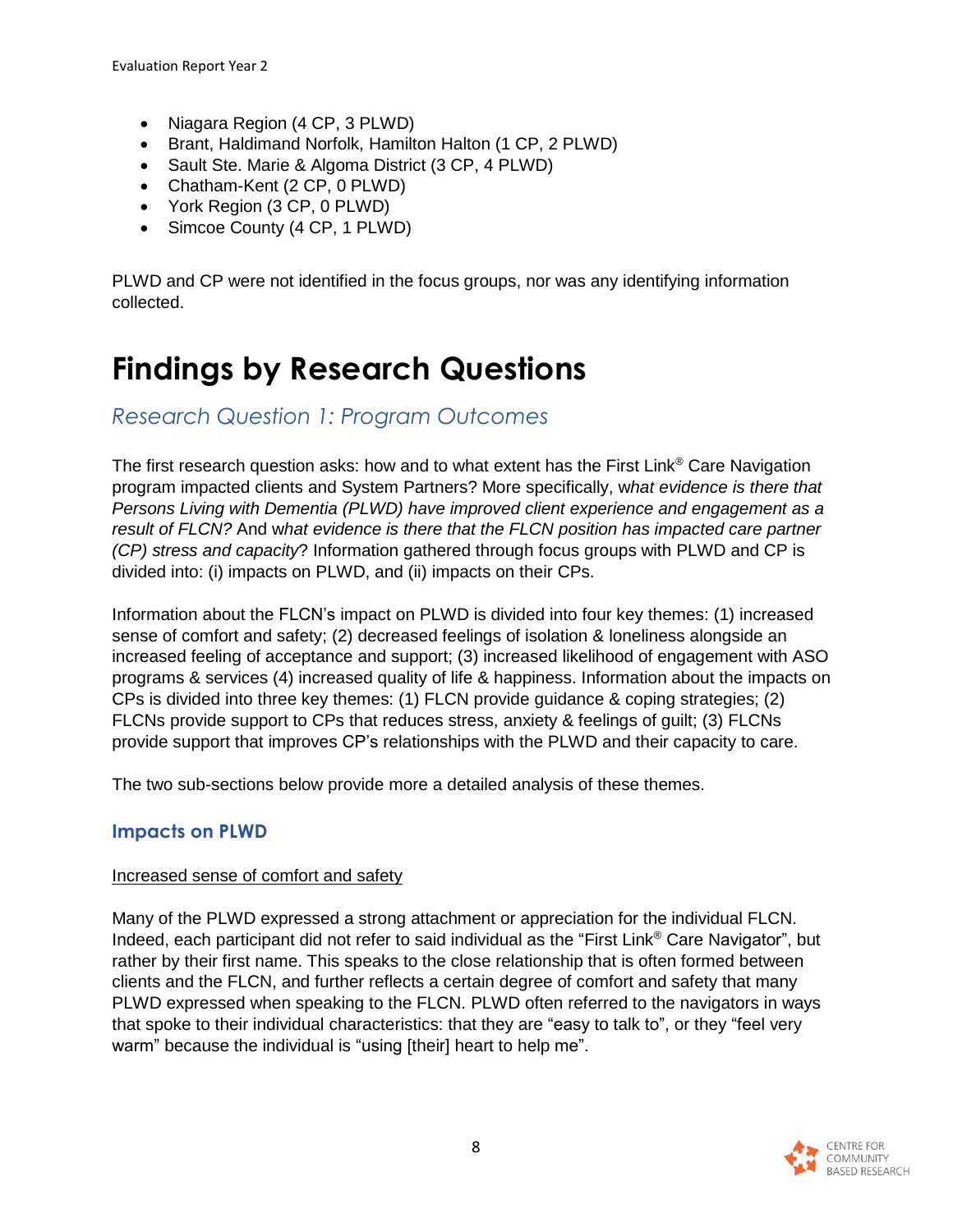This sense of warmth, ease and comfort is reinforced by having FLCNs meet clients in their home. Being at home, and feeling comfortable, often made PLWD more open to communicating—something which was often highlighted by PLWD: "you feel comfortable so you relax and are able to say 'yes, no I felt this, I felt that way' and you're more at ease and you'll be able to answer the questions or give an answer" (PLWD). As clients in situations that can be extremely vulnerable, feeling safe and secure is of the utmost importance for all parties involved — as one PLWD noted, "before I used to be very scared" but now "I feel safe". Whether it is providing visits in the home, or simply interacting in a manner that is welcoming and warm, PLWD appeared to appreciate the comfortable approach and demeanor of the Navigators.

#### Decreased feelings of isolation & loneliness alongside an increased feeling of acceptance and support

The FLCN program provides opportunities for PLWD to build relationships and increase their social activity in two major ways. Firstly, PLWD build a personal relationship with a FLCN that provides medical and social supports. One PLWD reflected on the importance of his relationship with the FLCN, noting that he enjoyed speaking with her, and that conversing in ways that were not entirely "business-like" but addressed personal interests, such as cooking. PLWD expressed appreciation for having someone else to walk beside them in their dementia journey: "we are not doing it alone". Knowing that there is someone that accepts them for who they are and can provide support moving forward proved to be hugely beneficial for some PLWD. For some, this relationship allowed for greater confidence to move forward with their lives: "I am comfortable with it because I know what it is, and I know what's going on" (PLWD). One CP echoed this sentiment when she explained that the navigator helped their loved one feel accepted and empowered to lead their lives: "he had the ownership to say this is how I feel" (CP).

Secondly, through their connection with the FLCN, PLWD are connected to various ASO programs that enable them to interact with other PLWD, thereby increasing their social network and providing a sense of acceptance: ""I'm not alone, I know that someone else is in the same boat, and I try to learn to share my feelings".

#### Increased likelihood of engagement with ASO programs & services

Although most PLWD did not explicitly state that their engagement with ASO programs was a direct result of their interactions with the FLCN, one individual did note that he "wouldn't have been as motivated" without the FLCN. Instead, it was CPs that identified a link between the PLWD's involvement in ASO programming and the influence of the FLCN. One CP noted that their loved one was very resistant to attend certain programs prior to their interaction with the FLCN: "I never would have got her here without the Navigator". Some CP attributed this to the personal connection PLWD were able to build with the FLCN: "they identify the person involved in the activity...if the trust is built there, they're more inclined to try the activity, so that seems to be the connecting [part]" (CP). Further, CPs noted that having these interactions occur in intimate and relaxed environments (e.g. the home) "really made a difference" when convincing PLWD to participate. One CP further reiterated: "It's an invaluable program to be truthful, without the FLCN coming to the house, we wouldn't be here, she never would have given me permission to come and bring her here" (CP). Navigators appear to play a fundamental role not

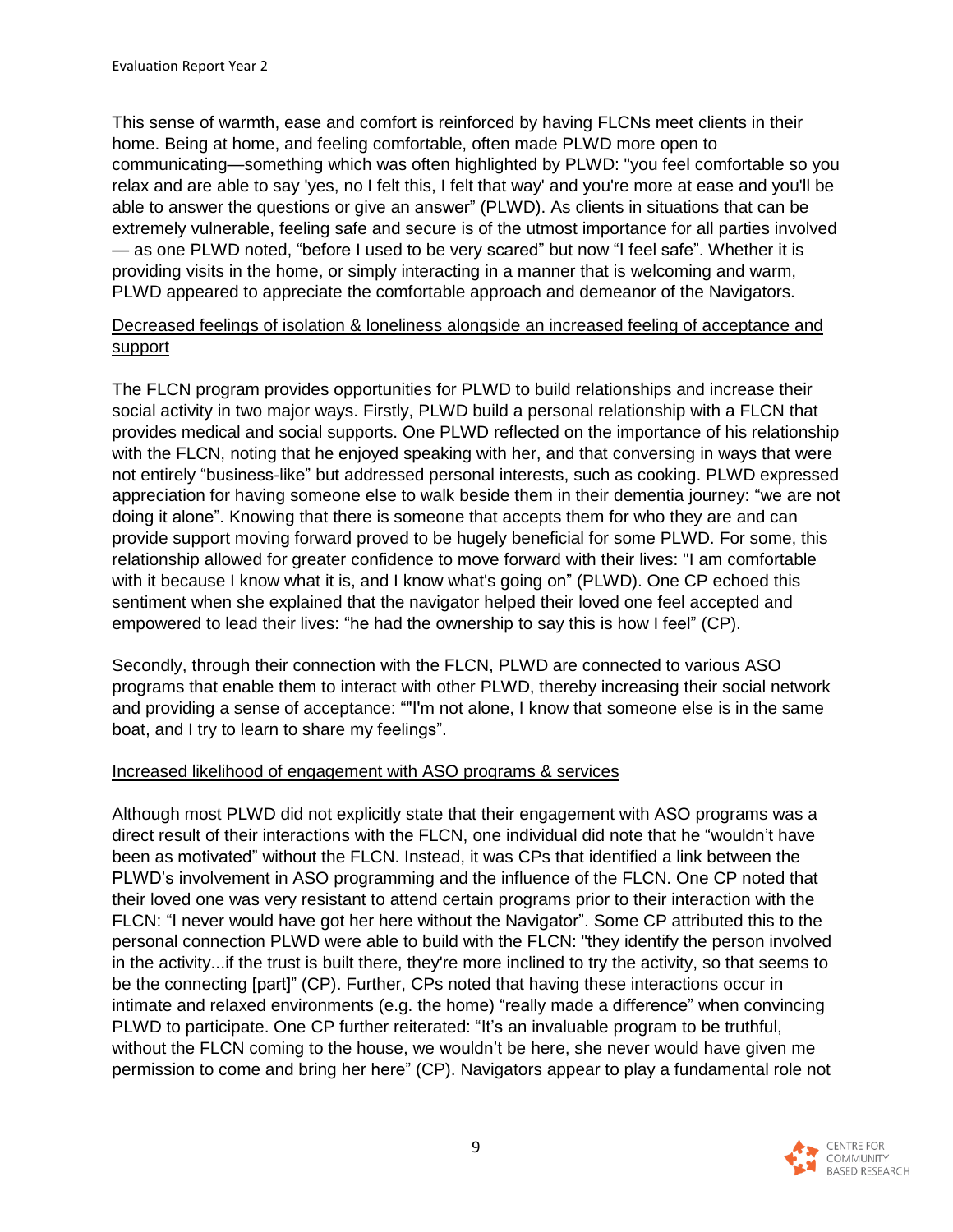only in informing PLWD and their CPs of programming and services, but encouraging and convincing PLWD to attend.

#### Increased quality of life & happiness

Although PLWD did not explicitly state an increase in their quality of life or happiness, some CPs observed that their loved one was much happier and joyful after talking with the Navigator or attending one of the programs. A CP recalled: "he always seems happier afterwards". One CP explained that the FLCN was able to identify their needs and interests, which resulted in a positive and enjoyable experience for the PLWD: "I'm telling you it's the best thing we ever did, like I'm telling you I didn't know what her needs were…[she's] been in programs where there is art, where there is music, where there is games, where there is exercise and she has loved every part of it". The impact the programs have had on one's quality of life is not limited to PLWD, indeed one CP noted that their own life was hugely impacted by her involvement with the FLCN program: "my quality of life is much better because I'm able to engage my mom in programs and also engage myself, which is amazing because I've met some wonderful people and so has my mom" (CP).

#### **Impacts on Care Partners**

Many of the relational qualities between FLCNs and PLWDs were also evident in the relationships between FLCNs and CPs. How the relationship seems to differ is that CPs describe their relationship to FLCNs as more akin to counselling relationships. FLCNs provide guidance, help CPs navigate complex emotions, and provide strategies for increasing their capacity.

#### FLCN provide guidance & coping strategies

While navigators play a key role in providing care and support to PLWD, CPs are impacted by the disease second hand and require guidance to navigate the challenges they face along the journey. Some CPs noted that the navigator helped them foresee and plan for the steps ahead, to "keep track of what's going on", and help them navigate the "big mystery" that is dementia. One CP specifically noted that she found comfort in the guidance provided by the FLCN program: "I find it comforting having these supports with all these people around who've been where you've been, and to see where you're heading. It can be a little frightening but at least you know what's coming" (CP).

Navigating the system and trying to support your loved one, all the while attempting to live out one's own life, is certainly a challenge. One CP explained that the Navigator "gives us the right of passage to the disease […] she opens that window to acceptance and knowledge" (CP). Another CP echoed this sentiment, noting that they were provided with a "forward projection" and given the tools and strategies to prepare them for taking the next steps. Overall, many CPs suggested that the Navigator was able to direct them onto a path that would best suit their needs and inform them about what to expect—and what to take with them—on the journey.

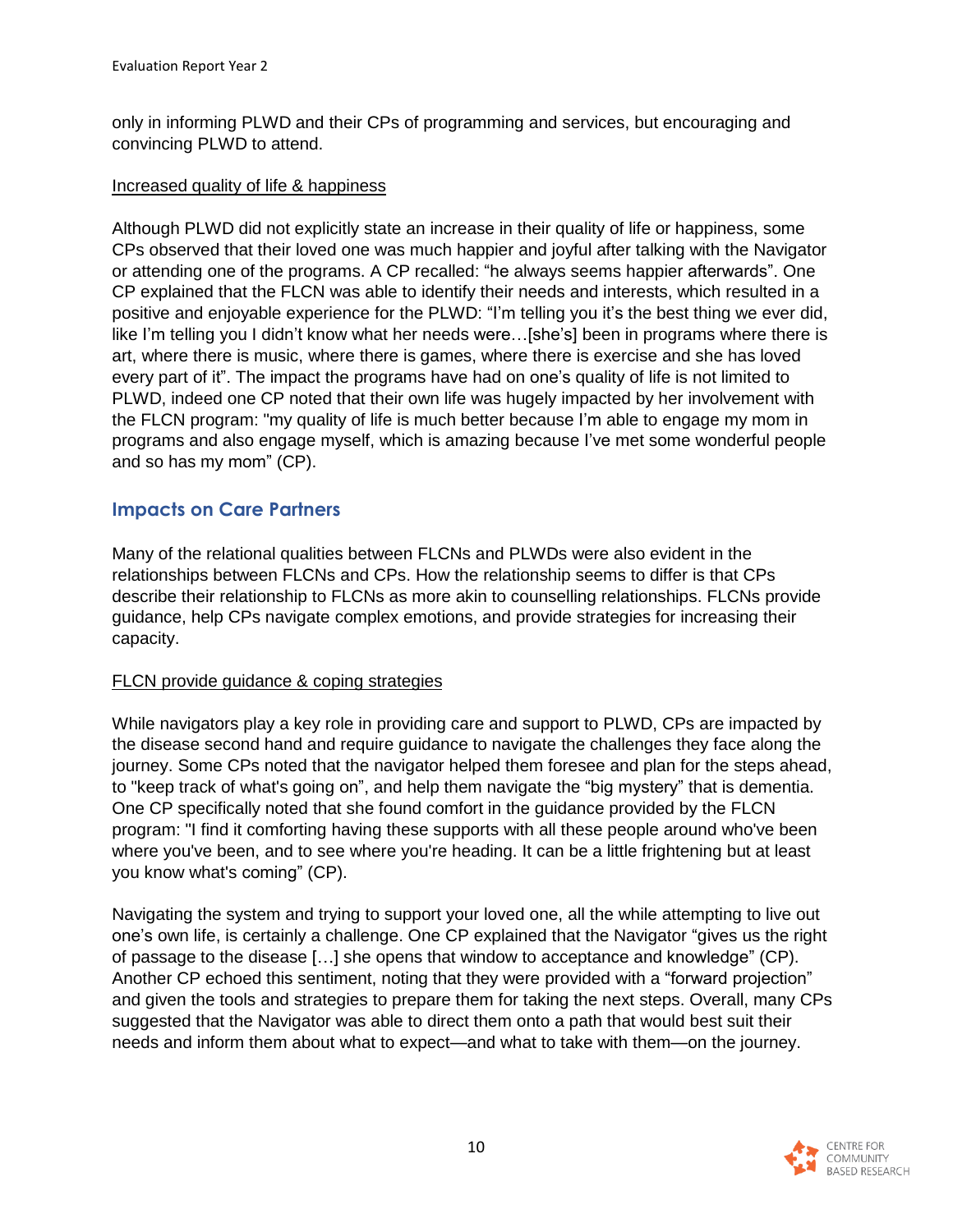#### FLCNs provide support to CPs that reduces stress, anxiety & feelings of guilt

One of the primary findings that came out of the focus groups with CPs was the amount of emotional support and counsel that the navigator provided for CPs. CPs expressed a wide array of emotions that impact their day-to-day lives as a result of their caring role. The most frequently mentioned emotions were stress, anxiety and guilt. Some CPs indicated that the Navigator helped them to ride this range of emotions. One CP noted that the FLCN "navigated me through my own emotions", while another stated that the FLCN "helped remind me that it's ok to feel that way in [my] own home".

When it comes to stress, most CPs reported feeling overwhelmed with the reality of having "a gazillion things going on in your mind that you've got to deal with". For these individuals, the FLCN provided a degree of support and informal counselling that reduced their stress. As one CP explained, their time with the FLCN "settles you down" (CP). This sense of feeling "settled" or "at ease" was generally attributed to knowing another individual was there to walk alongside them, or as one CP explained: there is "someone watching out for both of you along the journey" (CP).

CPs are often the sole support for their loved one, and therefore must take on an inordinate amount of responsibility. When much of one's day is devoted to the caring of their loved one, having another individual bear some of that weight—in addition to looking after the CP's emotional needs—appears to have a profound impact on CPs wellbeing. One CP recalled a time when she was overwhelmed by the prospect of having to leave her loved one for a short trip. The FLCN responded by encouraging her to go to her car, "sit and take a few breaths" and reminded her "you have to live your life". The CP noted that this moment taught her to "take a big breath and try and let the frustration get out". For another CP, being in touch with the FLCN appeared to provide them with some of the care and support that they provide to their loved ones, but CPs do not always receive in return. The CP remarked, the FLCN "makes you feel somebody out there cares" (CP).

In additional to stress and anxiety, CPs often noted that they feel guilty or "to blame". Some explained that certain decisions, such as moving their loved one into a home, or taking away their car keys, was accompanied with self-deprecating feelings. Further, CPs expressed sometimes feeling that they were to blame for how their loved one was behaving or feared that they were somehow providing incorrect or improper care. The Navigator's role appeared to reduce these feelings by helping CPs gain a more accurate perspective on their role as a CP and the realities of the disease. As one CP noted: "the big thing for me is not to feel guilty, it's not my fault", while another furthered that "[dementia] has its stages…we've learned to accept it and there's nothing that we did wrong".

Although the Navigators were not expected to completely erase their anxiety or stress, they appeared to have assisted in reducing or stabilizing CPs emotions: "It's just trying to keep our levels stable so at least we can manage and control what our [PLWD] is going through". FLCNs were identified as being key players in reducing CPs intense negative emotions. FLCN play a quasi-counselling role which enables CPs to better care for the Person Living with Dementia, and ultimately, to take better care of themselves.

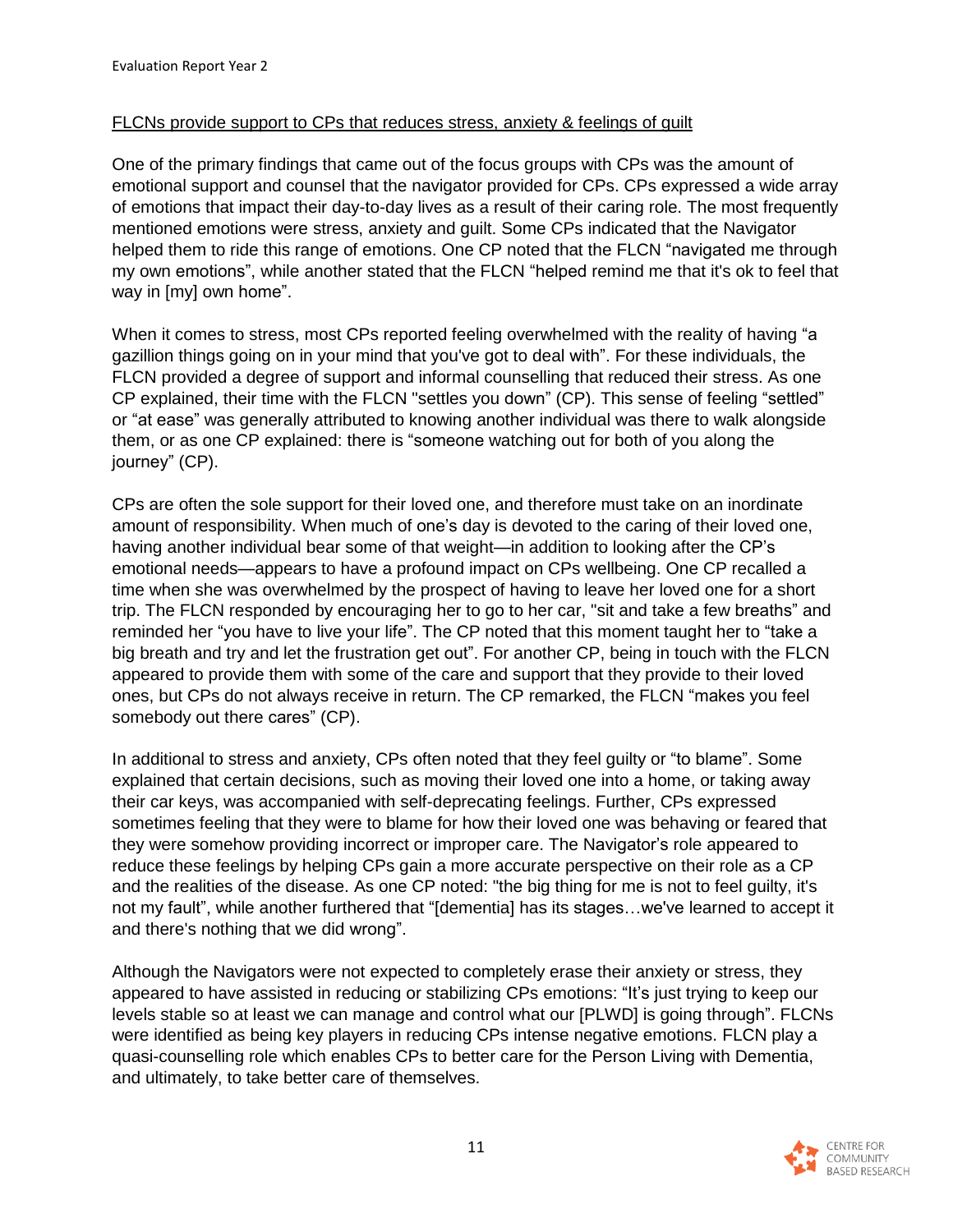#### FLCNs provide support that improves CP's relationships with PLWD and increases their capacity to provide care

Many CPs have lived through the reality of having their loved one's personality shift and destabilize over the years. This reality, from a practical and emotional standpoint, is extremely challenging. CPs reflected on their personal interactions with their loved ones, sometimes questioning "what in the world is the matter with me?" when they became angry or frustrated. The Navigator's ability to provide "options of communication" (CP) was seen as a way of "changing the dynamics" (CP) between CPs and their loved ones. One CP explained that it was helpful to have someone navigate the relationship, and act as a third party to communicate with the PLWD and take pressure off their relationship

"*Somebody else kind of navigating that direction, taking the pressure off the care provider…even though you think as the care-provider you're doing such a great job—you're finding all these things, you're finding all these programs—in their eyes, it's not*".

The realities of the disease can result in interactions that leave CPs feeling frustrated, unappreciated, and even hated by their loved ones. FLCNs help CPs alter this dynamic and assure CPs that "your feelings are OK", which has enabled CPs to continue caring in a way that is healthy for all parties involved. For some, this has meant a profound increase in their capacity to care: "without the extra help they set me up with, I don't think I would have been able to deal with it as long as I did" (CP).

#### *Research Question 2: Program Implementation*

The second research question asks: To what extent has First Link<sup>®</sup> Care Navigation been implemented successfully? Focus groups with PLWD and CP provide information that can be grouped into six key themes: (1) First Link® Care Navigators connect CP and PLWD with community supports and programs; (2) First Link® Care Navigators provide useful information and guidance for PLWD and their CPs; (3) First Link<sup>®</sup> Care Navigators are supporting CPs in ways that increase their capacity to care; (4) PLWD and CP feel comfortable and safe with First Link® Care Navigators; (5) PLWD and CPs living in remote or rural areas face challenges accessing First Link® Care; (6) Limited capacity and availability of the FLCN program decreases the number of face-to-face encounters. The section below provides a more detailed analysis of these themes.

#### FLCN connect CPs and PLWD to community supports and programs

Both CP and PLWD spoke highly of specific programs they were connected to at the ASiO, such as the Minds in Motion program. While PLWD often referred to programs they enjoyed, they were not clear about how they were connected to those programs, whereas CPs were more explicit that the FLCN helped CPs increase their awareness of possible programs and services, which was paramount in making the arrangements: "everything goes through [her], she sets you up—she's a one stop shop!".

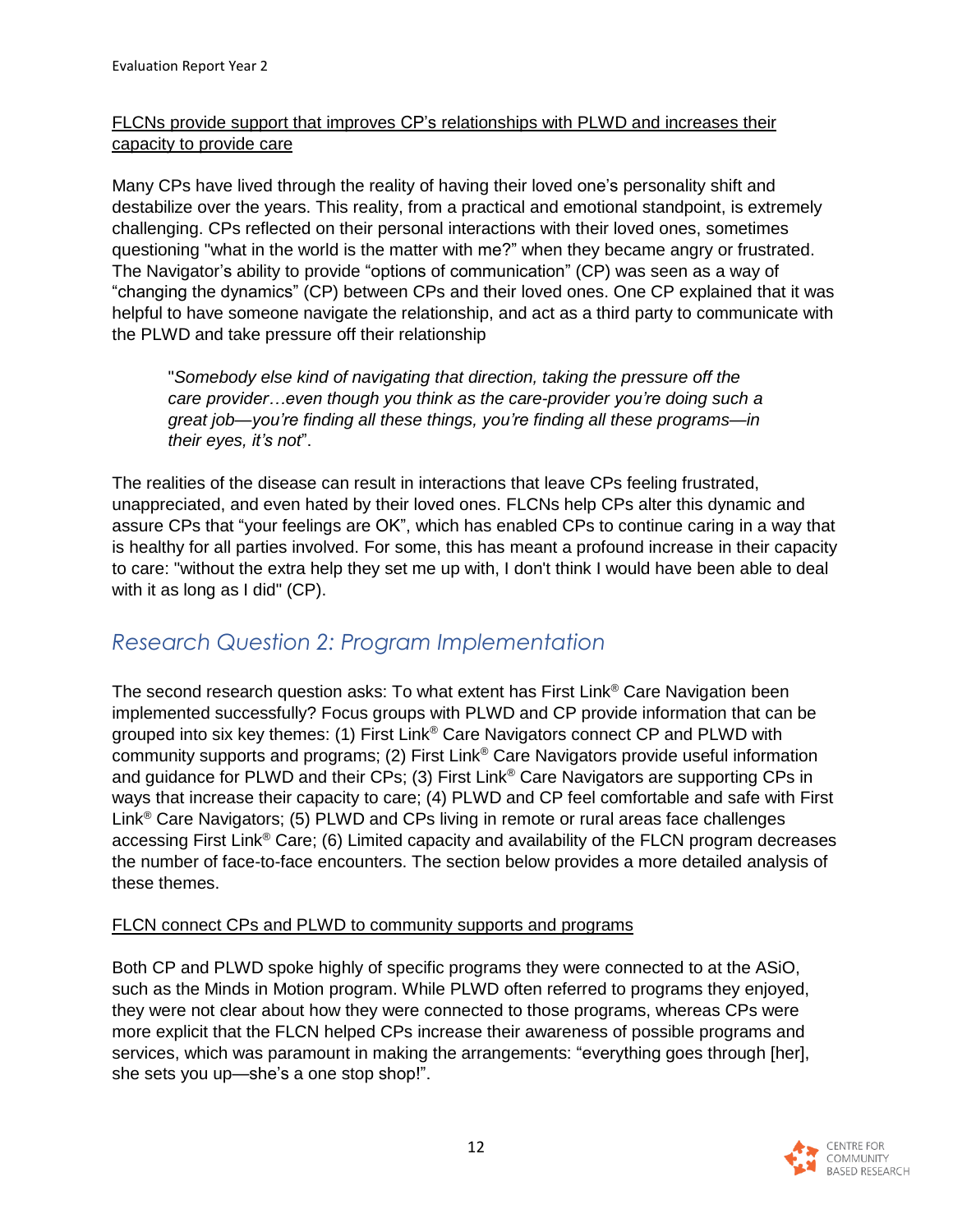CPs also spoke about FLCNs connecting them to medical services, helping with medical paperwork, referrals, or visiting the client alongside a nurse. CPs noted being connected to medical services, such as cognitive assessments, the LHIN, in home support and medical professionals (e.g. occupational therapists). This connection between the navigator and the medical system also depends on medical professionals referring recently diagnosed individuals to the FLCN program. Several CPs expressed complete satisfaction with the quick response rate of the FLCN after the referral was made. Some said that it took anywhere from 48 hours to a week. Ultimately, CPs appeared to recognize that the FLCN connected them to the larger ASO system and medical services and felt that the FLCN program and larger community of supports was able to "share information…[and] really work together" (CP).

#### FLCN provide useful information & guidance for PLWD and their CPs

CPs and PLWD were quick to emphasize how much they learned from the FLCN, with some noting that they had *exclusively* received information on the disease, programming and supports from the FLCN and their local ASiO. One PLWD noted that the information they received was useful and helped them grow in their understanding of the disease: "[I've] learned so much from [her] and the society [...] I feel that I've come a long way". CPs echoed that they too increased their knowledge due to the resources they were given. A CP explained that they "knew nothing at the beginning" but due to their involvement in the FLCN program "our knowledge now has increased thousand-fold". CPs indicated that the resources provided to them "has been vital" and that the navigators have been "extremely good" at explaining information to CPs and PLWD. In this respect, FLCN not only connected CPs and PLWD to supports and services but were a necessary resource in and of themselves. When referring to their local FLCN, one CP noted: "[knowledge] is at her fingertips, she can suggest and recommend what may help us and inevitably will help us, cause we don't know what side to see at the end". FLCNs appear to be successfully providing the necessary information and guidance that helps PLWD and their CPs effectively navigate the disease, and the larger system of community supports.

#### FLCN are supporting CPs in ways that increase their capacity to provide care

A number of CPs noted that the navigator's support enabled them to provide better care for their loved ones. CPs repeatedly identified that dementia is a disease that impacts both the PLWD and their CP: "we're both living it, [she's] dealing with it […] she's living with it and I'm dealing with it" (CP). Or in the words of another CP: "it's a journey that's made with two people" (CP). Therefore, CPs require a similar degree of support and attention in order to properly care for their loved one. In the words of one CP: "[It's] just us here, just moving forward, because we are known as the support and we need support too… that's what we get, thankfully from [the FLCN] and, as I said about the other programs, it helps moving forward". Further, CPs appeared to understand this connection between *their* care and their *ability* to care—in the words of one CP: "taking care of me helps to take care of him" (CP). FLCNs appear to provide CPs with the support that is much needed in their busy lives—support to better care for themselves, which in turn enables them to better care for their loved one.

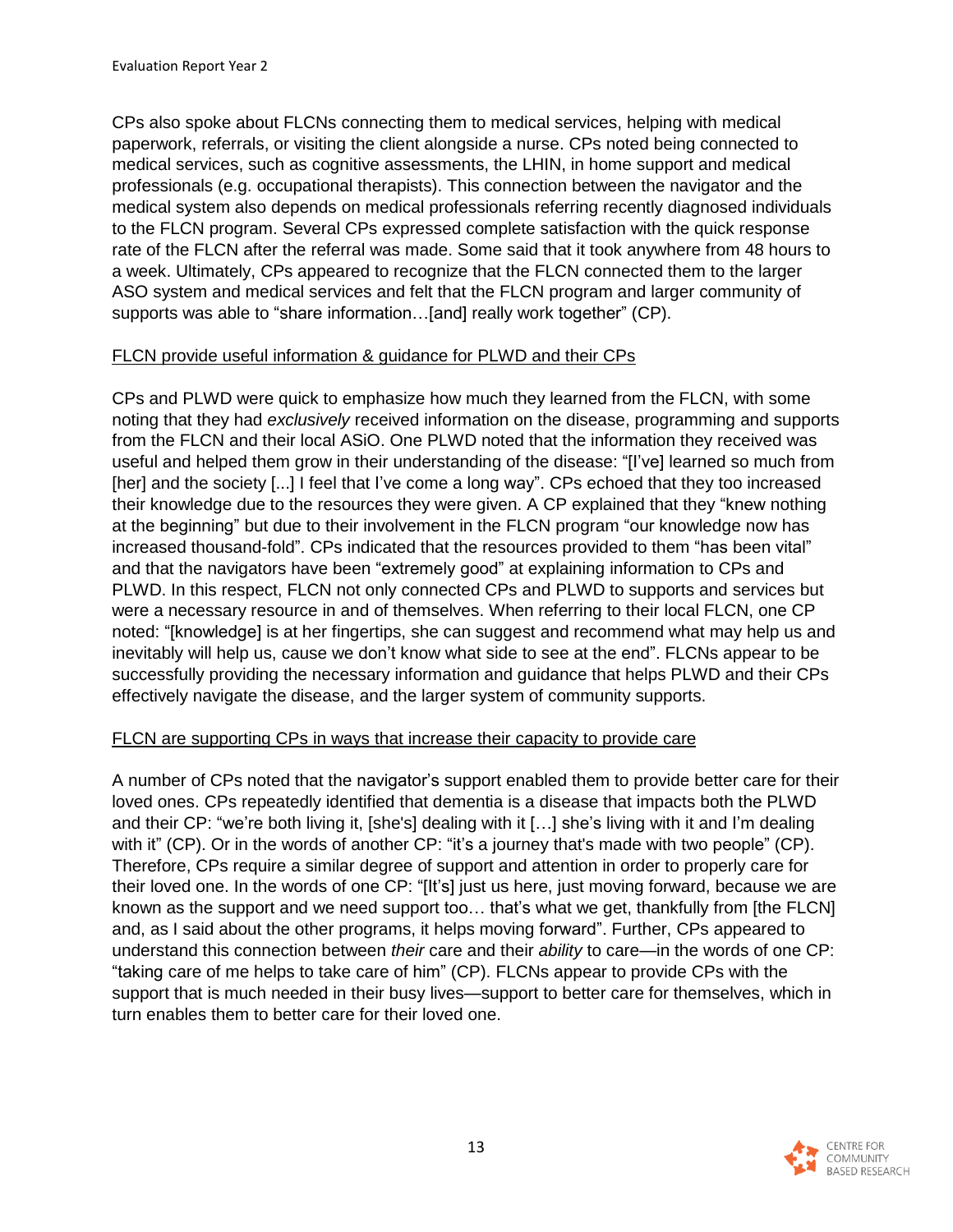#### PLWD and CP feel comfortable and safe with FLCN

Due to the intimate and direct role of the FLCN, interacting with clients in a manner that ensures feelings of comfort and safety is fundamental to providing successful and impactful care. FLCN can visit clients in their own homes, which ensures a certain level of comfort, but also requires a degree of trust and security. Information from focus groups suggest that FLCNs have been successful in creating spaces and interactions that are safe and comfortable. PLWD often expressed that it was easy to speak with the FLCN, they enjoyed their conversations, and appreciated having the time to communicate their thoughts and feelings. For PLWD, effective conversations occurred when questions were asked sensitively and respectfully—as one PLWD noted: "a person can ask questions that upset you sometimes, but [the FLCN] doesn't do that". Ensuring a calm and safe interaction between clients and the FLCN appears to be a necessary foundation for effective and supportive care.

CPs similarly noted that they felt FLCNs to be open and welcoming. Similar to PLWD, CPs noted that speaking with FLCN at their homes created a "calming" and "non-threatening" environment. CPs repeatedly expressed this sense of calm and warmth when it came to interacting with the FLCN; one CP noted the FLCN has a "very calm demeanor in her approach in the sense that she actually listens to you", while another compared the individual to "the calming seas, the safe weather at port". Further, CPs appreciated that there was "no judgement, there was no criticism" on the part of the FLCN and felt free to speak candidly about their concerns and experiences. Given the stress and challenges many CP carry, there was a significant amount of focus placed on the importance of having the interaction with the FLCN be one where they felt calm, secure and listened to.

#### PLWD and CPs living in remote or rural areas face challenges accessing First Link<sup>®</sup> Care

While discussions with PLWD and CPs were largely positive, much of the criticism around the implementation of the FLCN program was expressed by those living in more remote or rural areas where access to programming was more difficult, and FLCN visits were less frequent. One PLWD expressed an awareness of the multitude of programs available; however, they could not easily access their local ASiO due to their location: "we just can't get [there]...when we do, there's so many other things" (PLWD). Others suggested that FLCN programming could be expanded to reach to more people or provide more transportation options for those living further afield. Some CPs echoed this concern and expressed that it was quite difficult to access certain programs, and although some transportation existed (ex. RIDE program), they did not sufficiently cater to their particular area.

#### Limited capacity & availability of the FLCN decreases the number of face-to-face encounters

FLCNs client load can include up to hundreds of clients, which can be a challenge when it comes to ensuring frequent visits and meaningful relationships. Indeed, a number of PLWD and CPs were surprised by the number of clients served by the FLCN and the weight of their role with the ASiO. Due to this, participants frequently raised the concern that there was the need for more FLCNs in order to ensure their quality of care and the number of home visits.

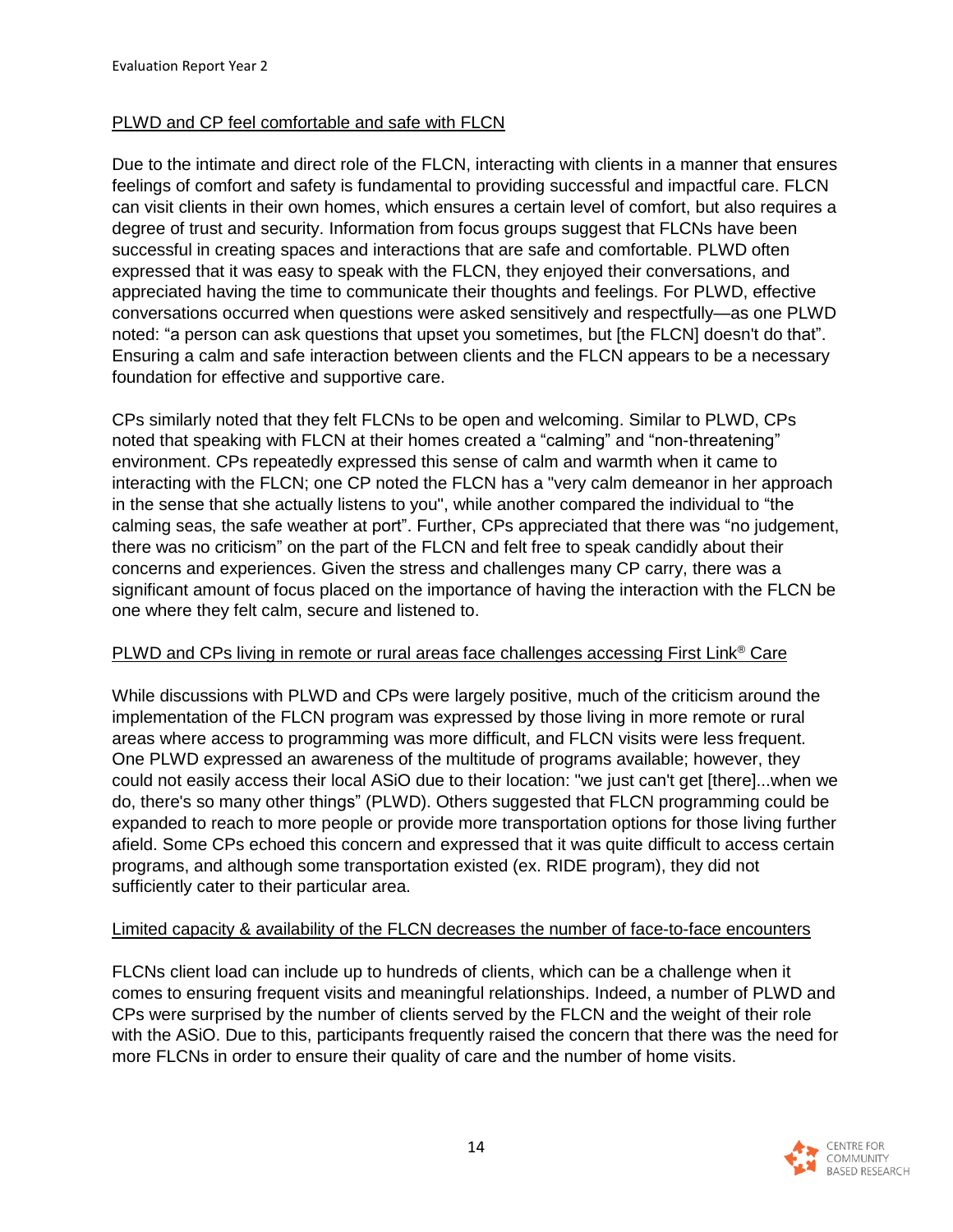By having the FLCN as their main contact person, CPs expressed this was "a very valuable" component which enabled PLWD to place a face to the program—therefore increasing the likelihood that they would be receptive to suggestions and participate in programming. In the case of one PLWD, he noted having difficulty recalling certain individuals when speaking on the phone, and therefore emphasized why it was important for him to have frequent visits with the FLCN to maintain a degree of recognition. Further, one CP noted: "because of the distance between appointments...there's not a connection there for my mom to [her]" (CP). With less frequent visits, some CPs were concerned that this relationship was not as strong as it could be, which would risk the likelihood that their loved ones would know and trust the Navigator, and by extension the information or programming they recommend. In addition to increasing the number of FLCN, one CP suggested increasing face-to-face interactions between PLWD and FLCN by involving FLCN in ASO programming (e.g. Minds in Motion) and have them "make more of a connection" (CP).

### *Research Question 3: Program Context*

The third research question asks: how has the First Link® Care program impacted the overall Care System over time (throughout 2018-2020)? In response to this question, information from focus groups can be grouped into two key themes: (1) FLCNs connect PLWD and CPs to medical professionals & larger medical system; (2) FLCNs bring CPs together to better support each other, and PLWD within the community. The section below provides more of a detailed analysis of these themes.

#### FLCNs connect PLWD and CP to medical professionals & larger medical system

A number of PLWD and their CPs recalled being connected to the Alzheimer Society after a diagnosis or specific appointment with a medical professional. Indeed, for most individuals living with the dementia, their world fits within a larger medical system they must learn to navigate. Similar to CPs recognizing FLCNs as a "third party" in their relationships with their loved ones, this dynamic position exists within the larger medical system when navigators inform and connect PLWD to medical supports. One PLWD noted that the FLCN "complemented what I was talking with the professionals about" and helped to "map out specific things that I could focus on" (PLWD), while another recounted a nurse that accompanied the FLCN during one of their visits. CPs also noted the role FLCN played in connecting them to medical services, such as assisting with setting up cognitive assessments, providing information on the LHIN, and other medical services (e.g. occupational therapists). FLCN appear to be assisting PLWD and their CP with access medical information and services more easily, and in a comfortable manner.

#### FLCNs bring CPs together to better support each other and PLWD within the community

One of the main themes that came out in discussions with CPs was an appreciation for the support and acceptance received during meetings with other CPs. The program's ability to engage CPs within the community and hold monthly meetings to support one another has been an impactful and meaningful part of the FLCN program. For one CP, the ability to connect with other CPs helped to reduce the stigma they felt around the disease: "you take the label off and all these people are real in these groups...they're not the diagnosis" (CP). Further, the reality

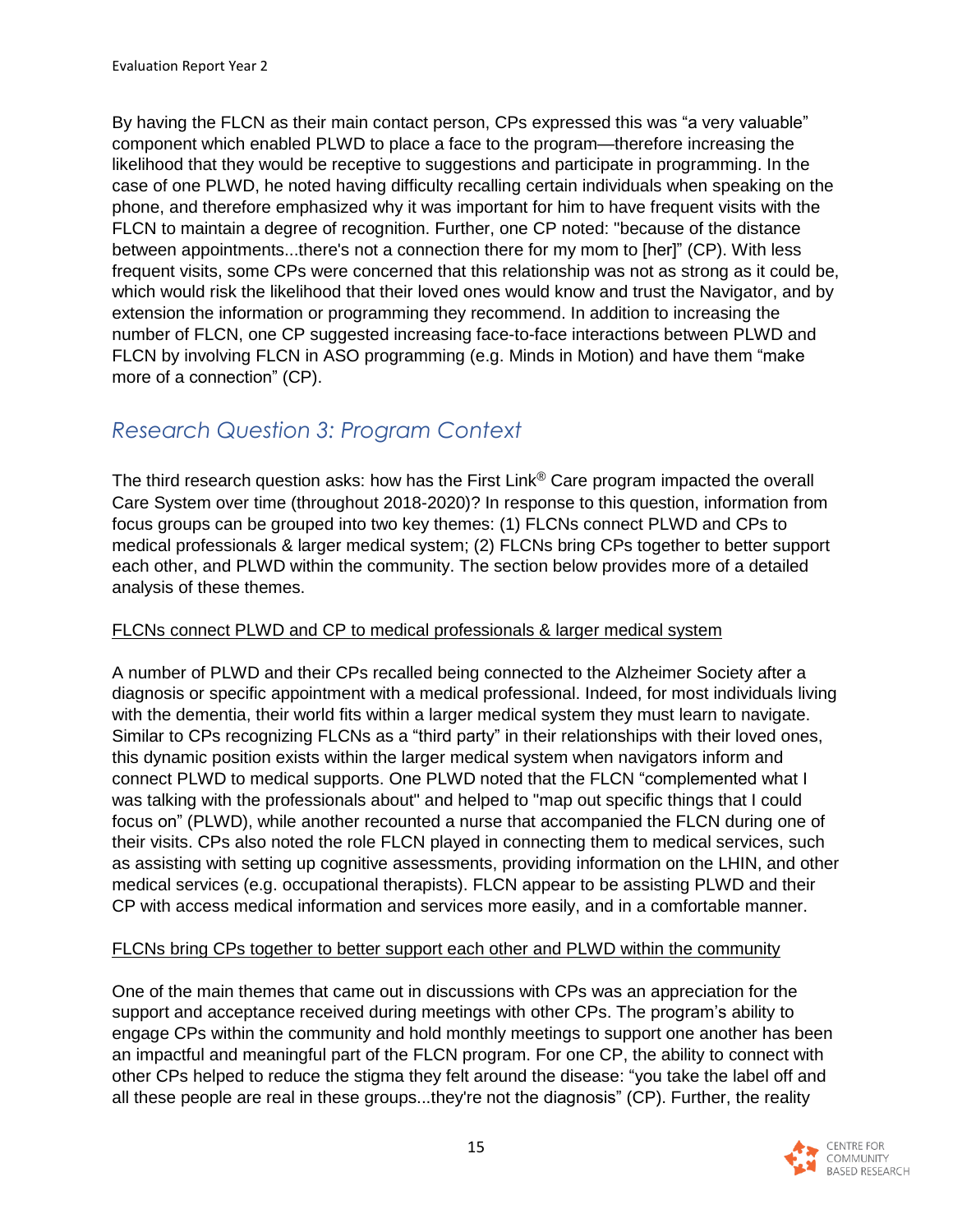that "you're not dealing with this alone" (CP) was a comfort to many CPs, as meetings provided them with a space to share, console one another, and build a larger caring community. The FLCN program has enabled CPs to come together and reap the benefits that comes with building relationships of support within the community.

#### *Research Question 4: Program Improvements*

The fourth research question asks: what would improve the First Link<sup>®</sup> Care Navigation program? There were a few recommendations that were consistent throughout the focus groups with CPs and PLWD. Recommendations can be broken down into four main areas: (1) improved information and supports in relation to a) specific challenges identified by CPs and b) specific types of dementia; (2) improved communication and information about the FLCN program; (3) increased number of FLCNs & CP support groups; (4) greater advocacy efforts. These will be briefly discussed in the section below.

#### Improved information and supports in relation to *… specific challenges identified by CPs*

Focus groups with CPs identified a few major events which proved to be incredibly stressful for Care Partners to navigate. These included: the revoking of ones driving license, transitioning to a care home, introducing a personal support worker into the home, and life after the PLWD has passed away. CPs expressed a degree of anxiety and frustrations when it came to navigate these difficult situations and conversations with their loved one—how does one receive consent from the PLWD to move into a care facility? How does one navigate the vast array of waitlists and applications? How does one tell their loved one they can no longer drive without being vilified? As one CP questioned, would it be better if doctors were the ones to take away drivers licenses instead of CPs? The supports navigators provide would be improved if they were better prepared with information and strategies for tackling these challenges. With helpful strategies or solutions to navigate these unique circumstances, navigators could lessen the stress incurred by CPs and better prepare for what may lay ahead.

#### Improved information and supports in relation to … *specific types of dementia*

Another common concern expressed by CPs was a lack of distinction and information between Alzheimer's and other forms of dementia. With regards to the broader community, there was agreement among Care Partners that more could be done to spread public awareness that dementia is not "just an old-person's disease". While with regards to individual support and care, some expressed the challenge of encouraging their loved one to participate in groups or programs that were labeled as "Alzheimer's", as they may not have that particular type of dementia or feel hesitant to associate themselves with the label. Further, one Care Partner stressed the importance of isolating the different forms of the disease, akin to various types of cancer. Enabling greater awareness and information of these different forms of dementia would improve the degree of individualized care provided to Persons Living with Dementia, increase program accessibility, and promote a positive community awareness around the disease.

#### Improved communication and information about the FLCN program

Although most PLWD and CPs were positive about their experience with the FLCN program, there were a handful of individuals who expressed a lack of clarity around the roles, responsibilities and services offered in the FLCN program. One person living with dementia

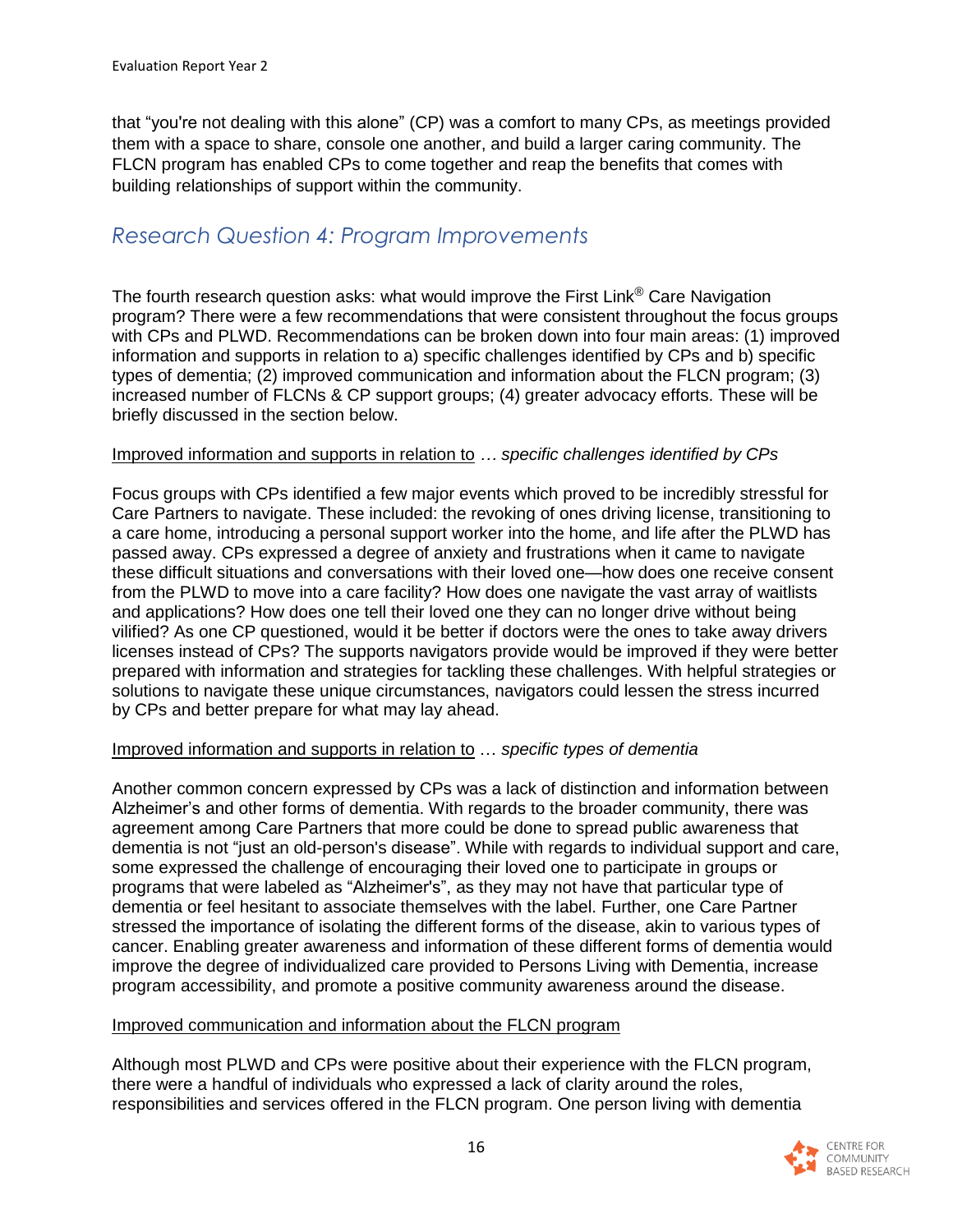expressed difficulty contacting the FLCN over the phone, which was largely a result of calling during times when the Navigator was not working. This individual expressed his frustration, noting: "they have very little time, but they do not tell us this—they should be upfront with their restrictions". Providing more clear, accessible information around the exact availability and limitations of the FLCN might help PLWD remember when they can contact the FLCN and know exactly the types of services that can be provided to them. Another person living with dementia suggested creating a brochure "that tells us what we can expect and what kind of help we could get". Similarly, several Care Partners expressed a lack of clear, concise information about the program and the larger system of support provided at the ASiO. Some suggested an information package to be sent in the mail, or webinar to assist those who are not able to attend an information session. Without clear and accessible information, one runs the risk that clients are not accessing the full breadth of supports available or may become frustrated simply because they are unaware of the program's capacity.

#### Increased number of FLCNs & CP support groups

A common recommendation that came up in focus groups, and was reflected upon earlier, was the need for more FLCNs and care partner support groups. Many of the issues facing the program, such as minimal face-to-face interactions, difficulties accessing clients in remote areas or limited hours of availability, would be addressed with the addition of more FLCNs. Further, Care Partners repeatedly noted the importance of their support groups and stressed that they would benefit from more than one meeting a month. One CP suggested that a virtual community, similar to a Facebook group, could also provide a space for Care Partners to post questions and support each other on an online platform. The program would significantly improve its capacity to support its clients with the addition of more navigators and support groups for Care Partners.

#### Greater advocacy efforts

As a government-funded body, The Alzheimer Society is in a difficult position to challenge the current system and push for larger change; however, PLWD and CP expressed a desire to see FLCN and the larger ASO system take on a stronger advocacy role. One PLWD noted that he was unable to properly express himself due to the disease, and similar to many others living with the condition, rely on "someone to advocate for us". Although the Navigator could potentially fill this advocacy role, one care partner noted that the responsibility of making broader changes cannot solely lie on the ASO, but it is up to the larger system to be responsive and change: "next would be not to make poor [FLCN] work any harder...we need [other] folks navigating physicians into the system, so it becomes a holistic piece" (CP).

All these improvements and suggestions could help make the FLCN program more effective and impactful. Further, by addressing these weaknesses, the program is more likely to be sustainable and meet the growing needs of those affected by dementia. Of course, this is dependent on increased funding and support by the government, which requires the overseers to recognize the importance and role the FLCN program has on the lives of those living with dementia and their Care Partners.

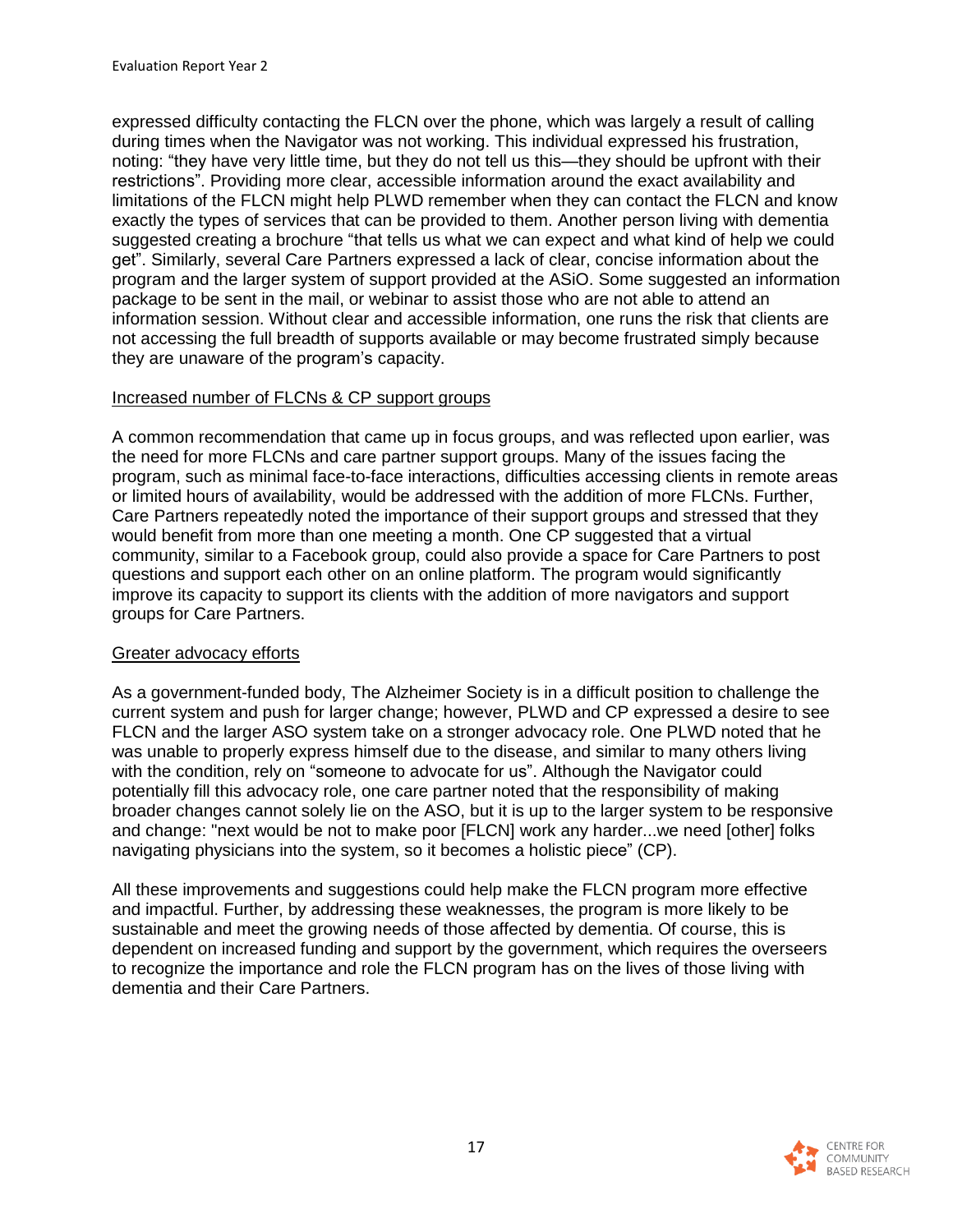# **Challenges and Data Limitations**

Challenges and limitations will always be a reality of focus groups, especially when working with a population that may have cognitive or behavioral challenges. With regards to focus groups conducted with Persons Living with Dementia, feedback was limited to those who were cognitively able to participate, of which some individuals still encountered difficulties fully expressing themselves. However, it remains a key hallmark of community-based evaluation that the voices of those who are impacted by the program are heard, and therefore the comments brought forward by Persons Living with Dementia remain fundamental to the integrity of this evaluation. In a similar vein, the data is somewhat limited with regards to representing the voice of Persons Living with Dementia from all ASiO sites (one ASiO was unable to arrange a focus group, while another was required to include one person living with dementia in their care partner focus group).

Further challenges were encountered with regards to sampling, as those able to attend were Care Partners and Persons Living with Dementia who were already well connected with the FLCN program and able to travel to the local ASiO (where the focus group was held). This likely impacted the number and type of participants each ASiO was able to recruit, and potentially provides responses that are slightly biased and more positively skewed.

Finally, it is important to recognize that any findings from the focus groups in relation to the FLCN are highly personal and individualized. Due to the reality that most clients will form a close relationship with one FLCN, who then becomes the "face" of the FLCN program, it can be challenging to separate the personal qualities of the Navigator from the program as a whole. What one individual does for a client may not be a realistic exception for the entire program (e.g. one Care Partner noted that they appreciated when the FLCN attended the funeral of their loved one). This reality goes hand-in-hand with an overall understanding that each CP and PLWD has a unique experience and reality; any story, suggestion, criticism or accolade is possibly reflective of a larger theme or pattern, but ultimately needs to be recognized as a byproduct of each individual's lived experience.

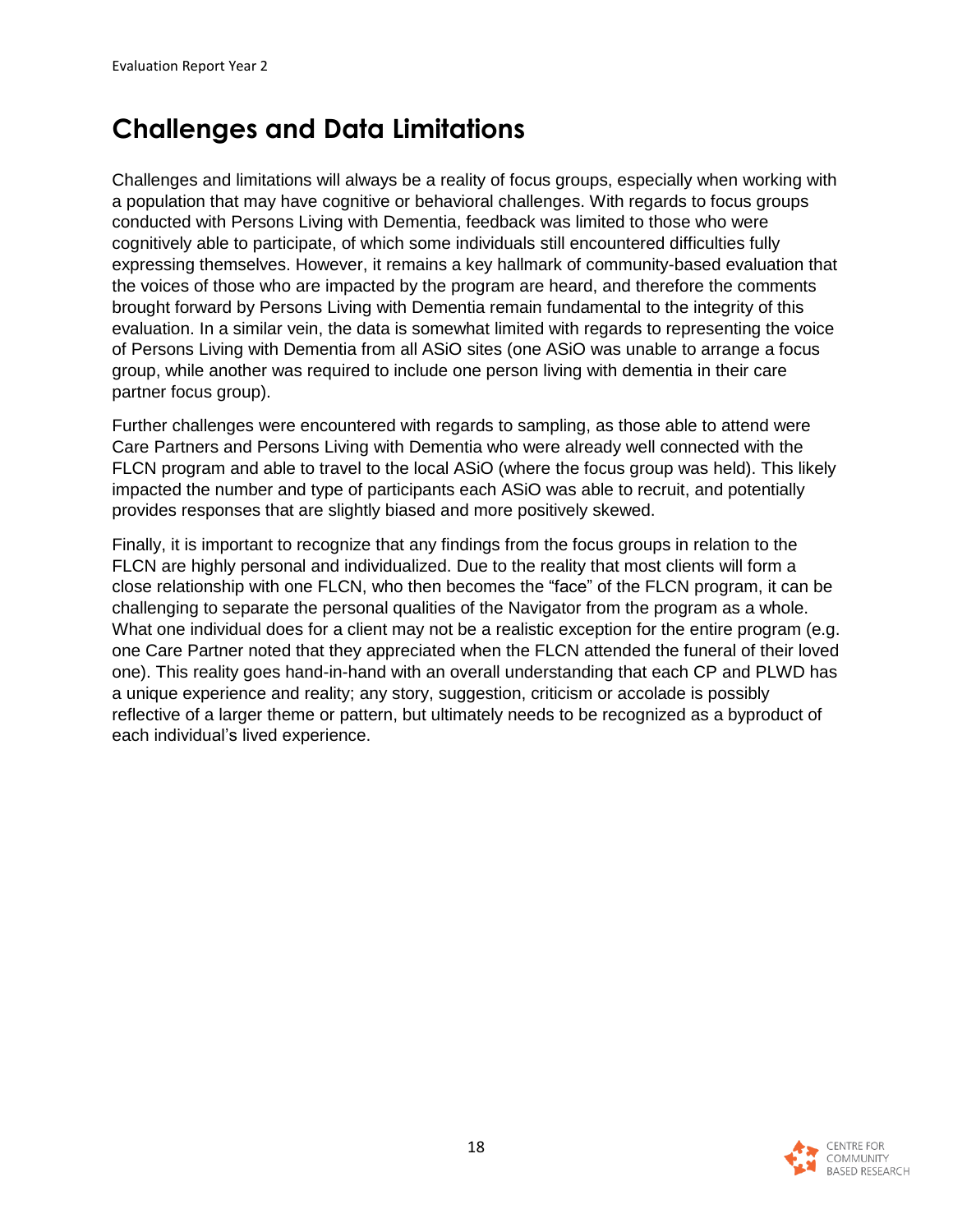# **Report on System Partner Interviews**

# **Methodology**

The evaluation of the First Link<sup>®</sup> Care Navigator role included interviews with System Partners. Interviews allow for in-depth probing, clarification, and flexibility in gathering information. Limitations include low numbers of people and the potential for a non-diverse sample because of such low numbers. Similar to focus groups, the facilitator needs to be highly skilled to conduct interviews, and researchers have less control over the discussion. Interviews are also timeconsuming to transcribe and analyze.

The System Partner interviews included 15 telephone interviews with community service providers and Medical Professionals who work in partnership with the Alzheimer Society and the First Link® Care Navigators in particular. It was important to obtain a diversity of perspectives on the First Link® Care Navigator role in order to understand a wide range of interactions and relationships between System Partners and First Link® Care Navigators across Ontario, and to gain insight into the impacts of the First Link® Care Navigator role on Persons Living with Dementia and their Care Partners, System Partners, and the Healthcare System more broadly.

In order to recruit System Partners, the Alzheimer Society of Ontario sent an email to all participating local Alzheimer Society organizations explaining that the Centre for Community Based Research would be hosting interviews with key external stakeholders from community partner organizations and primary care providers. Further, it asked local organizations to submit the names of 1-3 key stakeholders that they thought would be able to speak to the impact of First Link® Care Navigation. Based on this request, CCBR received a total of 84 System Partner names from 25 local organizations. CCBR then randomly selected a sample of 25 names from the list by selecting one person from each of the 25 sites, with as equal as possible representation of community service providers and Medical Professionals.

Subsequently, a CCBR Researcher scheduled interviews with 16 System Partners. A total of 15 telephone interviews took place with 8 community service providers and 7 Medical Professionals between March 4, 2019 and March 20, 2019. Each interview lasted between 30- 40 minutes. The Researcher took detailed notes during the interviews, which were not audio recorded. The interview notes were subsequently coded through the identification of key themes relating to each of the four main research questions. In order to center the voices of System Partners, quotes were identified that illustrate and support each of the key themes. These quotes are included in the sections below.

# **Demographics**

As part of the First Link® Care Navigator evaluation, 15 System Partner Interviews were conducted with System Partners in 15 different sites across Ontario. Of these partners, eight are community service providers in roles such as Care Planner, Central Intake Coordinator, Social Worker, and Geriatric Assessor. In addition, seven of the partners interviewed are Medical

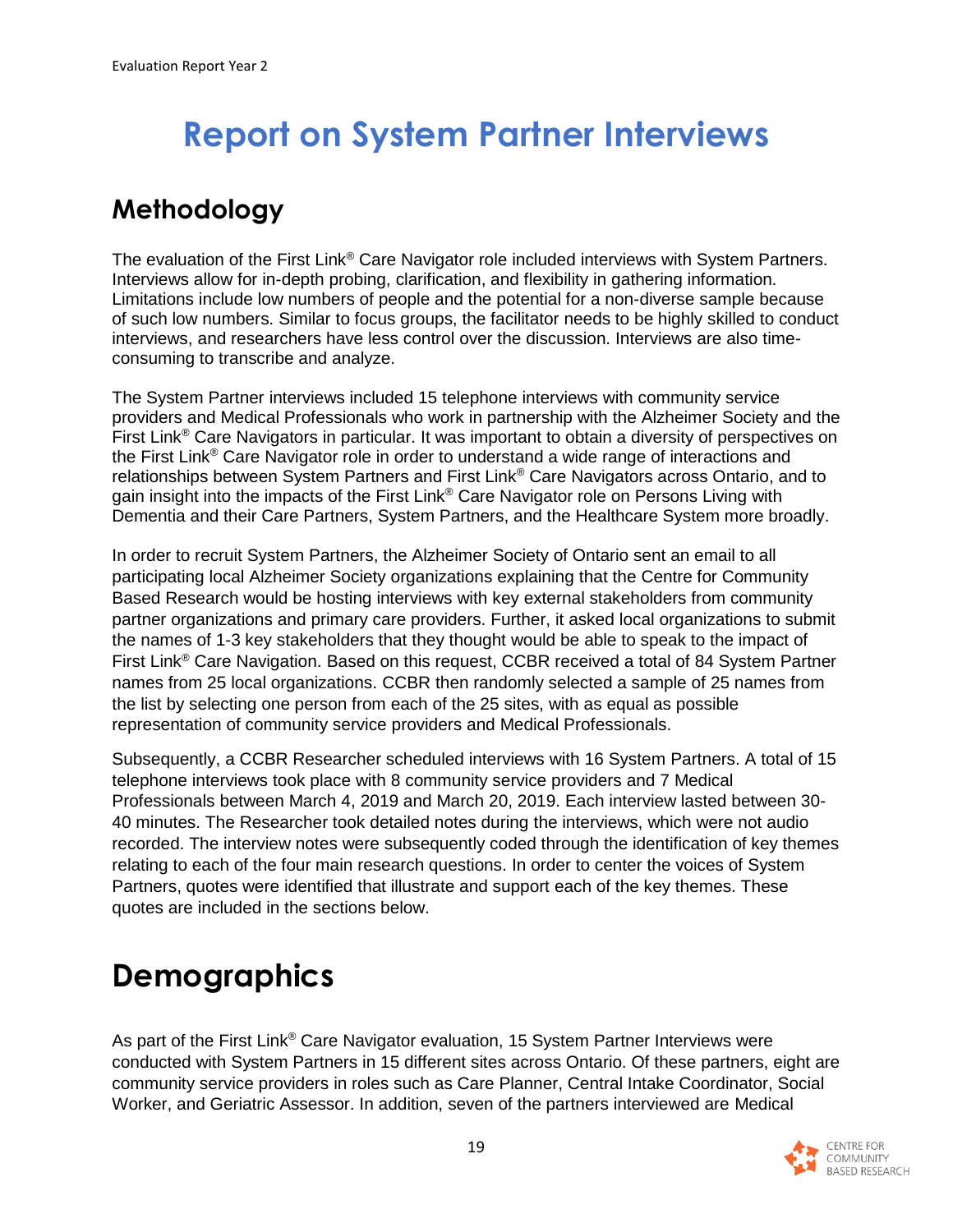Professionals including a Pharmacist, Registered Nurse, Geriatric Resource Nurse, Occupational Therapist and Geriatric Emergency Management Nurse.

# **Findings by Research Questions**

#### *Research Question 1: Program Outcomes*

The first research question asks: how and to what extent has First Link® Care Navigation impacted clients and System Partners? Information gathered through interviews with System Partners is divided into: (i) impacts on Persons Living with Dementia and their Care Partners, and (ii) impacts on System Partners. Information about the impacts on Persons Living with Dementia and their Care Partners is grouped into four key themes: (1) providing better support to Care Partners and reducing crises for Persons Living with Dementia; (2) Persons Living with Dementia enjoy better health outcomes and improved quality of life; (3) Care Partners understand dementia better and are more empowered, reducing abuse; and (4) First Link<sup>®</sup> Care Navigators support Care Partners to support one another. Information about the impacts on System Partners is grouped into five key themes: (1) System Partners appreciate that First Link® Care Navigators are dementia experts providing consistent, long-term support; (2) First Link® Care Navigators are experts in community supports, extending the services of System Partner teams; (3) First Link<sup>®</sup> Care Navigators help System Partners to prevent crises; (4) First Link® Care Navigators help System Partners to access more information in order to provide more targeted supports; and (5) First Link<sup>®</sup> Care Navigators are colleagues and team members of System Partners. The two sub-sections below provide more a detailed analysis of these themes.

#### **Program Outcomes for PLWD and CP**

#### Providing better support to Care Partners and reducing crises for PLWD

System Partners emphasize the fact that First Link<sup>®</sup> Care Navigators play a key role in the early identification of dementia, as well as changes in a person's health over time. Due to the fact that First Link<sup>®</sup> Care Navigators are the first point of contact for people with a new dementia diagnosis, and also the people who are in regular contact with families over the long-term, the Navigators understand what supports Persons Living with Dementia and their Care Partners need and what is the appropriate time to implement those supports.

"*I get a chance not only to see the clients who come through the early stage programs but get to know them well. What they will tell me is, "coming to the Society as early as we did, gave us our lives back." I see this in our clients that come to the Society early and take advantage of some of the programs we have and continue to follow-through on other programs. They say, "I don't know how I coped without you." A couple moved to another province, and before they left they said, "you are like family to us here. You have become our family." They talk about feeling respected. Not just about coping...The Navigator, she will come and say hello to put a face to the name so people know she is* 

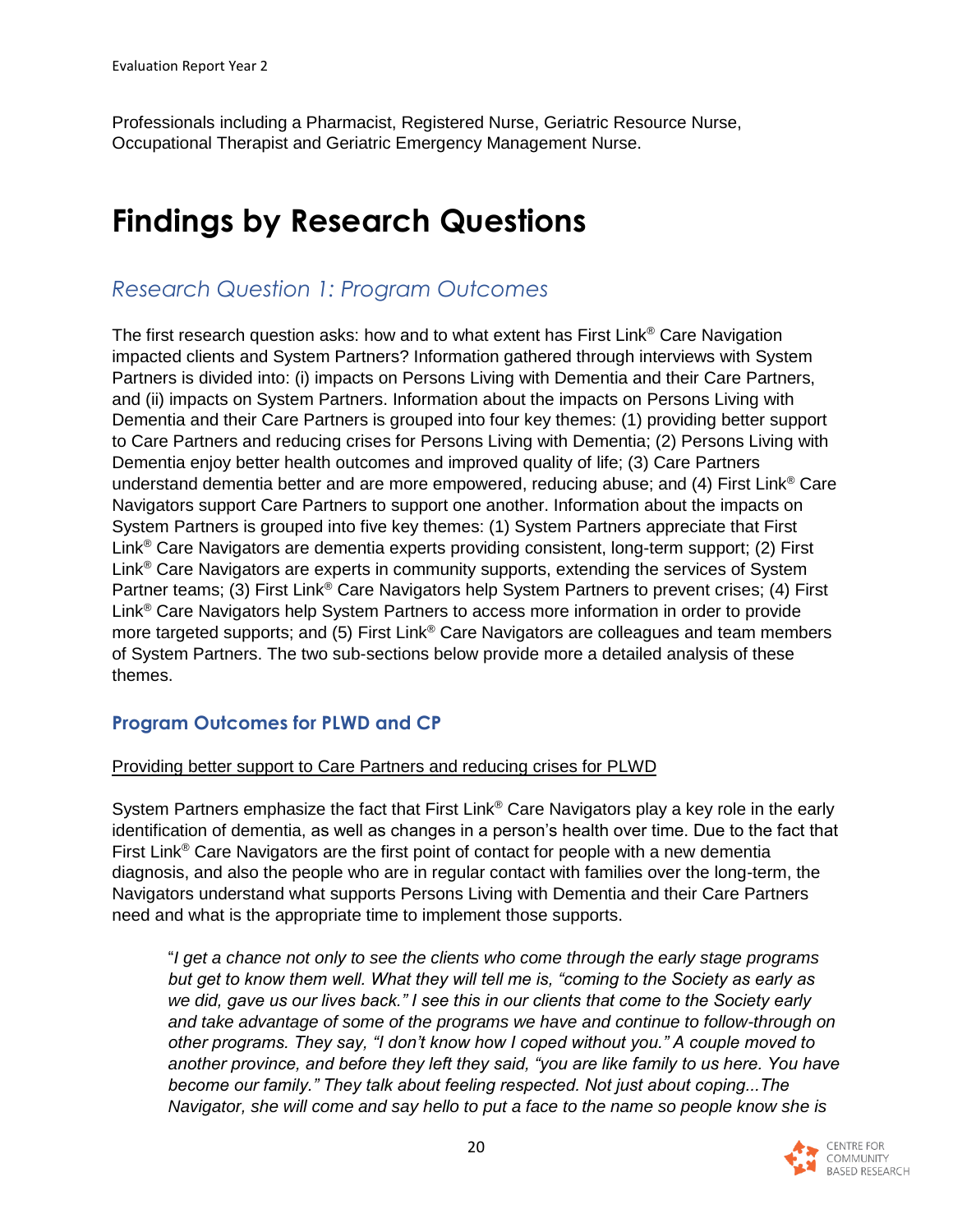*the one who is calling, who is following-up. They say, "when we come here we feel normal. We feel like we belong. We feel safe." The impact is tremendous*" (Community Service Provider, Urban/Rural, Southeastern Ontario).

"*Probably a lot of people wouldn't access the Alzheimer Society if it wasn't for the First Link*® *Care Navigator. And if people wouldn't access the services, this would lead to poorer outcomes for their health. Not everybody wants to access it. The ones that do are better supported, better understand what is going on with their own health, get put in the places where they need to be – supportive housing, Long-Term Care. The timing seems to work out better when they have the support of the Alzheimer Society and the First Link*® *Care Navigator. They are frequently seeing them also. She knows them better than we do. She can tell us about the progress or decline that she has seen. Having somebody that is following their story and sticking with them, they have that person advocating for them, for the services, that makes a difference for them*" (Medical Practitioner, Urban/Rural, South Central Ontario).

As a result of implementation of the First Link® Care Navigator role, Persons Living with Dementia are getting more help earlier, which allows them to better participate in their own care plans while they are still able to make decisions about care. Caregivers feel better supported because they know that there is one person they can trust and rely on for help. They also know that they can drop-in to the office or request a home visit, depending on what is right for their own situation. One System Partner, a community service provider in an urban center in the north, reported that for many families, the First Link<sup>®</sup> Care Navigator is their only source of support: "A lot of people don't share the fact that they are living with a person with dementia. They hide this fact, and so they don't reach out for or get help. Often, the First Link<sup>®</sup> Care Navigator is the only support they have."

"*I think it makes a difference because these patients and families aren't alone. Even if they don't access the services it can prevent a crisis situation because they know what's available and if they have the resources they can reach out when they're ready*" (Community Service Provider, Urban/Rural, Southwestern Ontario).

"*The support is for the caregiver and not the patient as much. The First Link*® *Care Navigator supports the caregivers even more than they do the patients. It's important because when it comes to cognitive impairment, without a caregiver it's way harder to manage. It happens sometimes. If a caregiver understands the disease and understands what's going on with a patient, they will do much better. A caregiver needs support and care. Their physical and mental health is at stake...knowing where to go, maybe needing PSW support, moving to a different spot, the Navigator does that for them. They help guide, "this is what's available. This is how you access this, get on a list for this." Without the First Link*® *Care Navigator, it contributes to burden, burnout. In those cases, hopefully you can work with other family members, people living in the community, friends, community supports...There are long waiting lists and not a lot of care available*" (Medical Practitioner, Urban/Rural, South Central Ontario).

The First Link® Care Navigators' expertise in both dementia and available community supports and services allows the Navigators to help families to identify, connect with, and put in place

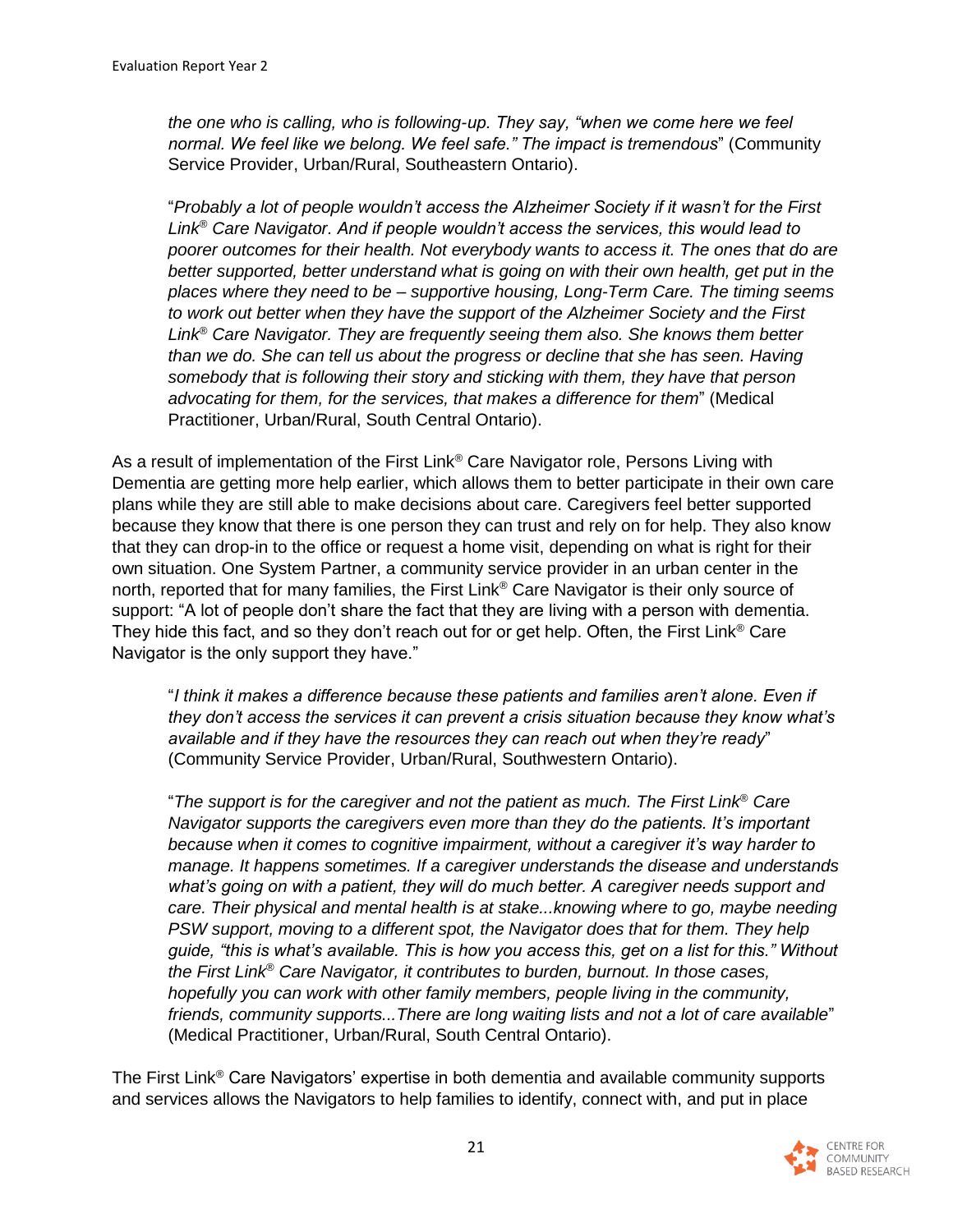these supports. One System Partner emphasized that if the Navigator wasn't there, there would be an increased risk level for some Persons Living with Dementia because they would not have access to services they are eligible for (Community Service Provider, Urban, Northern Ontario). Ensuring that the right supports are in place at the right time prevents crisis situations such as the person with dementia wandering outside the home. It also reduces hospitalization, allows Persons Living with Dementia to stay in their homes longer and access Long-Term Care only when all community-based options are no longer sufficient to provide effective care.

"*With the First Link*® *Care Navigator, we can make the referrals early. So that they can*  have supports and education through the process right until they can no longer live at *home. It helps them stay at home longer...it reduces crisis situations, and if they can understand dementia and what to expect, they have increased coping and can manage in the home for longer. A crisis means: I can't do this any longer and I leave, or drop the person at Emergency and say, "I can't handle this anymore." They get admitted as "failure to thrive and cope." Or the Coordinator, like me, goes out and expedites a Long-Term Care application and advocates for them to go in front of many others in the community because they have exhausted informal supports and because the family can't care for them any longer...The goal for everyone is to keep them in the home*" (Medical Practitioner, Urban, Northeastern Ontario).

"*There have been situations where I have seen families not have the support of the Alzheimer Society. And I have seen fractured relationships with family. And I have seen some very lonely patients who families detach from because they are frightened and unaware of what's normal. I have seen other family members desperately thinking they are doomed because of diagnosis without education. From a doctor you get 15 minutes or 30 minutes maximum of discussion and then the family is back on their own. And I have definitely heard stories...and have seen people living at risk with dementia. I have heard of paramedics going out and finding people without food and water and half-frozen and terrible stories. That's because there wasn't the communication and the stop-gaps that the Alzheimer Society fills...The risk is that people go out looking for the voices or the music or something else in the middle of the night and it's freezing cold and they are*  found by the police two days later. Because families didn't know or were afraid and *thought the family member was just being difficult*" (Medical Practitioner, Rural, Central Ontario).

#### PLWD enjoy better health outcomes and improved quality of life

The First Link® Care Navigators effectively connect Persons Living with Dementia and their Care Partners to a wide range of available community services and supports, including the Alzheimer Society's programs and services. One System Partner, a Medical Practitioner providing care in rural areas in Southern Ontario, said: "I refer people right away because I think that Persons Living with Dementia stand a better chance of having a better quality of life if they are more involved in community programs...I think there is a potential to have a higher functioning, more socialized person if they are involved right at the beginning."

All System Partners reported that PLWD and their CPs are satisfied with the supports they receive from the First Link® Care Navigators. They use words such as, "100% satisfaction,"

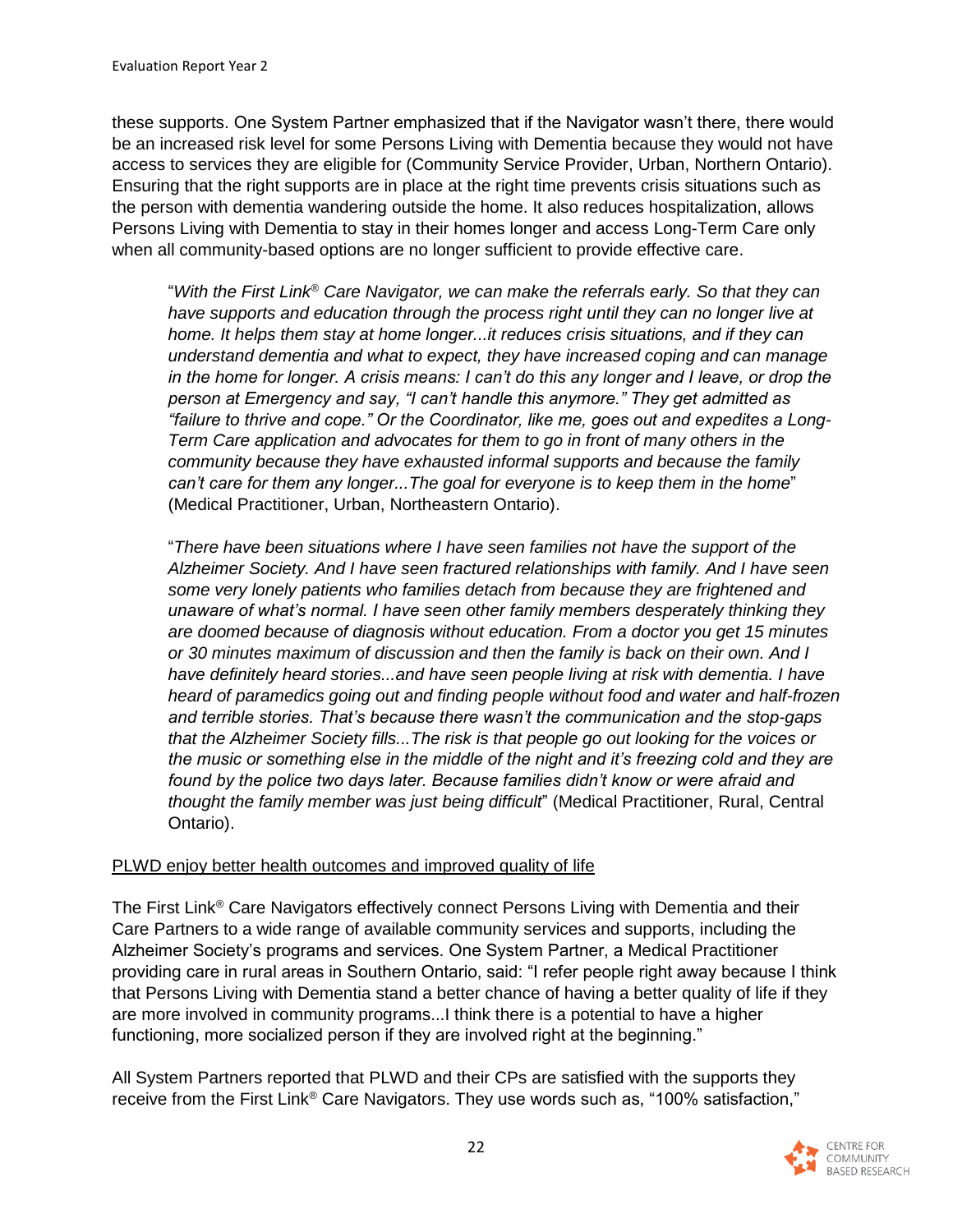"extremely grateful," "extremely satisfied," and "I think they love it!" According to one System Partner, a Community Service Provider providing support in both urban and rural areas in Southeastern Ontario, "people with dementia and their caregivers will tell others in the community, "you need to call this Navigator person. She will set you up or will give you information about it." As a result of being connected with community supports, PLWD and their CPs experience better health outcomes and increased quality of life.

"*Families are better able to cope because caregivers understand what is happening to the person they are caring for. They feel more supported because now they have a few options; people they can rely on if stressed or in need. For the person with dementia, it's the programs they can get out there and engage in which improve their quality of life*." (Medical Practitioner, Rural, Eastern Ontario).

"*Improved quality of life, from a caregiver perspective. Dementia is 24/7. The caregivers are trying to manage all the time. In rural Ontario, families are spread out and it's just the caregiver in contact with that person living with dementia. That's a very poor quality of*  life situation where they are managing 24/7. If can get the person with dementia into an *adult day program or respite, this will definitely improve their quality of life and prevent illness and burnout. When the person with dementia is working with the Navigator, if there are behaviours in play, the caregiver can work with the Navigator to help have appropriate responses to behaviours or manage them. And if there is someone with nonacceptance, having the FLCN in place she understands what stage they are at and she can identify the care needed at that time because she understands the whole situation and what is needed. It improves quality of life*" (Community Service Provider, Rural, Southern Ontario).

#### CP understand dementia better and are more empowered, reducing abuse

The First Link® Care Navigator equips Care Partners with information about dementia, including what may happen as the disease progresses, possible changes in behaviour over time and what they may signal, and what "responsive behaviours" look like for PLWD. As one System Partner, a Medical Practitioner providing care in rural areas in Central Ontario, explained: "Most people don't really know what dementia is." When Care Partners understand that particular behaviours are the result of dementia, rather than perceiving their loved one as uncooperative or aggressive or disrespectful, they are more likely to reach out for help. The First Link<sup>®</sup> Care Navigator can then help Care Partners to put strategies in place to manage those behaviours, such as helping the PLWD to move to a different activity or putting bells on the doors to signal when a loved one may start wandering. This also helps Care Partners to avoid inadvertently escalating the behaviours.

"*Caring for someone with dementia at home can be extremely difficult and wearing. We know that the Alzheimer Society is there to provide that support about, "what do I do now? Mom is wandering outdoors. What do I do?" They provide strategies around the best care at home. And sometimes also around the transition to Long-term Care; support people in that difficult decision*" (Medical Practitioner, Rural, Southern Ontario).

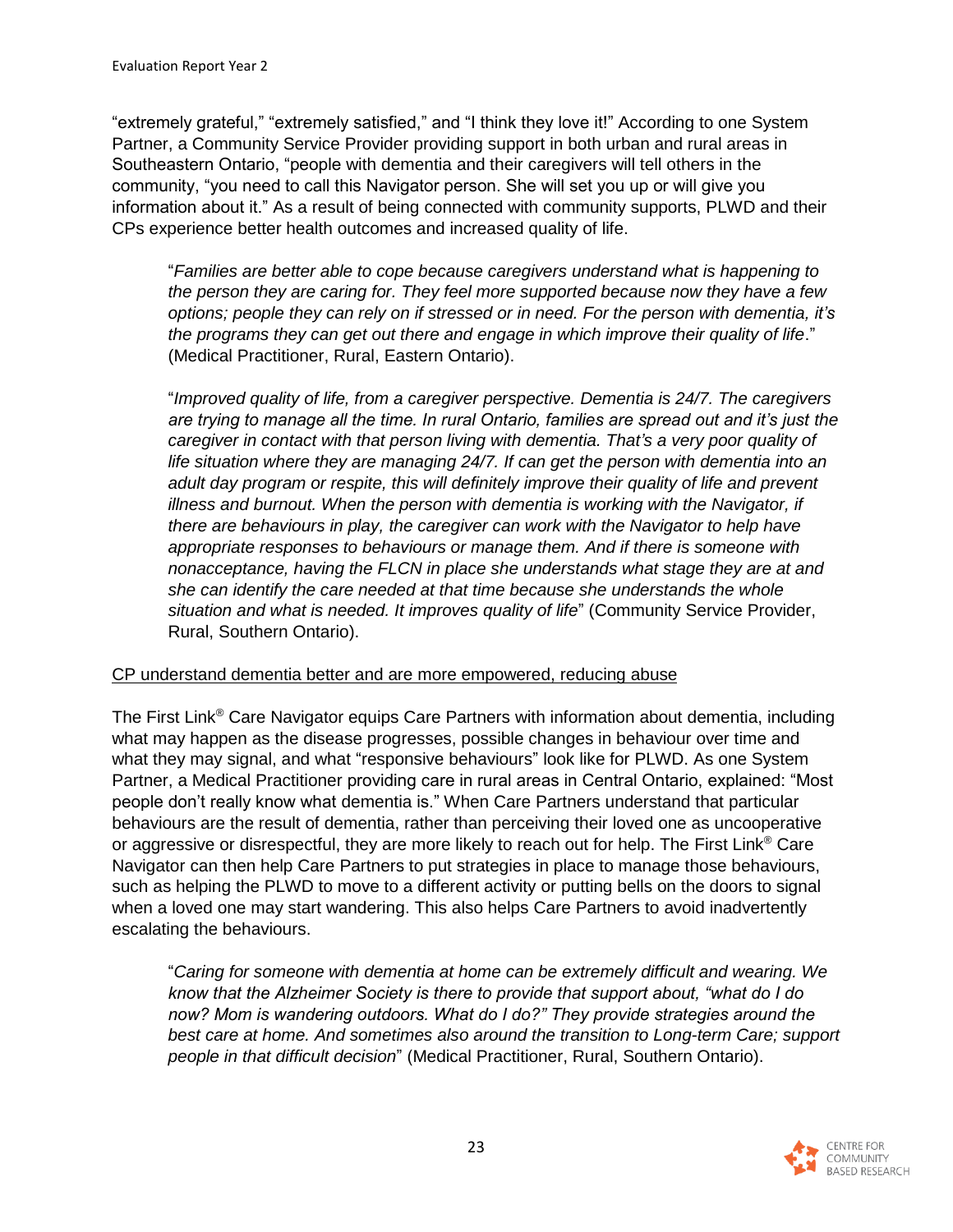"*Care Partners are learning those things: what to expect, the progression of the disease, learning coping strategies or effective communication strategies for engaging with the person with dementia or how to deal with responsive behaviours. It increases their toolkit to respond in a more effective way; to respond to any number of situations: responsive behaviours, verbally expressive, physically expressive, wandering, exit-seeking, resistant to care, exhibiting signs of depression. If the care partner does not respond in an appropriate way or provide feedback, they may escalate; become more verbal, violent, exist-seeking. The First Link*® *Care Navigator helps the care partner figure out why and then come up with the appropriate response to validate how they're feeling and help them move to another behaviour so they're not threatening*" (Community Service Provider, Urban, Northern Ontario).

"*For the caregiver specifically, the FLCN helps them to understand the diagnosis. The loved one isn't behaving differently on purpose. The spouse is usually the trigger. The one they love is the one they tend to be mean with. If the caregiver understands, they will know how to talk with the person with dementia. They will have a Behaviour Care Plan with strategies or interventions that work based on the Navigator's observations and advice. If the caregiver knows the signals of when the disease is progressing, then they can reach out for help. When they become incontinent, start wandering, they are on that line with them and can help them. It increases their coping skills and confidence to take care of them. They are not alone*" (Medical Practitioner, Urban, Northeastern Ontario).

Because Care Partners are better supported, they have better physical and mental health and are less likely to experience burnout. In addition to allowing Care Partners to stay in the home longer with their loved one who is living with dementia, supports provided by the First Link<sup>®</sup> Care Navigator also prevent abuse. This happens both because Care Partners have a better understanding of what constitutes abuse and because Care Partners experience less frustration and stress due to increased connections with community supports such as Adult Day Programs, in-home respite care, and regular, consistent follow-up by the First Link® Care Navigators themselves.

"*Having the FLCN in place is helping to prevent further abuse. And sometimes caregivers don't know that what they are doing is abusive. Or could be abusive. So, having the programs and then the FLCN involved in the Circle of Care is helping out with that by helping caregivers to be aware of their behavior; what it means to be abusive, respectful care behaviours...It's easier to catch situations of abuse when they happen*" (Community Service provider, Urban/Rural, Southeastern Ontario).

"*I make the referral to the First Link*® *Care Navigator to provide the family access to the respite program, the day program, the caregiver education series, the caregiver support group. The respite program and day program allow caregivers to have time for themselves as well as providing the patient with meaningful activities. There is a lot of caregiver burnout. So, it's important to get a break. Linking with the caregiver support group is important so that they know they're not the only one going through this. A lot caregivers find this beneficial; to learn from each other, support each other. The same*  with the education series. Everyone thinks they have an understanding of dementia until

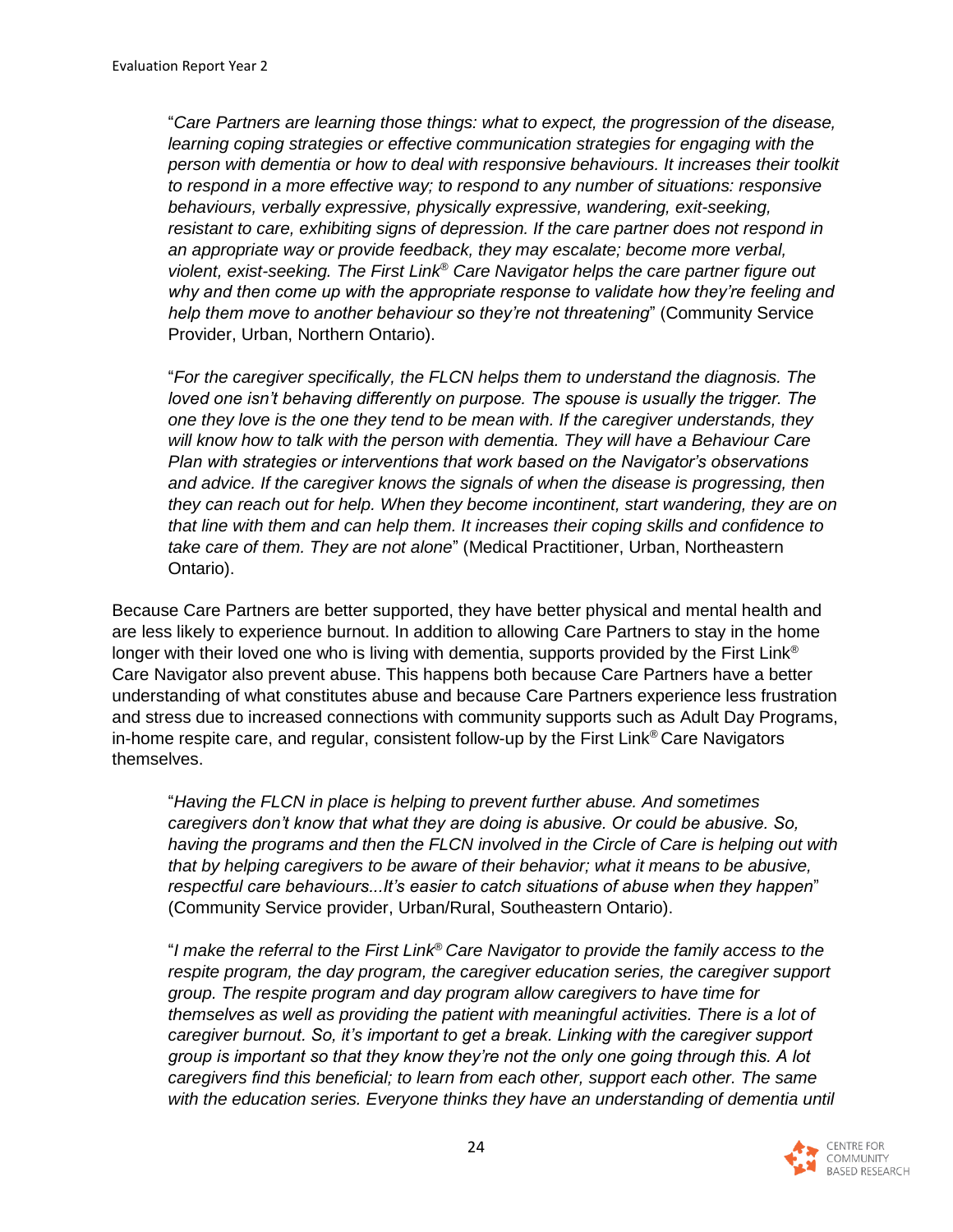*you are living it and experience it. Through the programs, you have more knowledge to better deal with it. Caregiver burnout is occurring in the home. Before any supports are available, the caregiver can start to have health problems, and this also affects their ability to care for the person with dementia. As we provide them with more resources, they can take care of themselves better and care for their loved one better. If they do not get help, it often leads to a Long-Term Care placement or hospitalization for either the caregiver or the individual. The caregiver can also have health problems. There is a cardiac component to caregiver burnout. Or they themselves start to experience cognitive impairments because of the level of stress*" (Community Service Provider, Urban/Rural, Southwestern Ontario).

#### FLCN support Care Partners to support one another

In addition to connecting Persons Living with Dementia and their Care Partners to community supports and services, the First Link® Care Navigator connects people with one another. This creates situations in which peer support happens organically. Families meet at the Alzheimer Society and talk with one another about their experiences. Through these conversations, they provide one another with emotional support, share stories of similar experiences, and reduce their isolation through continued connection over weeks and months. Through these longer-term connections, PLWD and their CPs feel less alone and are better able to cope.

"*Because often when we see people earlier in particular, they have a lot of grief and don't recognize that's what they are dealing with. They have a place to discuss grief, learn about it through educational programs, and develop a lot of strategies. They have a lot of caregiver wellness strategies. What they are able to do is work together to develop strategies. They attend the social programs and will tell us that they now have peers to call in the evenings when things are difficult. They problem-solve together as peers, both clients and Care Partners. If the Navigator hadn't made that first phone call, they wouldn't have known about drop-in counselling. Coping, quality of life has improved. It's still difficult but they tell us consistently, "we know we are not alone." And that's huge*" (Community Service provider, Urban/Rural, Southeast).

#### **Program Outcomes for System Partners**

#### System Partners appreciate that FLCN are dementia experts providing consistent, long-term support

First Link® Care Navigators are respected by System Partners as the service providers who have the most consistent relationships with PLWD and their CPs. These relationships, over time, become relationships of mutual trust and respect. This allows First Link<sup>®</sup> Care Navigators to learn information about the everyday struggles of PLWD and their CPs that people may choose not to share with service providers they only meet with once or once every six months. First Link® Care Navigators can then act on this information by supporting PLWD and their CPs to connect with the most appropriate community supports based on the most accurate and specific knowledge of the impact's dementia is having on the family.

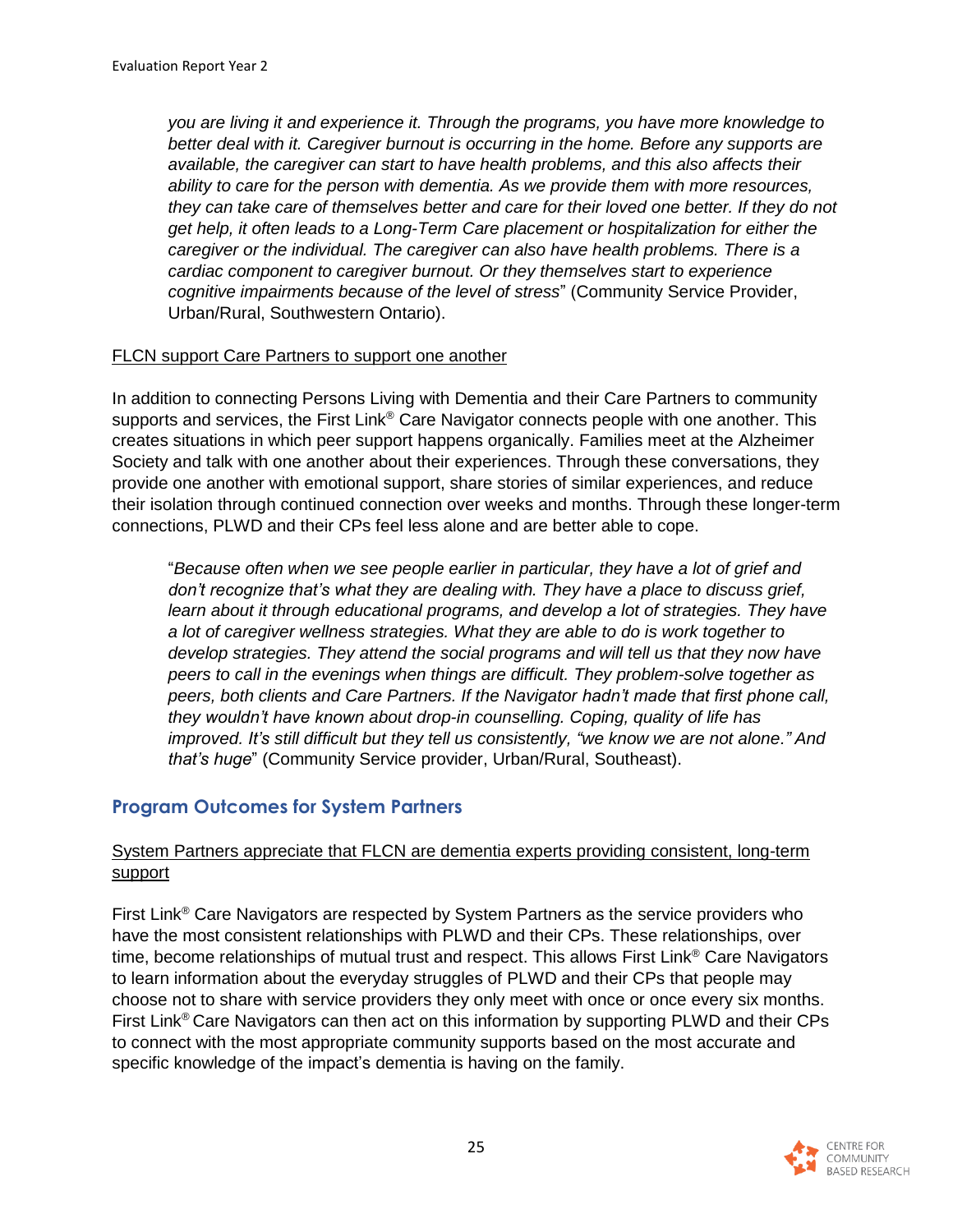*"It's more support than I can provide. They can have a longer-term relationship with the family and the person with dementia than I can. It's a disease...that becomes more and more challenging to manage. So, families and caregivers need that support from someone they trust who has the knowledge and expertise to support them in some of the most difficult situations they will ever experience. And there is a benefit to that consistency; not having to tell "my story" over and over again. The Alzheimer Society is good at advocating for patients and helping them navigate*" (Medical Practitioner, Rural, Southern Ontario).

"*What has worked really well for me, personally, has been identifying those individuals that I may never get to meet. It's that person who says, "I want some information and I will call you back." The FLCN will say, "how about I call you back in 3 months?" This is a direct connection to someone we are hoping we can support sooner. You get so much information as a family. The FLCN can say, "let's break some of this information down." She will say, "what I'm hearing is..." And she supports people by listening and identifying what are the current needs, what do people need now and what can happen later, and by checking in and following-up. Sometimes people will ask her to follow-up with something, and it's faster. They get more information about what they need right now; Identifying what they need now*" (Community Service provider, Urban/Rural, Southeastern Ontario).

#### FLCN are experts in community supports, extending the services of system partner teams

Often, System Partners such as Physicians, Nurses, and Occupational Therapists have a mandate to provide specific, time-limited care and support to Persons Living with Dementia and their Care Partners. System Partners are experts at providing specialized care, from Emergency Room Nursing to Geriatric Services to Behavioural Supports in Long-Term Care facilities. First Link® Care Navigators are experts in understanding the community supports available to Persons Living with Dementia and their Care Partners. Further, they build connections with those community supports in order to understand strengths, such as the provision of supports in districts just outside of urban areas, as well as limitations, such as long waitlists. In some locations, First Link® Care Navigators provide this information to System Partners during weekly and monthly case conferencing meetings. In these cases, First Link® Care Navigators make recommendations about which community services to refer people to and explain why these services would provide the most appropriate supports. This allows System Partners to provide better care to Persons Living with Dementia and their Care Partners based on the most accurate and complete information possible.

"*It's invaluable. The practicality she adds to the team is invaluable: real-world experience some of us don't have in terms of supports in the community for people with dementia and their caregivers*" (Medical Practitioner, Urban, Southern Ontario).

"*If there needs to be dementia education or support then we can refer that person and focus on the others. We don't need to educate people about dementia; changes in the brain. They're taking care of it. I can focus on if they are hoarding and extend services that way, or if they don't have a caregiver, or safety issues, or elder abuse. We don't have to focus on the whole dementia education and connection piece. We know that* 

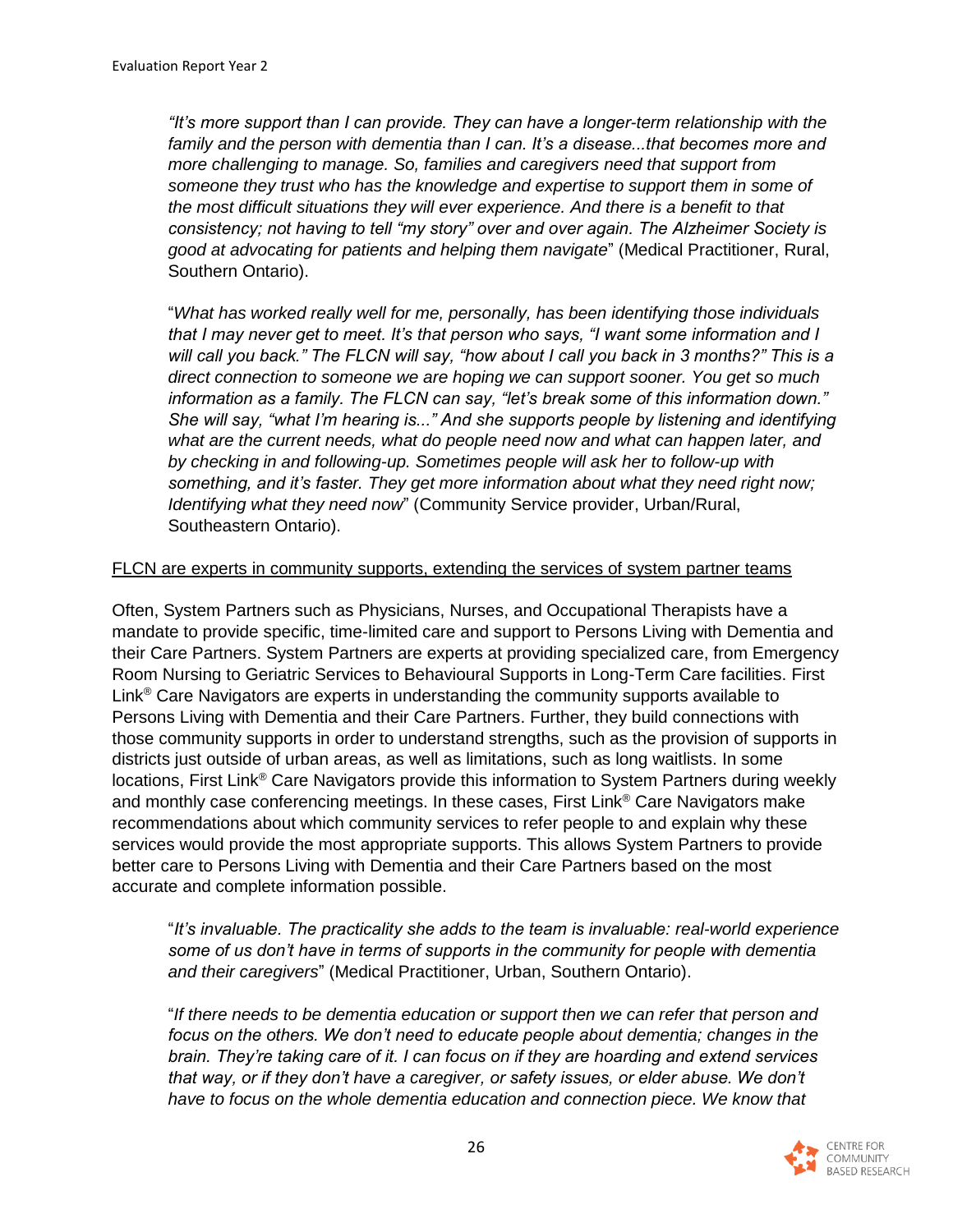*they will do it and do it well...If the program wasn't there, I would have more of a weight on my shoulders*" (Medical Practitioner, Rural, Eastern Ontario).

"*We do direct referrals to the First Link*® *Care Navigator but the biggest thing is our Memory Clinic. It's now twice per month. We see three patients at each one, so six per month. The First Link*® *Care Navigator comes to the Memory Clinic every time; she comes with the caregiver and patient. She does an interview with the caregiver at the same time as we do the cognitive testing. Then she meets with the team and the doctor makes a plan...When we're discussing the findings, she is so good at her job and really understands the disease. She has good input even without meeting the patient: "If they're showing this, maybe it's this. This is what I would suggest." She's an expert in that field because she works so closely with cognitive impairment...Over 90% of the time, the person is referred to the Alzheimer Society from the Memory Clinic. The First Link*® *Care Navigator is the first face they see, and she explains more about how she will help, what she is here to do, and gets the plan going already. This is the biggest connection for them. The First Link*® *Care Navigator comes to us. She is part of our team for the day*" (Medical Practitioner, Urban/Rural, South Central Ontario).

"*We are there, from a medical standpoint, to diagnose, offer treatment options and suggestions for lifestyle changes to improve someone's cognition and support through the new diagnosis, and help them connect with community resources. We are not quite as connected as the person from the Alzheimer Society. Adding that aspect to the plan is something we could try to do ourselves but often she is more aware of what is available, the challenges other people face in accessing those services and working around them. For example, she tells us this day program exists, but the waitlist is a year. She has more of the details about the programs like this because through Alzheimer Society they have that knowledge. She has more practical information about what clients are seeing when they go out in community and try to do those things. A lot of experiential things. Another example is she has experience with caregivers who themselves are unsure about day programs, or the patient is. She says, "this is what works. This is what I could suggest. There is someone at the LHIN who can take you for a visit." Accessing supports for people with dementia and their caregivers in the community; we don't know how to get and navigate this. It adds to our clinic*" (Medical Practitioner, Urban, Southern Ontario).

"*I guess that there have been lots of times we have referred clients to the Alzheimer Society and then they have referred back to us saying this client may need additional services. They look at services outside the Alzheimer Society to help their clients. That is definitely something that has been helpful. Because the First Link*® *Care Navigator goes out and interviews clients and talks with them, he may find out that the client also needs Meals on Wheels or Transportation. He would refer them back to me and I would sign them up for those services. It's expanding the information I have access to*" (Community Service Provider, Rural, Southern Ontario).

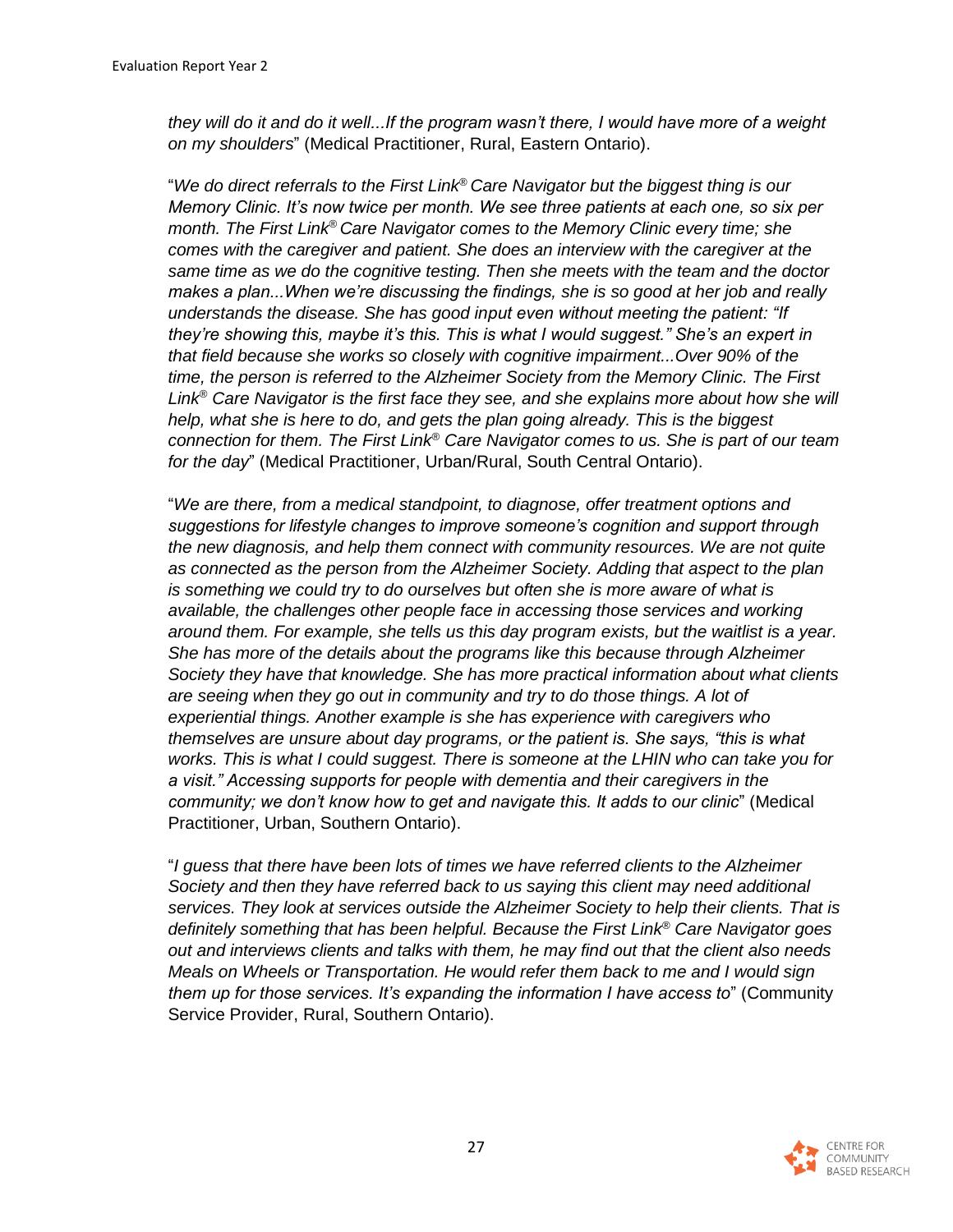#### FLCN help system partners to prevent crises

The numbers of Medical Professionals in Ontario are not increasing as quickly as the need for healthcare services for adults living with dementia and cognitive impairments. As a result, there are gaps in the system. Crises happen when Persons Living with Dementia and their Care Partners fall through cracks in the system. These crises can look like caregiver burnout, Persons Living with Dementia wandering or suffering malnutrition, or abuse of Persons Living with Dementia. Often, this happens because people are not receiving the best supports to stay in their homes and enjoy a good quality of life. First Link® Care Navigators help System Partners to prevent crises through their close relationships with Persons Living with Dementia and their Care Partners. Due to these relationships, Navigators are often the first person a Care Partner calls when they do not know what to do. Navigators notice changes in circumstances or behaviour that other System Partners do not. As one System Partner said, "I know she will pick up something I am missing." The First Link® Care Navigators then take that information back to System Partners in order to ensure that the best supports available are put in place. Each time changes happen in the lives of Persons Living with Dementia and their Care Partners, First Link® Care Navigators are there to help them access additional supports.

"*We had a client that came to our adult day program. He was the person with the disease and the spouse was the caregiver. The spouse had a traumatic head injury from a fall and ended up in hospital. The Navigator called. Now, we have man at home alone*  with dementia. The family can support him on weekends only. He is alone at home. *What can we do? Working with the First Link*® *Care Navigator, we were able to get him into an adult day program 5 days per week and get adult respite. He had increasing behaviours because of the change in routine and we were able to get additional supports for him. We worked together as a team to put things in place for that situation. The First Link*® *Care Navigator notified me of that situation. I might not even have been aware otherwise. I don't know if he would have had to work with the doctor, or gotten more deeply into crisis, before someone was able to provide supports." (Community Service Provider, rural, south)* 

"*Prevention. In those earlier stages of cognitive change, it's a huge part of our spiel. And the First Link*® *Care Navigator is talking with patients about what they can do now to keep their memory working in normal stages. Social activity – that's a huge part of what the Navigator does. Exercise also, diet, and brain-stimulating activity; things in our regular life that we want to keep doing such as meals, grocery shopping, banking. Doing those things actually helps prevent you from getting worse. When we talk about what to do, it's to preserve brain health. They will progress quicker [without this], have further decline, will not know how to cope, their quality of life will go down, there will probably be more crisis situations they are not prepared for like they can't live at home, alone, or with the caregiver*" (Medical Professional, Urban/Rural, South Central Ontario).

"*If my patients are needing assistance but have behaviours, and for whatever reason are refusing or are scared to have shower assistance, then we can't help them with personal shower assistance. The First Link*® *Care Navigator will come in and slowly integrate; identify strategies or interventions to get person's hygiene taken care of done and to make sure shower is done. Or she will educate the caregiver, trying to give shower* 

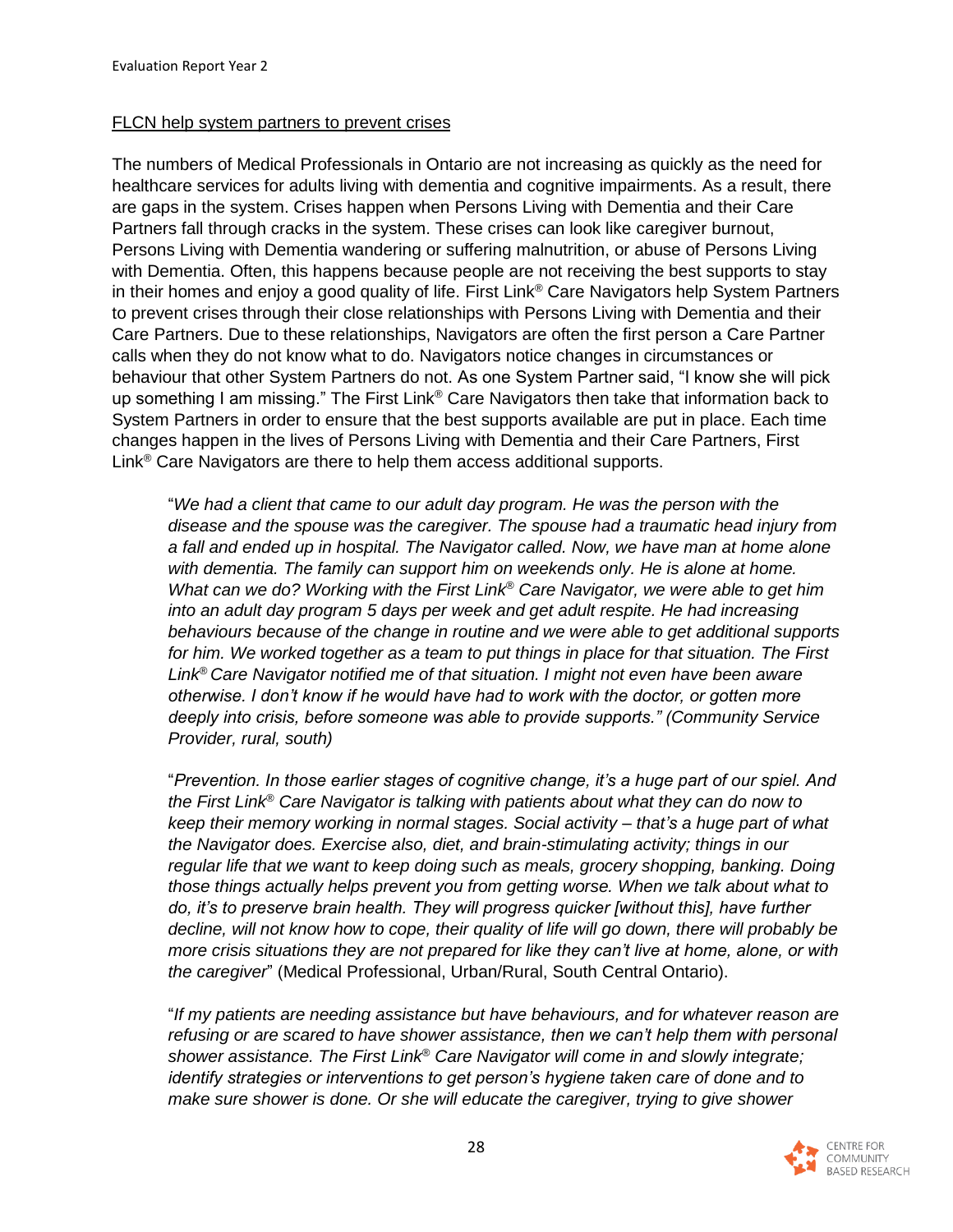*strategies so the person will be more compliant or techniques on how to get them to listen without refusing the care. It's one of many things. She also helps with transitions to a Nursing Home. Showering and helping with getting a bed in a Nursing Home and helping with the transition. Physically, she will be there. If the person needs to be there by 10:00am admission, she will go to the home in the morning, help the person get settled in, stay with the client and wife or husband to do paper work, and stay until they are comfortable*" (Medical Practitioner, Urban, Northeastern Ontario).

#### FLCN help system partners to access more information in order to provide more targeted supports

First Link® Care Navigators build strong relationships with Persons Living with Dementia and their Care Partners. Through these relationships, they learn detailed information about people's strengths, challenges, questions and concerns. By sharing this information, they can increase System Partners' knowledge and ability to provide the most effective supports. Prior to the addition of the First Link® Care Navigators, often System Partners did not have access to this kind of information and opportunities to connect people with supports were missed. When this happens, it contributes to increased care partner burnout and crises for Persons Living with Dementia.

"*I remember one story. There was a turnover in pharmacy staff. A patient was seen in the Memory Clinic, and there were suggestions made that medications affecting cognition hopefully needed to be eliminated or tapered off. The Pharmacist left. And the patient should have been referred for help but was stuck in limbo. It was the First Link*® *Care Navigator who brought this to the table, to me, so that we could do the medications change*" (Medical Practitioner, Urban, Southern Ontario).

"*The First Link*® *Care Navigator and I will do a home visit together. If the Memory Clinic feels it needs a more functional assessment from an Occupational Therapist, I will go in and do that and further assess at home. She will come with me and speak with the caregiver at the same time as the assessment. Or participate and throw in tips and strategies. The advantage is what people are able to say when they are not in front of one another. For me doing an assessment on the patient, if the caregiver is watching, they don't perform as well, or they perform better because of tips from the caregiver, or they are nervous. It's hard for the caregiver to watch or see. Sometimes they don't know how much the person is struggling in the kitchen. On the other side, the caregiver can open up more when the spouse with dementia is not sitting right there. They can express their concerns and the things they want to happen. It works well when we are in the same home visit*" (Medical Practitioner, Urban/Rural, South Central Ontario).

"*The First Link*® *Care Navigator makes us more aware; helps out with us having knowledge of the clients before they are in our programs. It makes us able to provide better, more targeted care; knowing what the clients require; their needs and behaviours. So, we are prepared*" (Community Service Provider, Urban/Rural, Southeastern Ontario).

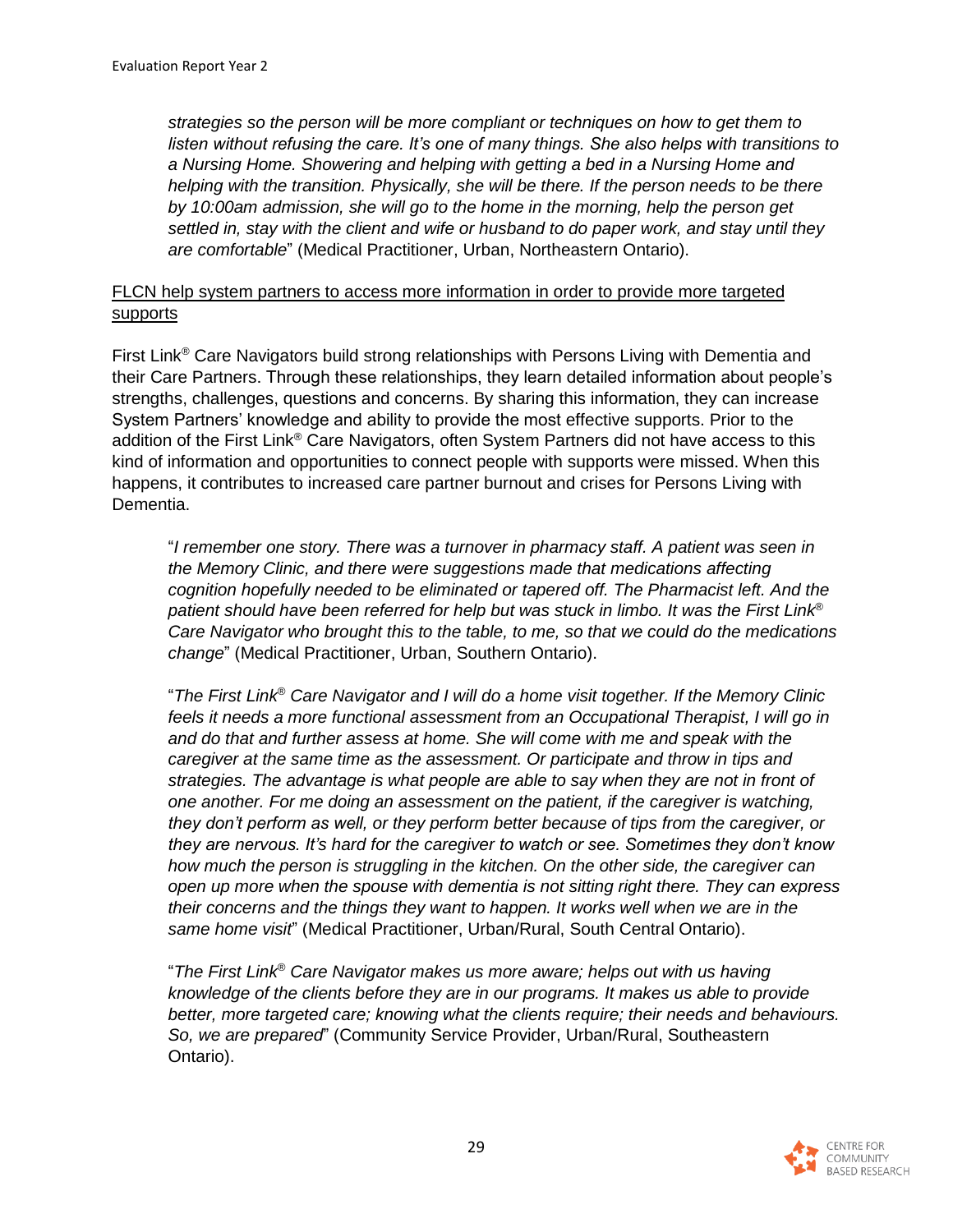"*I guess that there have been lots of times we have referred clients to the Alzheimer Society and then they have referred back to us saying this client may need additional services. They look at services outside the Alzheimer Society to help their clients. That is something that has been helpful. Because the First Link*® *Care Navigator goes out and interviews clients and talks with them, he may find out that the client also needs Meals on Wheels or Transportation. He would refer them back to me and I would sign them up for those services. It's expanding the information I have access to*" (Community Service provider, Rural, Southern Ontario).

#### FLCN are colleagues and team members of System Partners

Some System Partners, especially in rural areas, are isolated in their roles and know that they would be able to provide better care if they had teams with whom to share expertise and develop care plans. First Link® Care Navigators, in several areas in Ontario, provide the muchneeded team colleague for some System Partners. First Link® Care Navigators have been called, "an additional team member" by a few System Partners and it has been identified that they increase capacity by participating in case conferences, Memory Clinics, and in-home assessments. This increases the ability of System Partners to problem-solve around complex care situations, learn more about relevant community services, and reduce System Partner stress while increasing their capacity to provide excellence of care. As a result, all System Partners interviewed as part of this evaluation stated that they are very satisfied with the work and contributions of the First Link® Care Navigators.

"*Because I am the only one in my organization that does this role, my support system is with FLCN. I don't feel isolated myself. I feel they are a part of my team. I can work with them and problem-solve with them*" (Community Service Provider, Urban/Rural, Southwestern Ontario).

"*The process is more streamlined. We have feedback we didn't have before. The Care Coordinator actually gets a report from the First Link*® *Care Navigator. The first one says that the patient or family has been contacted and gives the date of the visit. We get the next report after the first visit*" (Medical Practitioner, Urban, Northeastern Ontario).

"*Satisfied? Tremendously. Really, because it's given me the opportunity to meet people early. Where I feel that I can offer them something meaningful so that they can support each other. I use peer mentors in my programs. People that mentor their peers. I said to the Navigator six months in, "this is so awesome. I am meeting people I know I never*  would have met before." Our Counsellors have said, like, "if I only had met this couple *sooner, they would have been perfect for Early Stage. Now we are catching them...Within months of the Navigator starting her role, I knew this was what we had been looking for. I felt excitement that this is what we needed...real excitement that this is the piece that was missing*" (Community Service Provider, Urban/Rural, Southeastern Ontario).

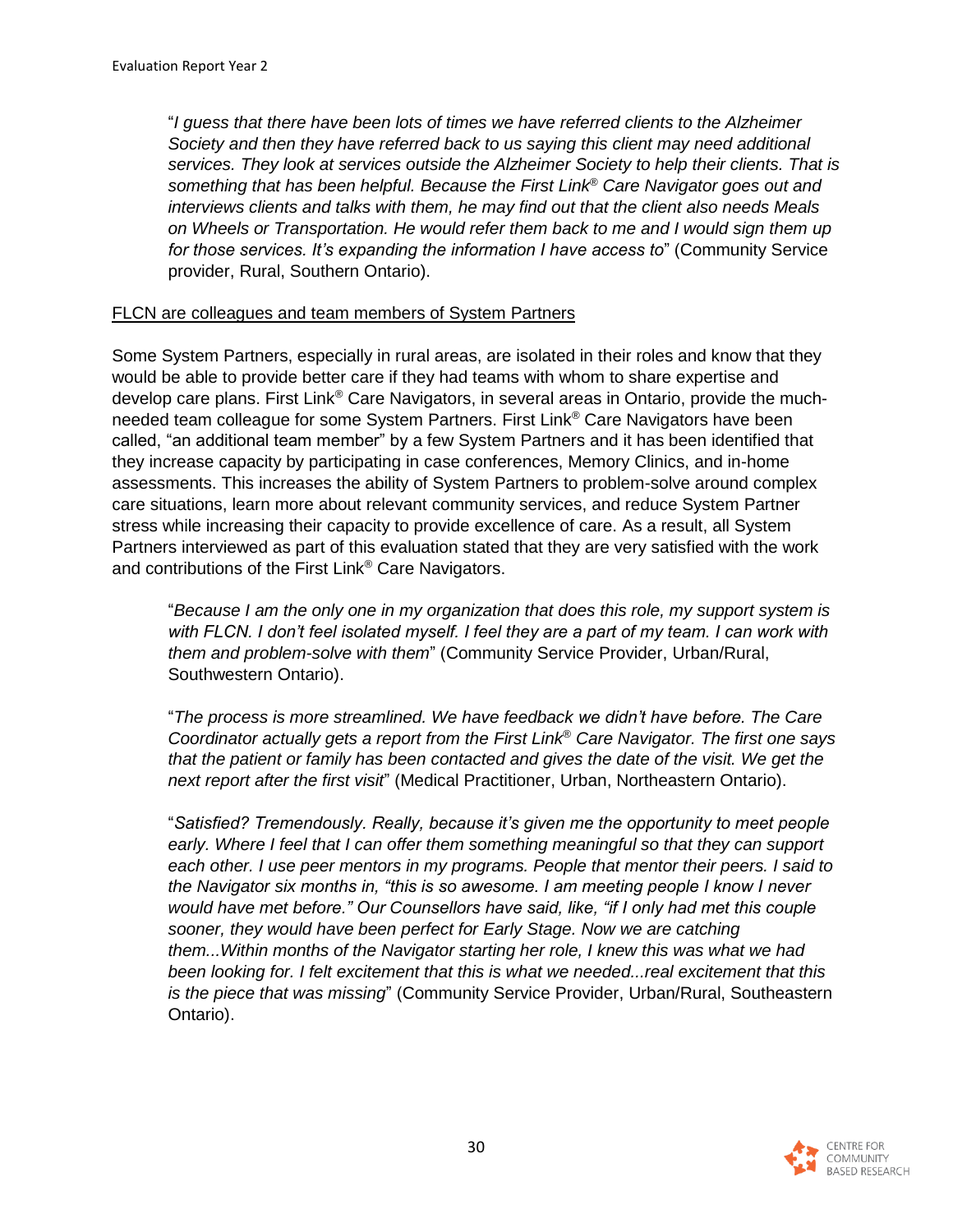### *Research Question 2: Program Implementation Processes*

The second research question asks: to what extent has First Link<sup>®</sup> Care Navigation been implemented successfully? System Partners provided information that can be grouped into three key themes: (1) First Link<sup>®</sup> Care Navigators are a single point of contact for System Partners and the community; (2) First Link<sup>®</sup> Care Navigators increase the capacity of the First Link<sup>®</sup> Program to help people navigate and access community supports; (3) First Link<sup>®</sup> Care Navigators are effectively referring Persons Living with Dementia and their Care Partners to the Alzheimer Society and other community supports; (4) the First Link<sup>®</sup> Care Navigator role augments First Link® through more consistent follow-up and stronger relationships with Persons Living with Dementia and their Care Partners; (5) some System Partners are not aware of the specific role of the First Link® Care Navigators; and (6) System Partners consistently refer newly-diagnosed Persons Living with Dementia and their Care Partners directly to the First Link® Care Navigator or to the Alzheimer Society. The section below provides more a detailed analysis of these themes.

#### FLCN are a single point of contact for System Partners and the community

With the introduction of the First Link<sup>®</sup> Care Navigator role, Persons Living with Dementia, Care Partners, and System Partners have one person to connect with who is mandated with being the first point of contact for people newly diagnosed with dementia. As well, this role is tasked with helping people navigate community services over time. For System Partners, knowing the one person to make referrals to increases their confidence that there will be follow-up on those referrals by an expert in both dementia and community supports. One System Partner explained: "Before the First Link® Care Navigator was in place, I didn't even know about the First Link® Program. We didn't have that connection with the program until the Navigating position came in place." Another System Partner stated: "I work with the FLCN in a consultative role. I only work in Long-Term Care Settings. And when we need to connect people with community supports or transition supports, I go to the First Link® Care Navigator." For Persons Living with Dementia and their Care Partners, it is less intimidating to contact the Alzheimer Society if they know who to speak with and feel confident that the Navigator will be able to help. This feedback is evidence that the First Link® Care Navigator role is being implemented as expected.

"*I think it's providing the one person who can help them access programs and resources and that's important. I hear way too often that people don't know who they were talking to or they talked to this person and then don't know where they were from. When it's the specific disease, Alzheimer's, it's nice to know that the First Link*® *Care Navigator is the person they can connect with all the time and can guide them where to go for help*" (Community Service Provider, Urban/Rural, Southeastern Ontario).

"*We have that one point of contact, which is much easier. It's quicker access, quicker response time. When we are making referrals, we know the one point of contact. We know where to go. There was a point in time I had a business card for every person at the Alzheimer Society on my desk and didn't know who to choose. If it's not her, she redirects me and it has made the process a lot easier*" (Community Service Provider, Rural, Southern Ontario).

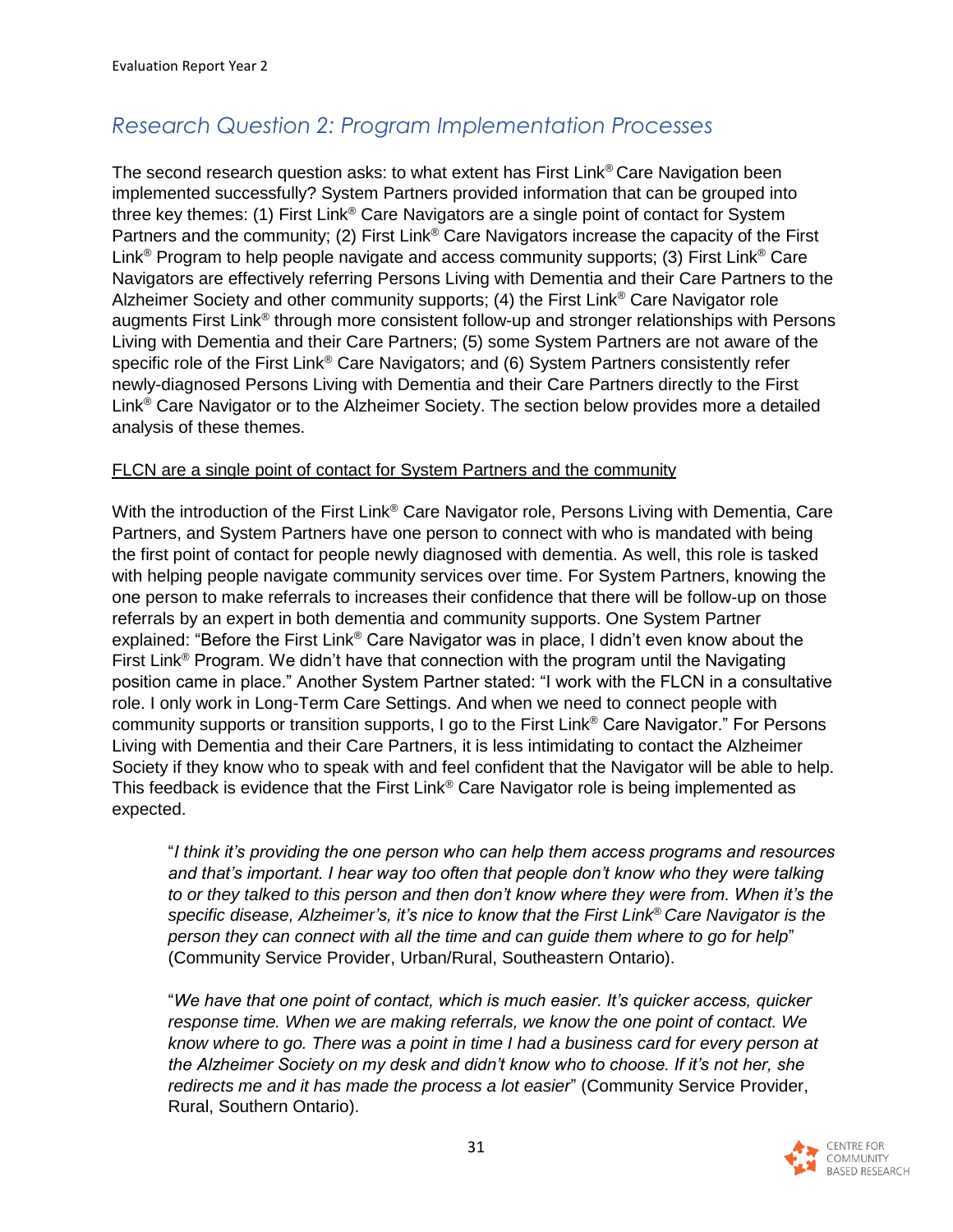"*It has been easier to build a relationship with one person and have this understanding between the two of us. It has been really positive. He is a go-to person. I can count on him to get the job done. I don't have to wonder who the intakes are going to. We can always follow-up with each other*" (Community Service Provider, Rural, Southern Ontario).

#### FLCN increase the capacity of the First Link® Program to help people navigate and access community supports

The First Link<sup>®</sup> Care Navigator role has served to increase the capacity of the First Link<sup>®</sup> program by designating one person to become an expert on community supports and services. This person then uses this knowledge to support Persons Living with Dementia and their Care Partners throughout their journey, beginning with diagnosis. System Partners report difficulty identifying and keeping track of available community supports, wait lists, changes in locally available services, and the criteria to qualify for particular programs. It is much more difficult for Care Partners who are new to the world of supports for Persons Living with Dementia and who are coping with trying to understand the diagnosis and what it means for their loved one and their future. The First Link® Care Navigators allow the First Link® Program to effectively help Persons Living with Dementia and their Care Partners to navigate and access the right community supports at the right time.

"*A difference to First Link*®*? I am going to say by ensuring that the right service is put in place at the right time...And there is one person who is looking and knows what will be the best path for that person; counselling, respite care, educating staff in the home, connecting with the care providers. It's ease of access; to connect with the appropriate supports and with supports when needed*" (Medical Practitioner, Rural, Eastern Ontario).

"*I would say it's built right into the name of the role. Somebody to help with navigation. People really struggle with that, even when they are otherwise reasonably healthy, with the Healthcare System. With caregivers and people with dementia, they are more vulnerable. Someone to help navigate with supports and appointments helps people to feel more reassured and on the correct path. At our clinic, for example, one of her roles is to write a summary of everything that was discussed at the appointment, dates and times of the next appointment booked, and if they need to go for bloodwork or diagnostic imaging. She will follow up with that too. She is making sure people are not getting lost in the system. It's needed and impactful*" (Medical Practitioner, Urban, Southern Ontario).

#### FLCN are effectively referring PLWD and their CP to the Alzheimer Society and other community supports

The First Link® Care Navigator role is being implemented successfully across Ontario. The evidence of success includes increased System Partner confidence in the First Link® program and in the Alzheimer Society more generally. Because of the First Link® Care Navigator role, more Persons Living with Dementia and their Care Partners are getting connected with the services and supports they need to stay in their homes longer and with an improved quality of

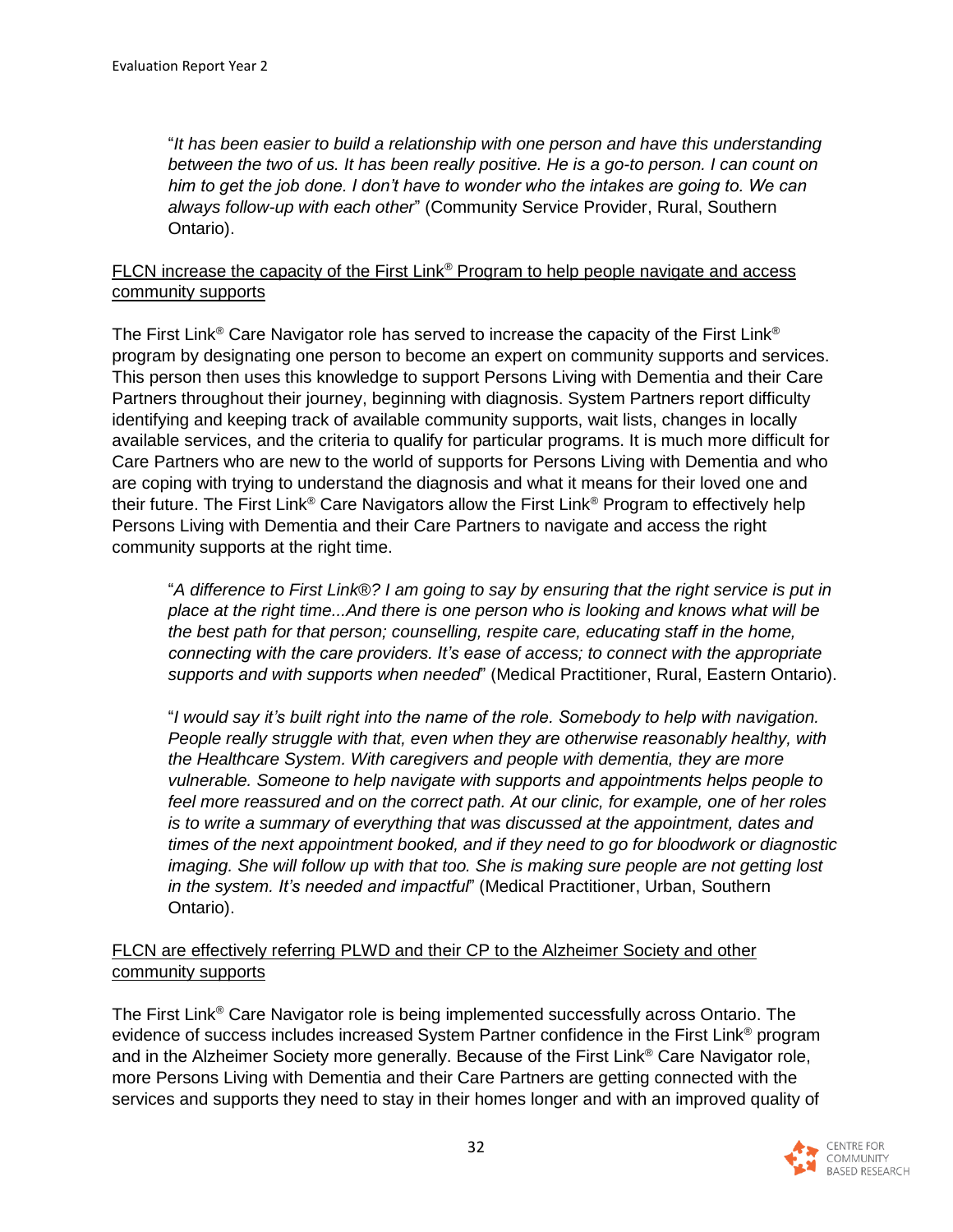life. System Partners, seeing this, are making more referrals – including referrals of people living in complex care situations. Referrals are also increasing because System Partners see the ways in which the First Link<sup>®</sup> Care Navigator role helps to prevent crises in the lives of Persons Living with Dementia and their Care Partners.

"*It has increased our referrals and our ability to support people sooner. For the Alzheimer Society in particular, we get a lot of phone calls asking us for information and the admin staff are wonderful, but they often don't have time to pull apart the issues to tease out what might be going on. Someone may ask for something but the First Link*® *Care Navigator may hear something in their voice or tone. It's different than the admin staff. The First Link*® *Care Navigator may pick something up in the request for info. She's a clinical person. She can then address this sooner. Hopefully, it may limit a crisis sooner. And she helps our Family Support Counsellors with caseloads and visiting clients. The First Link*® *Care Navigator helps them too because she can speak with people when she assigns them to one of our counsellors. What she is giving them is a lot of information and she can give the Counsellors clear instructions and information about what the people with dementia and their Care Partners are looking for. She's giving the counsellor a wonderful picture, so they already know what's going on and it's really helpful to them*" (Community Service provider, Urban/Rural, Southeastern Ontario).

"*There is a huge gap in the community in terms of people with dementia and comorbidities, responsive behaviours, issues that are impacting the whole household. Community settings can be challenging. The First Link*® *Care Navigator plays a helpful role by filling the gap. Behaviour Supports Ontario is just providing supports in Long-Term Care. The First Link*® *Care Navigator fills a gap in the community setting. Among my teammates too; some of the more complicated cases tend to get referred and the First Link*® *Care Navigator, because she is a great resource, is navigating people through systems in the community and supports they may not be aware of and making the linkages for them. It could be that the person with dementia may also have a psychiatric diagnosis or their care partner does, or health issues, or they are struggling with financial issues. Many need to connect with other resources. Or they might need enhanced services from the LHIN or in-home nursing or a PSW. The First Link*® *Care Navigator can fill an advocacy role and advocate for these services*" (Community Service Provider, Urban, Northern Ontario).

#### The FLCN role augments First Link<sup>®</sup> through more consistent follow-up and stronger relationships with PLWD and their CP

Through the First Link® Care Navigators' mandate to maintain long-term and consistent relationships with Persons Living with Dementia and their Care Partners, they are able to prevent crisis from happening. This is because they learn about potential crises sooner, such as situations in which Care Partners are struggling to cope or Persons Living with Dementia are starting to become verbal or physical with their Care Partners. They are then able to put supports in place such as teaching Care Partners strategies to manage or minimize those behaviours or connecting Care Partners with community-based supports that reduce their isolation and increase their resilience.

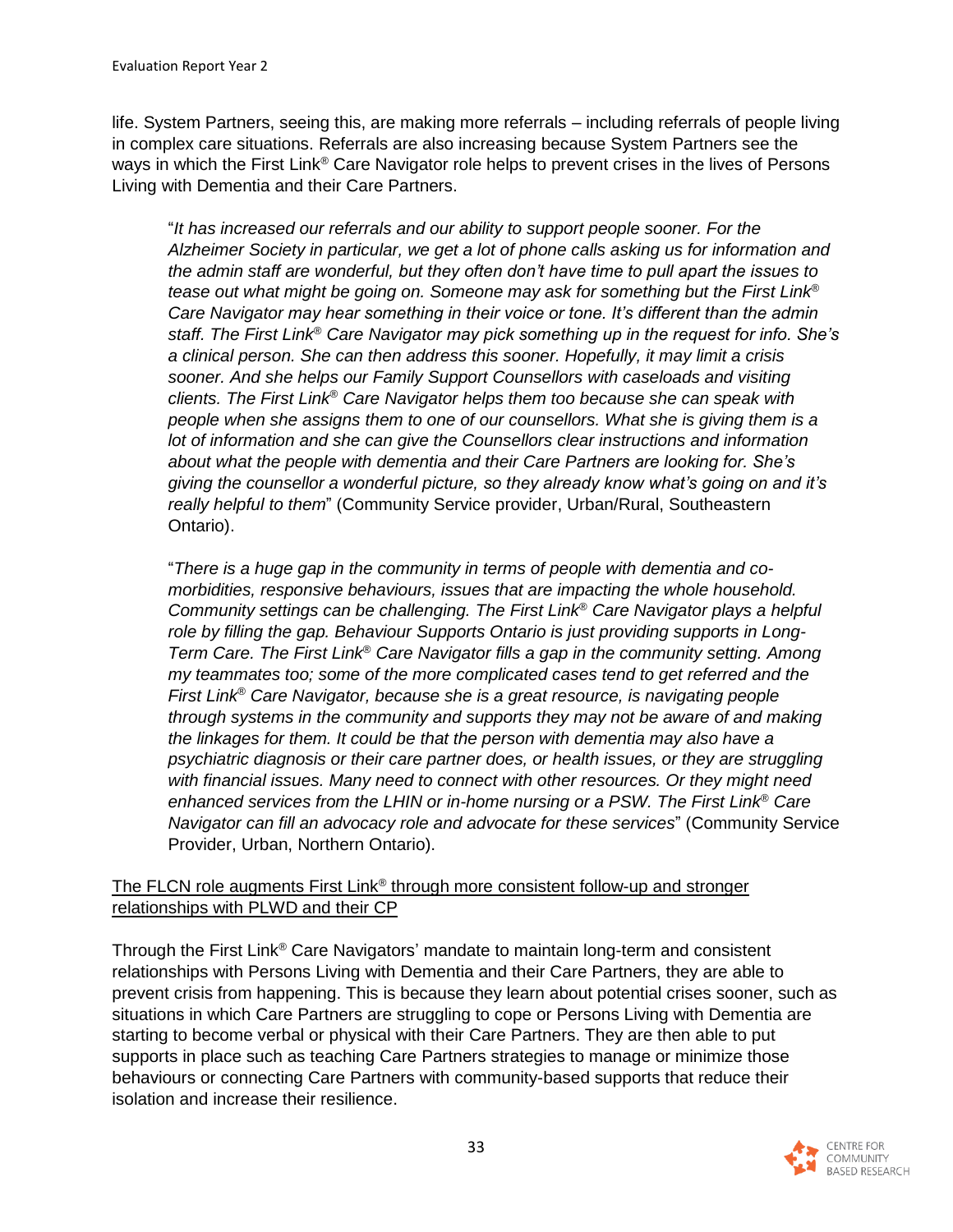"*First Link*® *was always there and then they introduced the Navigator Role. With clients I have worked with, those clients are getting more consistent follow-up because there is someone designated to do that. Before, it's not that it wasn't happening. But it was nowand-then follow-up. Now it's monthly. There is more consistent support for those clients. Also, there is somebody designated to assist with finding those additional supports. It's building that therapeutic relationship with them and the trust factor. If someone walks into your home that you don't know, you think, "I don't know you and why are you telling me all those things?" This is a relationship and they trust her. When she says, "you could*  benefit from this or that," they trust her. It does help when a suggestion is made that it *comes from a trusted person. They are better supported. I think that also a great part of this role is preventing crises. Because she is involved so regularly. We are seeing needs and addressing them before people end up in a crisis situation. It has shifted to prevention rather than crisis management*" (Community Service Provider, Rural, Southern Ontario).

"*I have at least 20 new people that have come through the early stage program in just two of my groups. My most recent group had six referrals and five were from the Navigator*" (Community Service Provider, Urban/Rural, Southeastern Ontario).

#### Some System Partners are not aware of the specific role of the FLCN

Six out of fifteen System Partners identified that it is difficult to know which staff person at the Alzheimer Society is the First Link® Care Navigator. This was not reported as a weakness but rather as a strength of the Alzheimer Society and First Link® Program. For example, one System Partner said: "I am so blessed with the team that's at the Alzheimer Society here. They all do a great job. Whether I am out with the First Link<sup>®</sup> Care Navigator or one of the other Social Workers, they all provide the same information. It's hard to see how things have changed. They always provided the same level of support." While another System Partner explained, "there is no difference between my interactions with the First Link® Care Navigator and other staff."

When asked for feedback about the impacts of the addition of the First Link<sup>®</sup> Care Navigator role, four System Partners identified that they would like more information about the specific mandate of the First Link® Care Navigator and how it is different from other staff at the Alzheimer Society. One System Partner said that maybe they would interact with the Navigator more effectively if they understood the role better. This could be a recommendation to the First Link<sup>®</sup> Program: to ensure that partners understand the role of the First Link<sup>®</sup> Care Navigator and the ways in which the Navigators can enhance supports for Persons Living with Dementia and their Care Partners in different communities across Ontario.

#### System Partners consistently refer newly diagnosed PLWD and their CP directly to the FLCN or to the Alzheimer Society

All System Partners interviewed for this evaluation make referrals to the Alzheimer Society. System Partners who are familiar with the role of the First Link® Care Navigators make referrals directly to this person. The number of referrals ranges from 3-6 per month to 4-6 per week, depending on the specific role of the System Partner and the number of Persons Living with

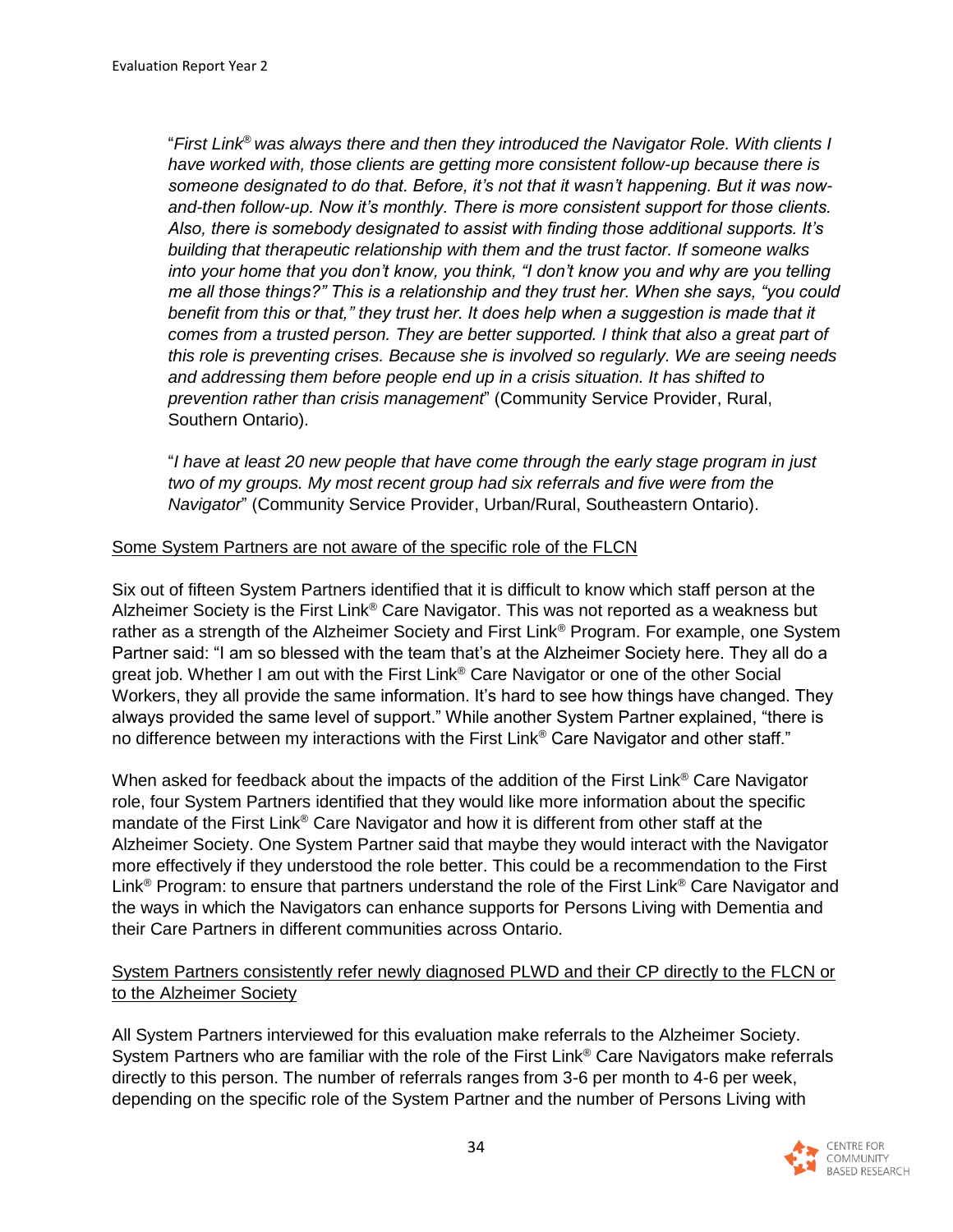Dementia and cognitive impairments they interact with on a weekly or monthly basis. One System Partner said, "every time a person has dementia, I refer to First Link®." Another explained, "if I meet with a family and the Alzheimer Society is not already involved, I make the referral." A third stated, "we rarely don't refer to the First Link® Care Navigator. She's part of the Memory Clinic. She's there with us."

"*When I make a referral to the First Link*® *Care Navigator, you can expect the client to hear from her. I know they will...We refer to them constantly. There are two Geriatric Clinics per month and their packages are there*" (Medical Practitioner, Rural, Eastern Ontario).

In cases in which new referrals are not made directly to the First Link<sup>®</sup> Care Navigator, the person in this role becomes the first point of contact for Persons Living with Dementia and their Care Partners who are interacting with the Alzheimer Society for the first time. One System Partner said that while they didn't know about the specific role of the Navigator, for them an additional team member meant more capacity in the First Link® team and they were making more referrals as a result. People are reaching the First Link® Care Navigators and benefitting from their expertise and knowledge of, and connections with, the community. It would make the referral process more streamlined if all new referrals were made directly to the First Link® Care Navigators. One System Partner said that she thinks this will come with time, as more System Partners understand the specific role of the Navigators and the expertise they bring to the table.

*"A young gentleman, in his early 60s, had been assessed out of area because was living out of area. During the assessment in the Memory Clinic, they thought that he probably had dementia. Due to the specific circumstances, they couldn't make a definitive diagnosis. The man had to move to this area and his family asked if they would have to keep transporting him back and forth to the Memory Clinic out-of-area. They contacted the Alzheimer Society. The Alzheimer Society connected with his family physician and said, "here are the resources in this area." They suggested that they would be able to support him to connect with resources in this area. They were able to get him connected with my team through the family physician's referral. This guy probably has had several strokes. We will be able to connect him with a local stroke team instead of him travelling for stroke follow-up. And the family will be connected with supports to help this young man*" (Medical Practitioner, Rural, Southern Ontario).

"*If the First Link*® *Care Navigator is already involved, I tend to let them take the lead and we support from behind the scenes. I have gone out with the First Link*® *Care Navigator when she was new to her role to meet with clients because she wasn't aware of our services and I could go with her to see what she had to offer. We learned from one another. Going forward, when she went out as the First Link*® *Care Navigator she could speak about services that are offered in area not specific to the Alzheimer Society. The one client we first went out to, she did excellent. He didn't want anything to do with anyone coming to the home. She was able to get consent to go, and then able to talk with him and let him see benefits of me coming along. We talked about what each of us could offer. He wasn't interested at that time. Since then, she has talked with him monthly and he is starting to say, "maybe I could use that help and those services now."* 

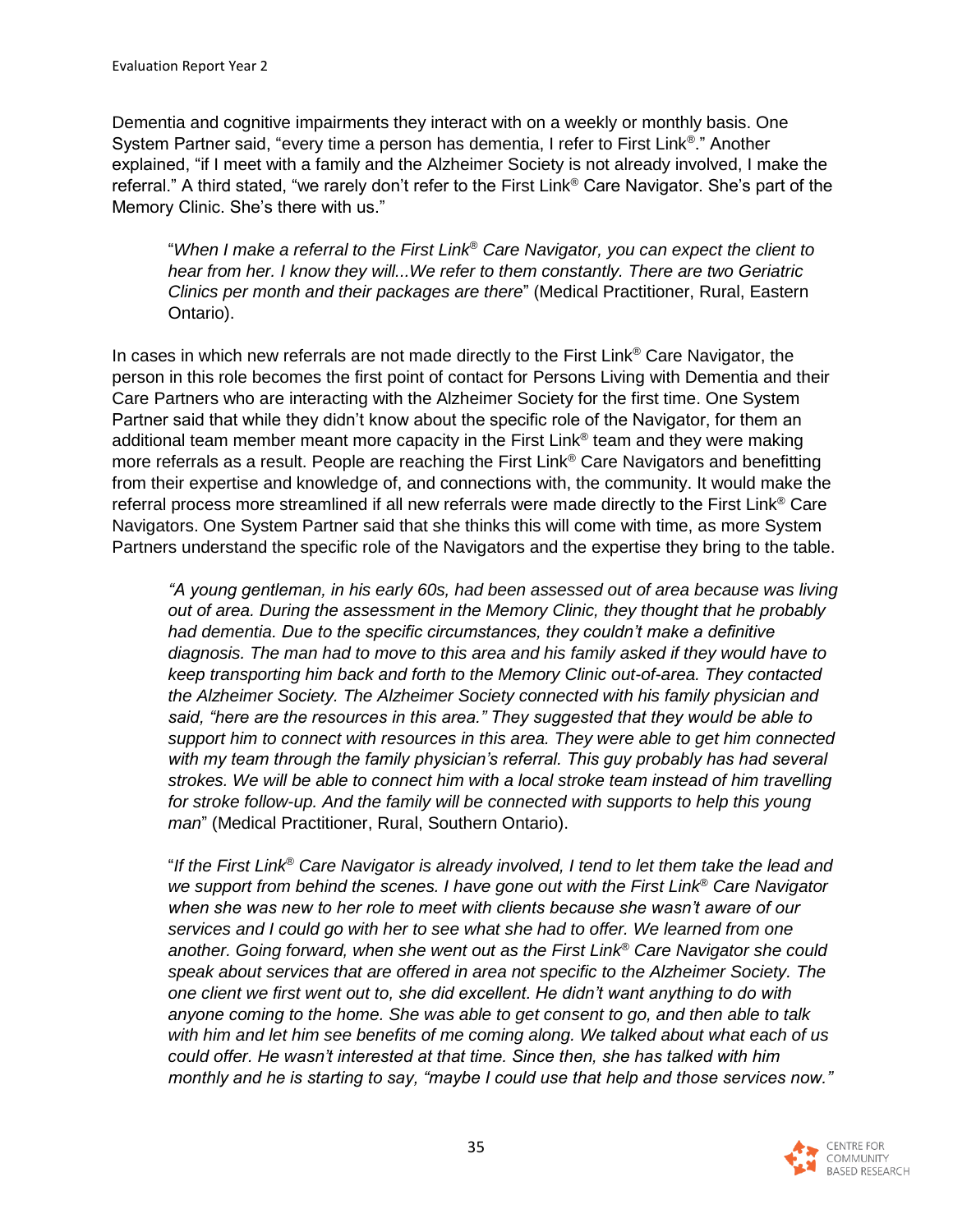*The relationship is building she is able to give him some additional supports*" (Community Service Provider, Rural, Southern Ontario).

#### *Research Question 3: Program Context*

The third research question asks: how has First Link® Care Navigation impacted the overall First Link® Program and Care System over time (throughout 2018-2020)? In response to this question, the interviews with System Partners yielded information that can be grouped into three key themes: (1) First Link® Care Navigators bring many service providers together to support people with dementia and their Care Partners and stay throughout; (2) First Link® Care Navigators help to prevent hospitalization and early entry into Long-Term Care; and (3) First Link® Care Navigators make links to essential psycho-social supports, reducing doctor and Emergency Room visits. The section below provides more a detailed analysis of these themes.

#### FLCN bring many service providers together to support PLWD and their CP and stay throughout

The Healthcare System sometimes operates in silos, with different specialists and service providers engaging with PLWD around specific concerns. When service providers are not connected with one another, it falls on the PLWD and their CPs to navigate a complex system with sometimes conflicting advice and expert opinions on what is their best course of action. First Link® Care Navigators take the pressure off of Persons Living with Dementia and their Care Partners in two ways. First, they ensure that information flows between service providers so that each knows more about what the others recommend or prescribe. Second, they support Persons Living with Dementia and their Care Partners to navigate the recommendations from service providers based on deep knowledge of available community supports and detailed knowledge of the strengths and everyday struggles of the family.

"*The community connections of the First Link*® *Care Navigator, the level of expertise that person has, it probably has fostered a more collaborative approach in the community and cemented the importance of that approach*" (Community Service Provider, Urban, Northern Ontario).

"*I think it's involving more community partners. I have been nursing for three decades and never used to see a referral from a doctor saying refer to the Alzheimer Society. They are finally realizing that this is an actual treatment or service that should be presented as a referral*" (Medical Practitioner, Urban, Northeastern Ontario).

*"The Navigator is the frontline professional that starts and stays. They could be there years and years. Some of the purchased professionals, OT, PT, personal shower assistance, are contracted over a limited timeframe. Once the referral is made to the Navigator, the family doesn't discharge. They are the frontline long-term professional on the team. They provide consistent support for family. They have the office where people can drop by if they can't talk in the home. Groups are held different places. There is a lot of linking and connecting. The support is always there*" (Medical Practitioner, Urban, Northeastern Ontario).

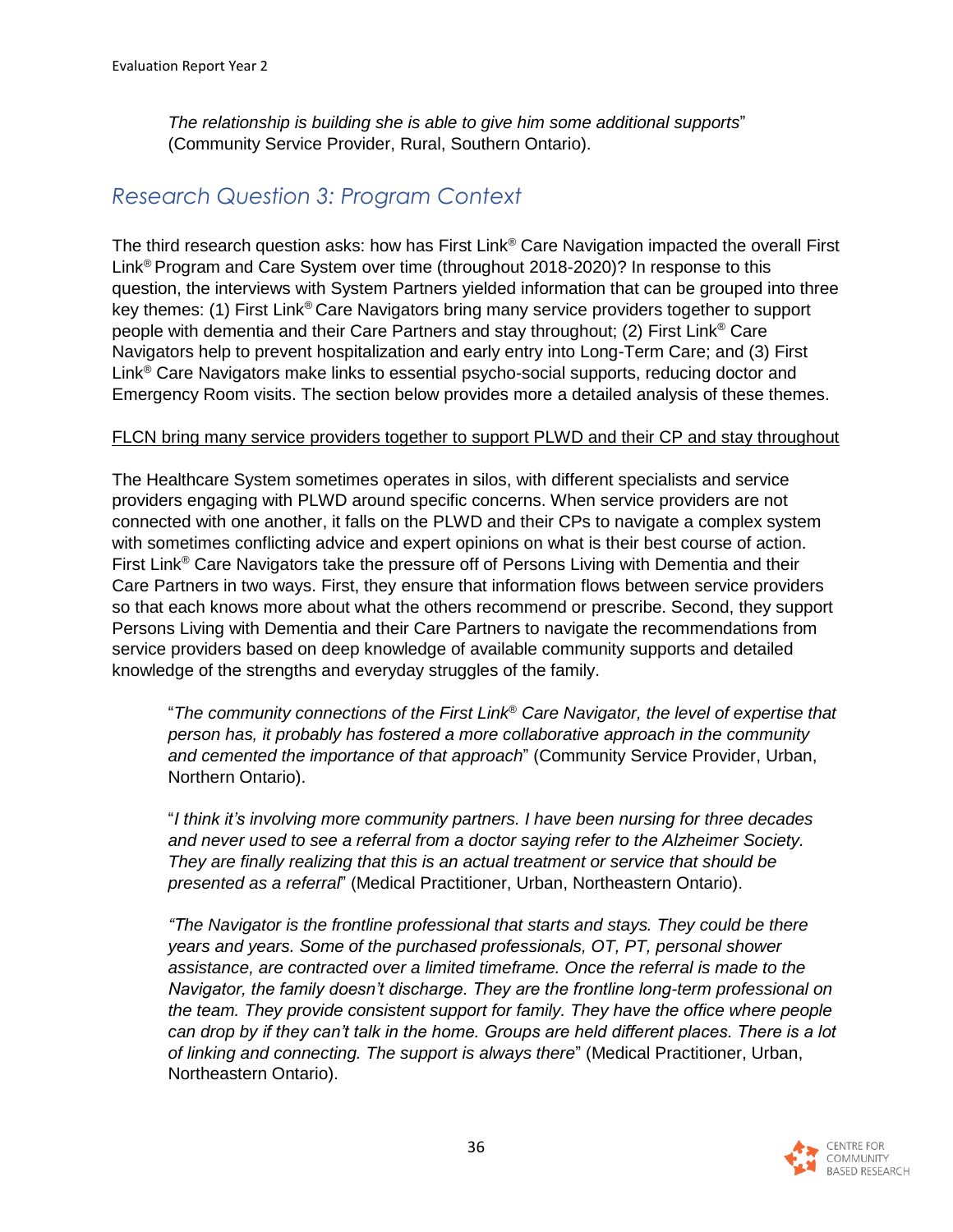#### FLCN help to prevent hospitalization and early entry into long-term care

In the Healthcare System, one of the clear gaps is the relative absence of supports for the Care Partners of Persons Living with Dementia. The First Link<sup>®</sup> Care Navigator role addresses this gap by providing specific supports to Care Partners, helping them to understand dementia, teaching strategies to cope with behaviour and cognition changes in their loved one, and making links to community supports and services. Through these actions, the First Link<sup>®</sup> Care Navigator augments Health System care. This augmented care serves to prevent hospitalization and early entry into Long-Term Care by allowing Care Partners to provide better care for longer to Persons Living with Dementia, keeping families together and people in their homes longer.

"*With the Navigator role, I feel that they are able to, when new people are diagnosed, be helped through the system earlier than in the past. Early onset diagnosis rather than mid to later. This is nice. We are connecting with people when they are not in crisis mode. It's more proactive than reactive. When referrals are coming sooner, the GP's office is sending referrals to First Link*® *. It's helping significantly with caregiver stress and burnout because the services are being offered early instead of when things are too late*" (Community Service Provider, Urban/Rural, Southeastern Ontario).

"*If people are not connected with mental health, other supports and counselling by the First Link*® *Care Navigator? That's the big question. There is the potential for increased health care visits, a potential for more caregiver burnout. It's, you know, there is a potential for crises and people not managing their care-giving role; not managing or caregiver burnout. For people with dementia, this could impact the direct care that is required and the relationship in terms of it could lead to neglectful care, and a lack of a meaningful care situation. [Or] a caregiver is just not going to do it any longer. They are unable to sustain the caregiving role. That is a crisis because our system really doesn't accommodate for the circumstances where a caregiver can't continue. It can lead to a person being brought into Emerg. I have seen that. Because they can't, they are unable to continue as a caregiver...It's often the person with dementia who is the person being brought in [to Emerg] because the caregiver is unable to manage and support that person...It's a huge system issue also. Often, the person needs to live somewhere else. And that's a long-term issue within our whole healthcare system; the availability of Long-Term-Care beds, the timely placement of individuals. That's also a problem because where do you go?*" (Medical Practitioner, Urban, Central Ontario).

"*The First Link*® *Care Navigator is a critical piece. A lot of times, even if we're not talking about the person with dementia, it's the caregiver. Caregiver burnout is high. We don't want a crisis because if the caregiver goes down, what happens to the person with the disease? It's case by case. But in the example, I gave earlier, the caregiver can no longer be in that role and you have a person with dementia who can't be alone. They go to respite care or use other resources. Now, you're using other, more costly, resources*" (Community Service Provider, Rural, Southern Ontario).

"*I just think having them around decreases the chance of early Long-Term Care and crisis. The saddest situation is when someone is crying signing paperwork because they are living with someone they are not able to care for anymore...We try but we have so* 

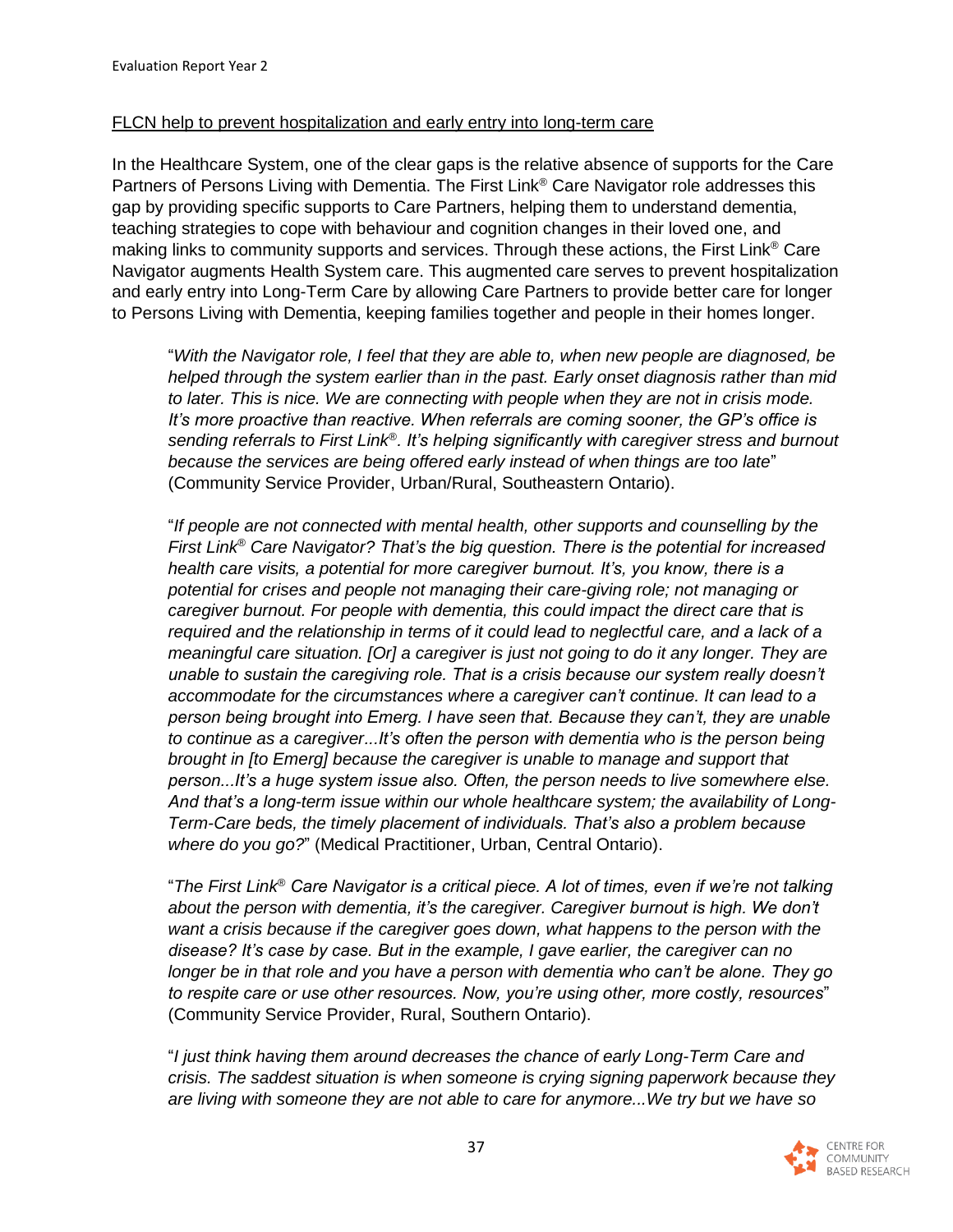*many and our visits are only every three months… Their response time in the home really helps, starting with education. All the Nursing Homes reject patients with responsive behaviours who haven't been diagnosed early. They will take them if you can prove: "if you do this, this will work." The Navigator makes this possible through their work; knowing how to de-escalate and the behaviour goes away. Often, at first, they are rejected from Nursing Homes. Then, we have to have the Alzheimer Society go in with behavioural supports and get them to have a Care Plan. That takes time to build strategies, show they work, and reapply to Long-Term Care three months later. The risk of this is that then we get in this crisis situation again... the person has so many behaviours that are atypical, like wandering, and then has to go in a secure unit. There are only a small amount of those. If we can find out why they are wandering, sometimes because of a UTI or chest infection, and they just need good infection meds, then installing bells and getting them to not wander, and then we show that it works. Then the Nursing Home accepts them. Delays mean more stress on the caregiver, more chance someone will be in crisis. Who suffers is the patient and family*" (Medical Professional, Urban, Northeastern Ontario).

#### FLCN make links to essential psycho-social supports, reducing doctor and emergency room visits

In addition, First Link<sup>®</sup> Care Navigators specifically connect Care Partners with psycho-social supports that address the impacts on care partner mental health when they are in situations of providing 24/7 care to Persons Living with Dementia. These psycho-social supports help to reduce the shame and stigma of living in a household with a person with dementia, supporting Care Partners to reach out to other caregivers in order to reduce isolation. This happens through direct psycho-social supports such as caregiver support groups and mental health counselling services. It also happens through Adult Day Programs, in-home respite supports, and personal support services. The First Link® Care Navigator stays with Care Partners along the way, anticipating future needs and helping people with dementia to get onto waitlists for services it is anticipated they will need in the future. This also reduces care partner stress because they know that when the time comes that they can no longer provide in-home care there will be options for their loved one.

"*It's important to connect earlier in the disease because what I've seen over the years in my nursing career is that people need repeated conversations about connecting with resources, whether those resources are the Alzheimer Society, Home and Community Care, or any sort of community support. When people hear that repeated messaging they eventually will connect...It's really hearing repeat messaging and making sure there is awareness, whether it's the person themselves or their family. Often people don't connect initially. It make take several service providers making those recommendations...[Or] people realizing, "I do need that support." The Alzheimer Socie*ty *provides that psycho-social piece. Often, within the Healthcare system, it's not there*" (Medical Practitioner, Urban, Central Ontario).

"*What we're seeing is, for example, someone who is experiencing further decline in their cognition and their abilities, and a Care Partners who would, and they have told us this, "perhaps they would be moving to Long-Term Care sooner. But we know we have a* 

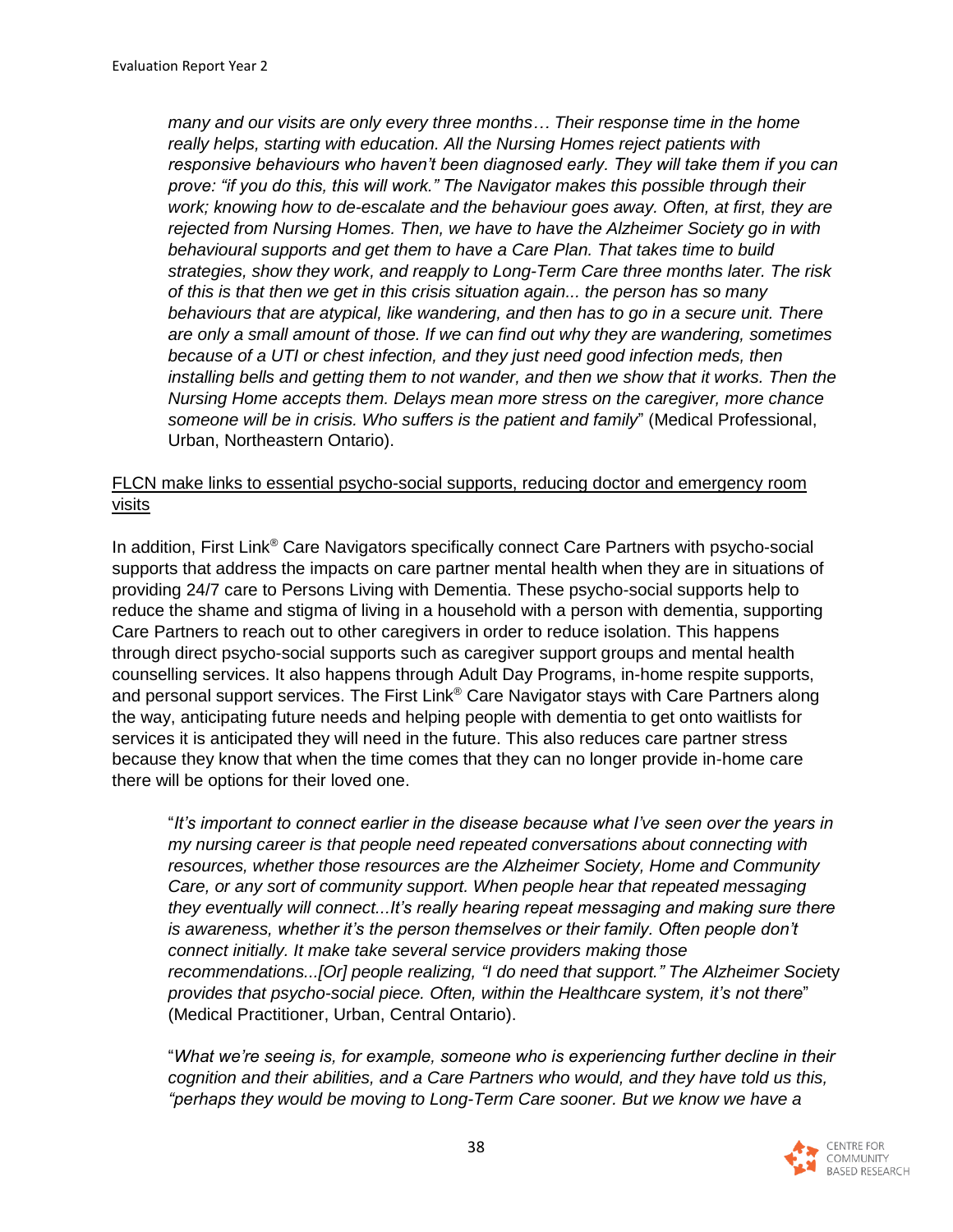*support system here, so we are not accessing those crisis supports as early as we would have." Sometimes what people tell us is that, "if I didn't call you I would have been in the emergency department or doctor's office today. Because I have been introduced to the Alzheimer Society, I know that's where I can go first*" (Community Service Provider, Urban/Rural, Southeastern Ontario).

"*The social piece is probably more important than anything. With all due respect to medications and other things. For medicine in general, and nursing in particular, if people are supported the journey is much easier; smoother. It decreases anxiety and phone calls and concerns coming back to the doctor once people realize there is a different way of managing and responding in problem areas. Information is vital for a smoother journey...It's efficiency or efficient use of the primary care provider's time when social issues are attended to in that comprehensive way*" (Medical Practitioner, Rural, Central Ontario).

## *Research Question 4: Program Improvements*

The fourth research question was: what would improve First Link® Care Navigation? There were a very small number of recommendations for program improvements which arose from the Interviews with System Partners. This is likely related to the high rates of satisfaction with the First Link® Care Navigator role on the part of Persons Living with Dementia and their Care Partners, as well as System Partners themselves.

1. Add the FLCN to the LHIN electronic documents-sharing system.

Two System Partners recommended that the First Link® Care Navigator be added to the electronic documents sharing system in place through the LHINs so that referrals would be easier and more less time-consuming.

2. Hire more FLCN to meet the high demand for their services.

Two System Partners recommended that additional First Link<sup>®</sup> Care Navigators be added to the team due to the high demand for the supports this role provides. A Community Service Provider who works with people living in both urban and rural areas in the southeast said: "Our Navigator is really busy. And so, my own personal concern is, I really think that we could have two Navigators. I truly think that if she had a partner, there would be enough work for both of them. Because the need is so big, there could be a need for two." While a Medical Professional working with people living in rural areas in Southern Ontario said:

"*I am truly amazed at how much work they do with so few people [staff]. It seems rather magical that they are able to connect with so many people. Their staff is not very big and they serve a huge population. If anything, I would be an advocate for more of them. They do an amazing job*."

3. Ensure that information about the FLCN and the Alzheimer Society programs is available online to allow access for more Care Partners.

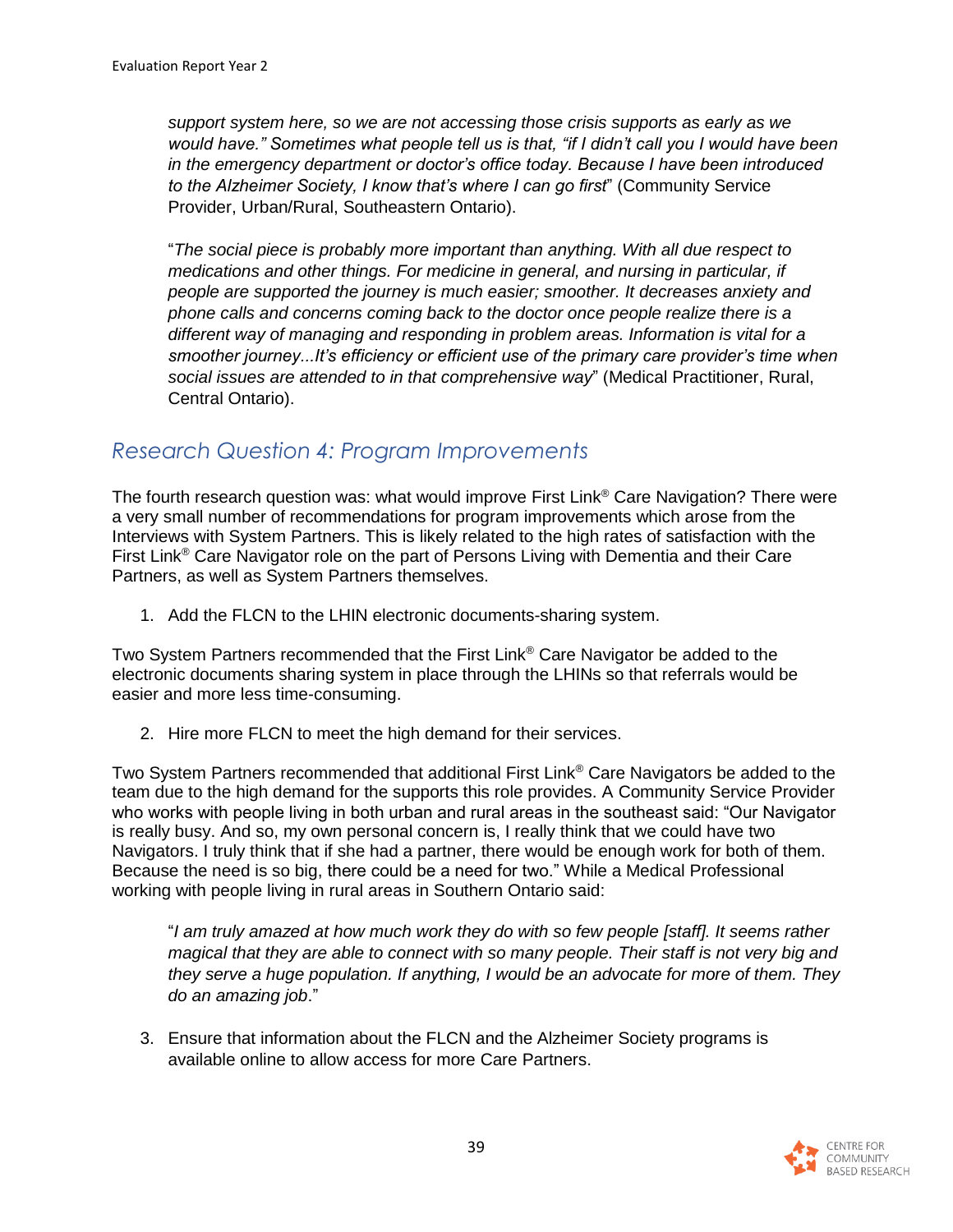Three System Partners made recommendations that related to challenges related to the wider Alzheimer Society rather than the First Link® Care Navigator specifically. One recommended that the name of the Alzheimer Society be changed because, "there is a stigma associated with Alzheimer's and people don't want to be associated with it." The second recommendation to the Alzheimer Society is that there be more information available online because: "it can be difficult for caregivers to take the person out at night when they have worked all day, and on the weekends they want to rest."

4. Ensure that PSWs are trained in dementia care so that they can provide the best respite care in the home when FLCN see a need for respite care.

Finally, a Medical Professional working with people living in rural areas in Southern Ontario identified the lack of Personal Support Workers trained specifically to work with people with dementia and cognitive impairments. She pointed out that this is a gap in healthcare in the province, and said:

"*I truly wish there was a program. I'm not sure whether it would be volunteer. I wish they had some ability to manage a group of support people; people who would go in and provide respite. Well-educated. One of the challenges in the community is that our respite caregivers are usually PSWs from a contracted agency who don't necessarily have expertise in dementia care. I don't think there has been enough resources provided to people doing respite care to provide the best respite care possible in the home. They can sit there for four hours but they don't know what to do in those four hours to make them productive. And the Alzheimer Society is one of the best organizations to actually be able to spearhead this*."

# **Challenges and Data Limitations**

One limitation of the data is that while the research team made attempts to contact Physicians as part of this evaluation, none were available to participate. Instead, Nurses in a number of different community and clinical care settings, as well as other Medical Professionals, along with community service providers, participated in the System Partner Interviews.

In some sites across the province, respondents reported that the Alzheimer Society staff team provides seamless service to Persons Living with Dementia and their Care Partners. As a result, the System Partners interviewed were unable to differentiate service provided by the First Link® Care Navigator as compared to other members of the staff team. This was the case particularly for System Partners whose interaction with the Alzheimer Society is as a referring agency. However, all System Partners reported positive interactions, whether they usually connect with the First Link® Care Navigator or a staff in another position at the Alzheimer Society. In this case, positive interactions are defined as: (i) confidence that the Persons Living with Dementia and their Care Partner(s) will receive immediate and ongoing support from the Alzheimer Society; and (ii) confidence that the Alzheimer Society staff have in-depth knowledge of the community supports available to Persons Living with Dementia and their Care Partner(s) and will connect Persons Living with Dementia and their Care Partner(s) with the appropriate supports at the appropriate time.

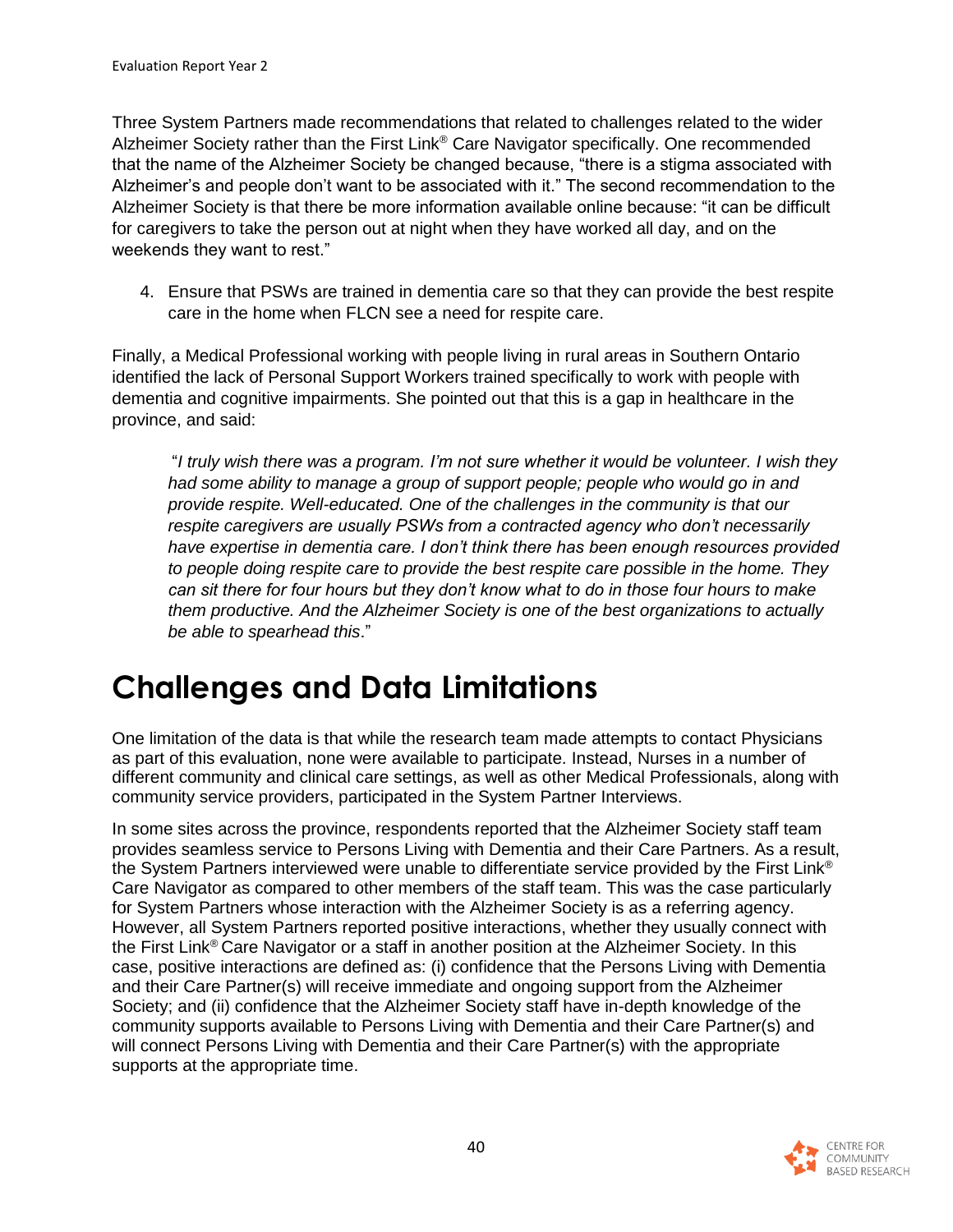This evaluation encountered several logistical constraints that limited the number of surveys completed by PLWD and CP. The logistical difficulties included: (1) only French-speaking clients in some societies (the request for a French survey came later into the data collection period, giving societies less time to have this survey completed); (2) being new to the program, (for some Societies it was not appropriate to carry out a survey since people were not yet familiar with the program); (3) data collection period challenging for some Societies (e.g., big fundraisers around Christmas time); and (4) difficulties in getting ahold of clients (some Societies do not see clients regularly face-to-face or only have contact with them by phone).

# **Report on Surveys**

This report summarizes three different surveys conducted with Persons Living with Dementia, Care Partners, and First Link® Care Navigators.

# **Methodology**

## *Persons Living with Dementia (PLWD) Survey*

Each ASiO volunteered one evaluation coordinator (responsible for overseeing the survey process) and one survey volunteer (responsible for providing any survey taking support to PLWD clients) to assist with this survey. Both individuals attended a 2-hour training seminar on survey methods provided by CCBR. The evaluation coordinator from each ASiO then provided a de-identified list of all PLWD clients from their ASiO. Using this list, CCBR randomly selected PLWD clients within each ASiO and stratified the intended sample size using proportionate allocation. The evaluation coordinator at each ASiO then matched the CCBR randomly selected list with identifying information on the selected clients to confirm each client's functional ability to take the survey. If any PLWD client needed to be replaced, CCBR re-sampled from the deidentified list using a random-systematic sampling strategy. Once the list had been finalized, the evaluation coordinator then contacted the PLWD clients to notify them of their selection for the survey and to request their participation. All PLWD clients were given the option of either completing the survey online or on paper. All PLWD clients were also given the option of completing the survey unassisted, with the assistance of their Care Partners, or with the assistance of an ASiO survey volunteer. Any survey respondents who refused to complete the survey were substituted using the original de-identified survey respondent list using the same method of random-systematic sampling. The survey opened November 25, 2018 and closed at 6:00 pm on March 1, 2019. All received paper surveys were entered as digital surveys by CCBR staff.

The PLWD survey yielded 72 surveys and a response rate of 29%. Due to uneven response rates across ASiOs, the final survey data was not proportionately allocated according to ASiO PLWD client list size. Due to logistical constraints, 21 ASiOs were included in the final survey sample. Given the population size of 367 PLWD clients served by the included 21 ASiOs (and a 95% Confidence Level), this survey has an estimated 10% margin of error for any generalizations across the 21 ASiOs.

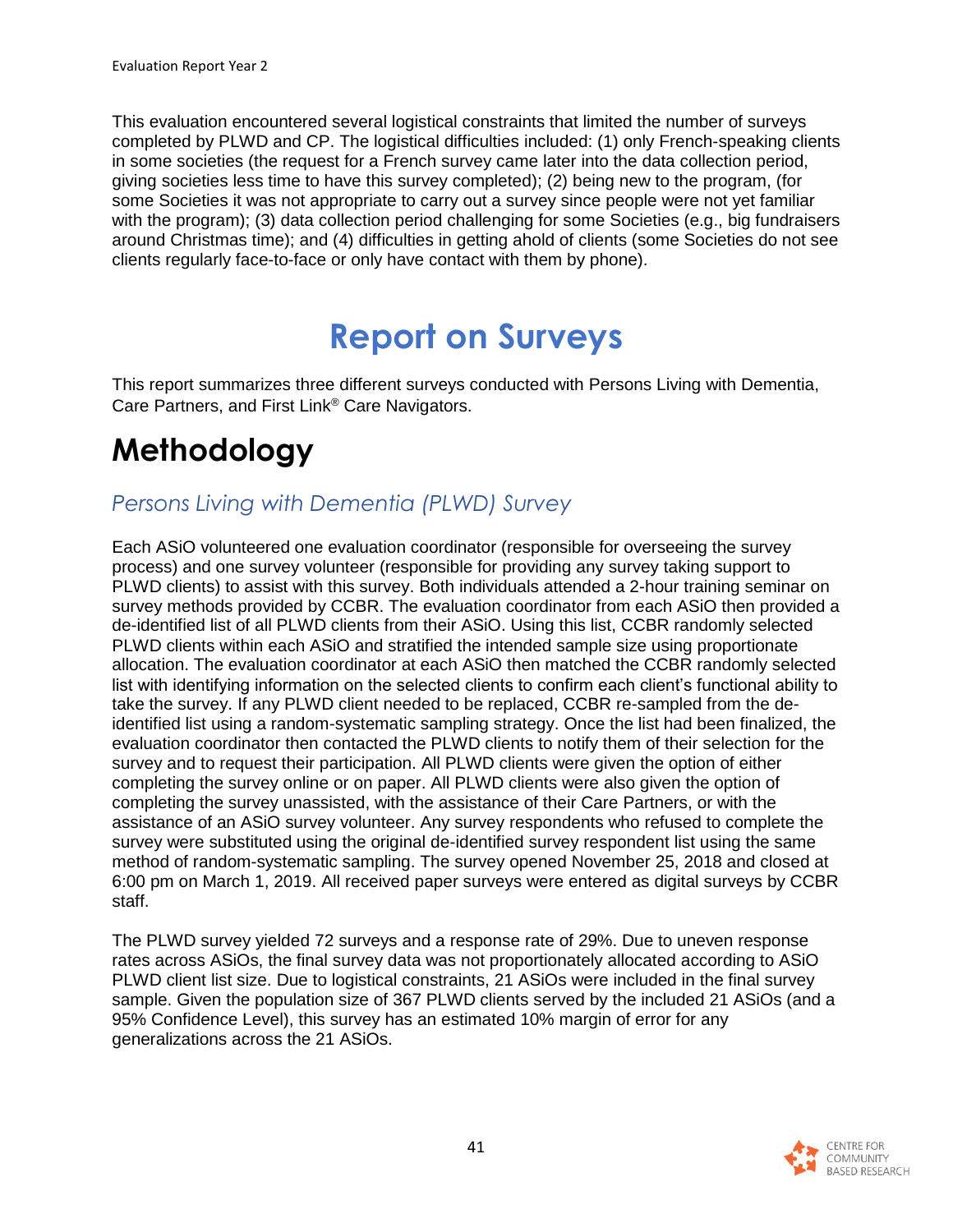## *Care Partners (CP) Survey*

The evaluation coordinator from each ASiO provided CCBR with a de-identified list of all CP clients from their ASiO. Using this list, CCBR randomly selected CP clients within each ASiO and stratified the intended sample size using proportionate allocation. The evaluation coordinator at each ASiO then matched the CCBR randomly selected list with identifying information on each client. The evaluation coordinator then contacted the selected CP clients to notify them of their selection for the survey and to request their participation. All CP clients were given the option of either completing the survey online or on paper. Any survey respondents who refused to complete the survey were substituted using the original de-identified survey respondent list through random-systematic sampling. The survey opened November 2018 and closed at 6:00pm on March 1, 2019. All received paper surveys were entered as digital surveys by CCBR staff.

The CP survey yielded 141 surveys and a response rate of 41%. Due to logistical constraints, 24 ASiOs were included in the final survey sample. Given the population size of 1752 CP clients served by the 24 ASiOs included in the survey (and a 95% Confidence Level), this survey has an estimated 8% margin of error for any generalizations across the 24 ASiOs. Due to uneven response rates across ASiOs, the final survey data was not proportionately allocated according to ASiO size.

## *First Link® Care Navigators (FLCN) Survey*

The on-line survey for First Link® Care Navigators was opened in March 2019. All FLCNs who had been in their role for at least 3 months were requested to complete the survey. All 39 FLCNs who matched this criterion were approached to complete the online survey and, due to logistical constraints, 37 of these FLCNs were able to complete the online survey (95% response rate).

# **Demographics**

## *Demographics of Persons Living with Dementia (PLWD)*

A total of 72 Persons Living with Dementia responded to the survey. Of the 72 respondents, 31 (44.3%) completed the survey independently, 20 (28.6%) with the help of their Care Partner, and 19 (27.1%) with the help of a volunteer.

Of the total number of respondents, 30 (41.7%) identify as men while 42 (58.3%) identify as women. While the age range of respondents is between 56 to 90 years, with an average age of 76 years (SD=8.28). Of the 72 respondents, 22.7% report a total household income of less than \$25,000 per year, 63.7% report an income between \$25,000 to \$74,999, while 13.6% reported an income above \$75,000.

Sixty-five (90.3%) respondents speak English only at home. Seven speak one or more additional languages (e.g. French, German, Indonesian, and Cantonese, Mandarin, and Vietnamese), while one speaks only Swedish. Survey respondents identify with 29 different "ethnic origins." The largest groups are 16 participants who identify as "Canadian" and 10 who identify as "English."

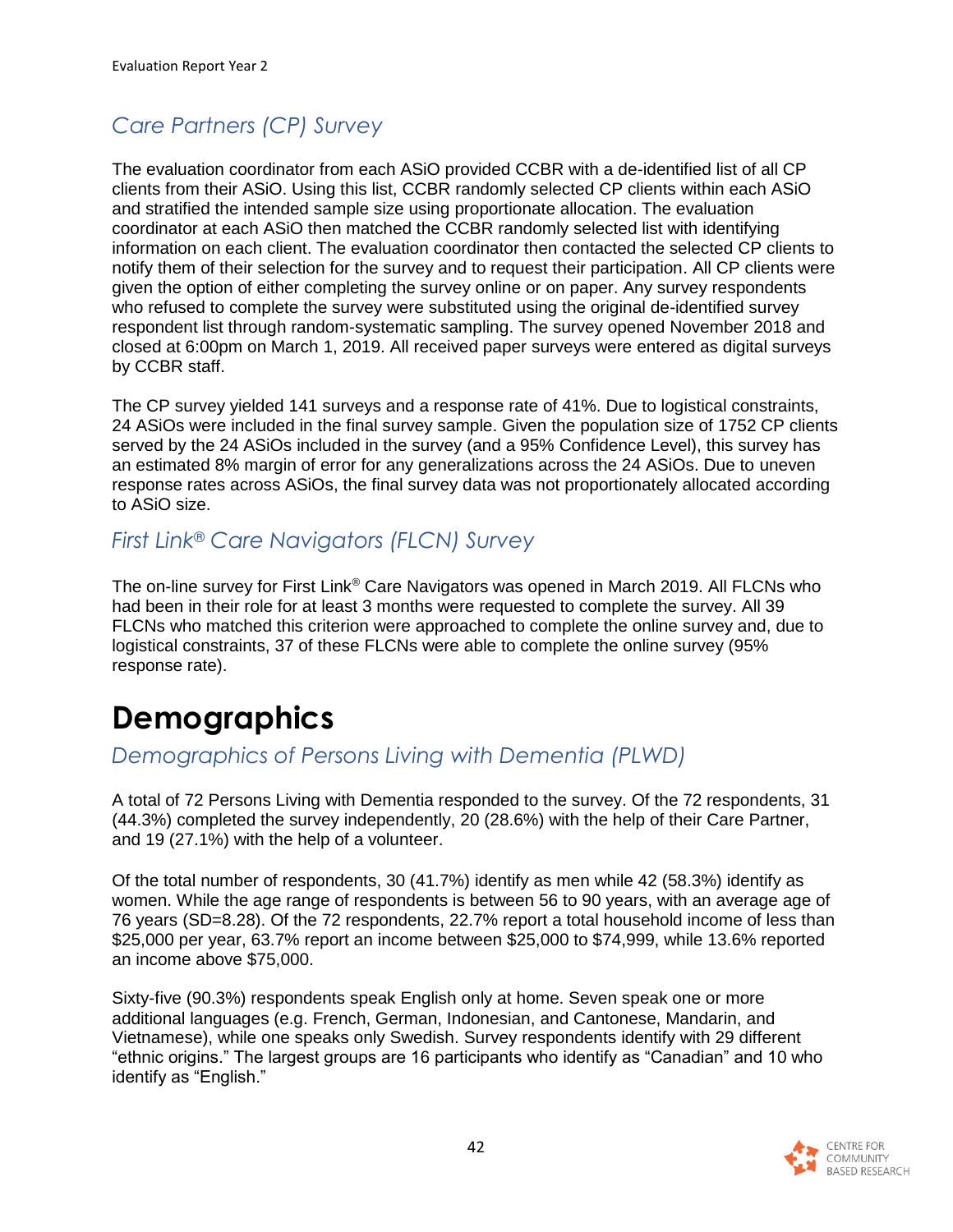Respondents are connected with 19 different Alzheimer Society locations; 46.2% were connected with within one month of diagnosis, 11.5% within more than one month, 17.3% within between 3 six months and 13.5% within one year. Of 72 respondents, 25 (36.2%) were first connected to the Alzheimer Society through information from their doctor, nine (13%) found the Alzheimer Society on their own and 16 (23.2%) heard about the Alzheimer Society from someone else.

Thirty-three (45.8%) of respondents report that they are "able to function independently" while 39 (54.2%) "require mild to moderate assistance and support." In addition, 65.33% reported that they have dementia while the most common reported co-morbidities are Arthritis/Osteoarthritis (40%), Depression (40%), High Blood Pressure, and Stroke (37.33%).

## *Demographics of Care Partners (CP)*

A total number of 141 Care Partners responded to the survey. Of respondents, 78 (55.3%) are family members, while 60 (42.6%) are spouses and one (0.7%) is a friend. Care partners range in age from 37 years to 90 years of age. The average age of CP respondents is 64 years (SD=11.77). In addition, 108 (76.6%) are women, while 32 (22.7%) are men. One person preferred not to identify their gender. Of the 141 survey respondents, 14.2% report a total household income of less than \$25,000, 56.6% report between \$25,000 to \$74,999, while 29.2% report a household income above \$75,000.

Most respondents (125 or 88.7%) speak English only at home; 10 speak one additional language (e.g., Dutch, French, German, Italian, Macedonian, Malayalam, Polish, Russian, or Spanish) at home, while three speak only a language other than English. Further, respondents identify with 40 different "ethnic origins." The largest groups are 32 (22.7%) who identify as "Canadian," 16 (11.3%) who identify as "Caucasian," and 15 (10.6%) who identify as "English."

The 141 Care Partners who responded to the survey are connected with 24 different Alzheimer Society locations. Forty-three (35.2%) report that it took less than one month from the time of diagnosis until they were connected to the Alzheimer Society, 12.3% report that it took more than one month, 19.7% reported that it took between 3-6 months, 14.8% report that it took 1 year, while 13.9% report that it took more than one year. Further 35 report that their doctor first connected them with the Alzheimer Society, 40 found the Alzheimer Society on their own, while 24 heard about the Alzheimer Society from someone else.

## *Demographics of First Link® Care Navigators (FLCN)*

Of the 37 FLCN survey respondents, 14 are from South Western Ontario, seven are from South Central Ontario, seven are from Northern Ontario, five are from Central Ontario, while four are from Eastern Ontario. Of respondents, 28 reported that they work with both urban and rural clients, five said that they work with urban clients only, while four work with clients from rural areas only. Eighteen (50%) of the FLCN have a Social Work background, six (16.7%) a Nursing background, while 12 (33.3%) have a background in other areas including:

- ✓ Gerontology
- ✓ Activation Gerontology
- ✓ Recreation
- $\checkmark$  Therapeutic Recreation
- $\checkmark$  Developmental Services
- ✓ Psychology

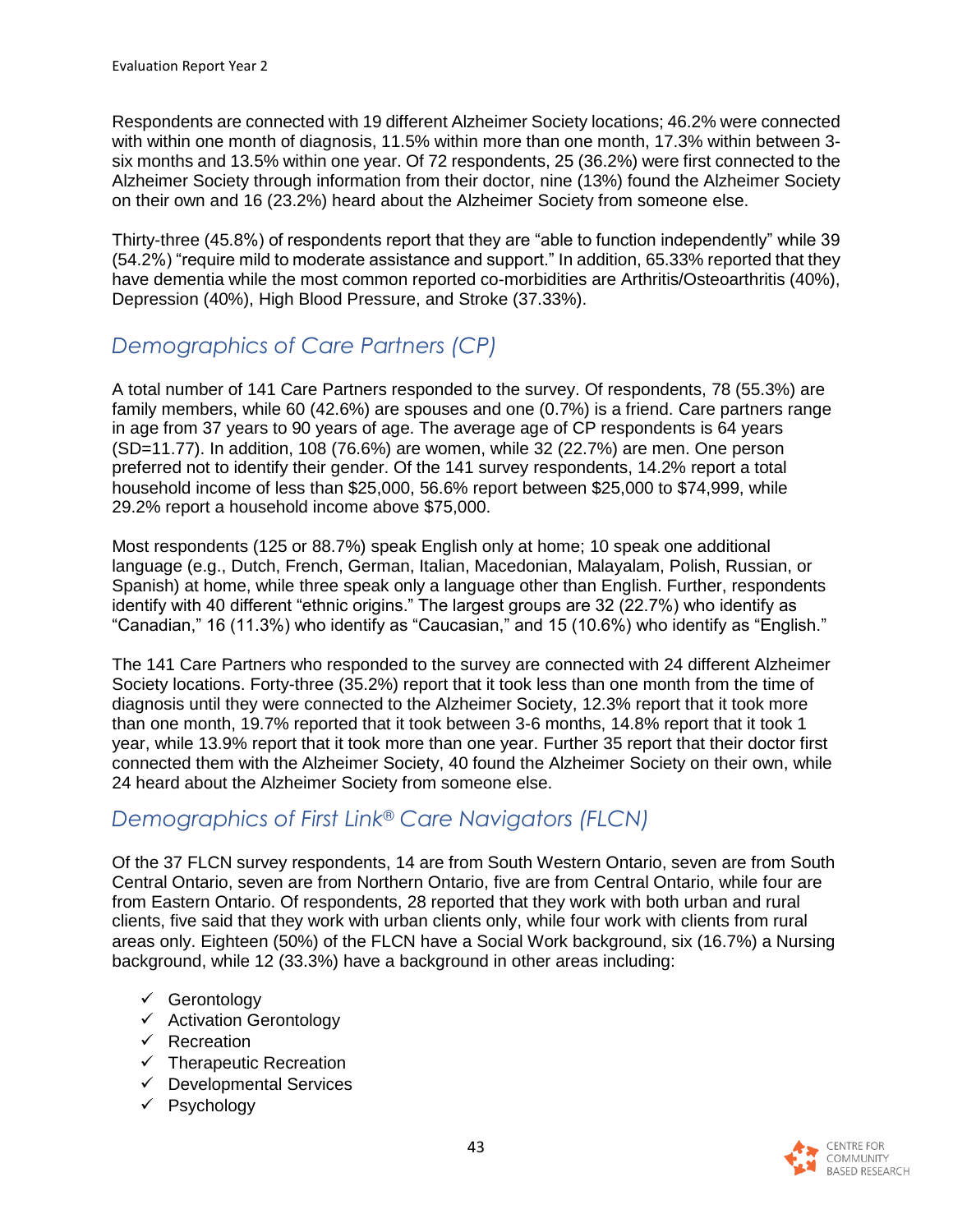First Link® Care Navigators who responded to this survey worked at many different organizations in a wide variety of positions prior to their work as the First Link® Care Navigator. About 50% were employed at the Alzheimer Society prior to becoming First Link® Care Navigators; seven within the First Link® program. Thirteen worked for Community Services with other agencies; five worked in Long-Term Care facilities, hospitals or Health Clinics; while for two this is their first job following graduation.

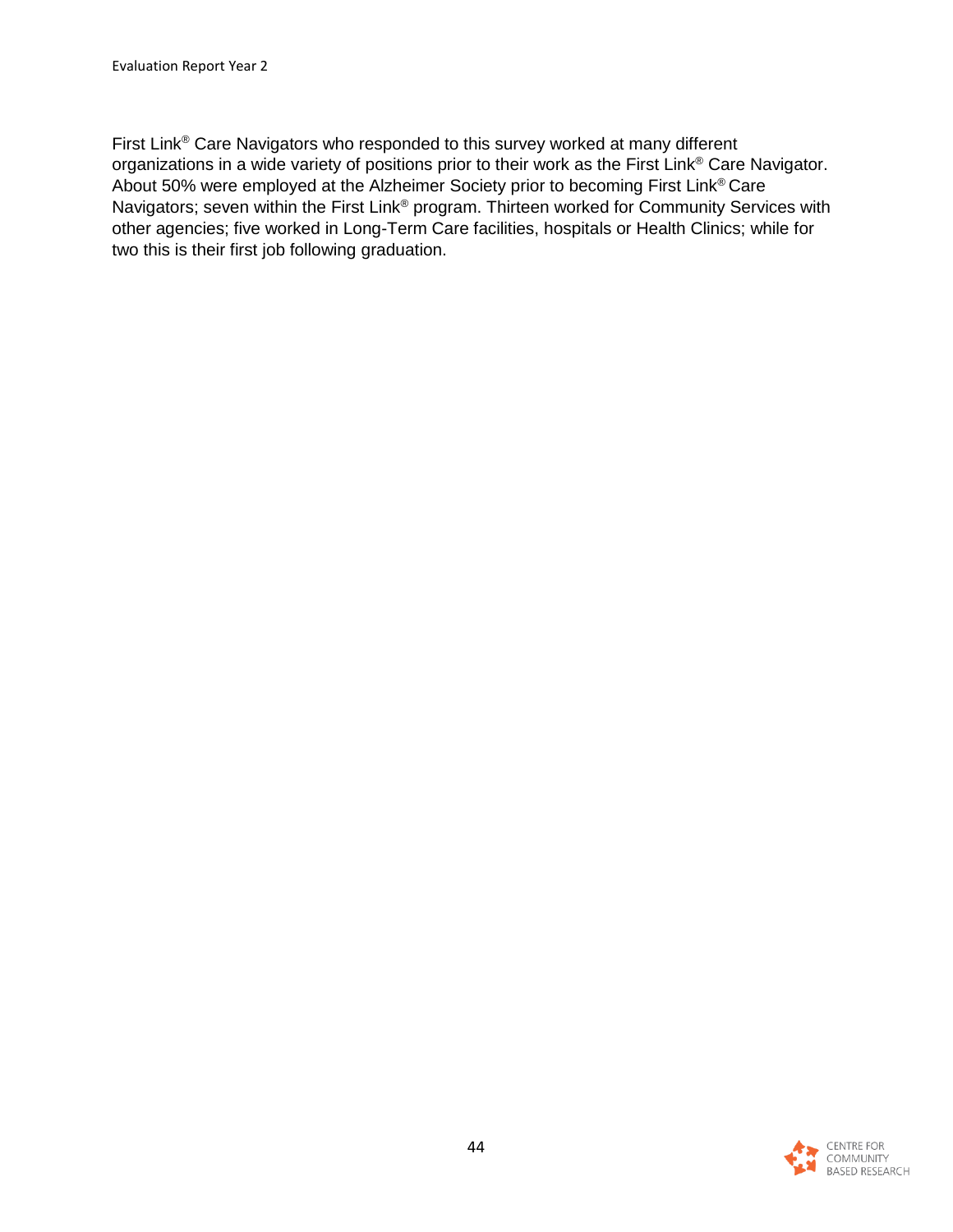# **Findings by Research Question**

*Research Question 1: Program Outcomes*

#### **Impacts on PLWD and CP**

Overall, 84.8% of Persons Living with Dementia and 85.3% of Care Partners agree or strongly agree that they were connected to supports/services at the time of their need.



Of respondents, 83.9% of Persons Living with Dementia and 85.2% of Care Partners agree or

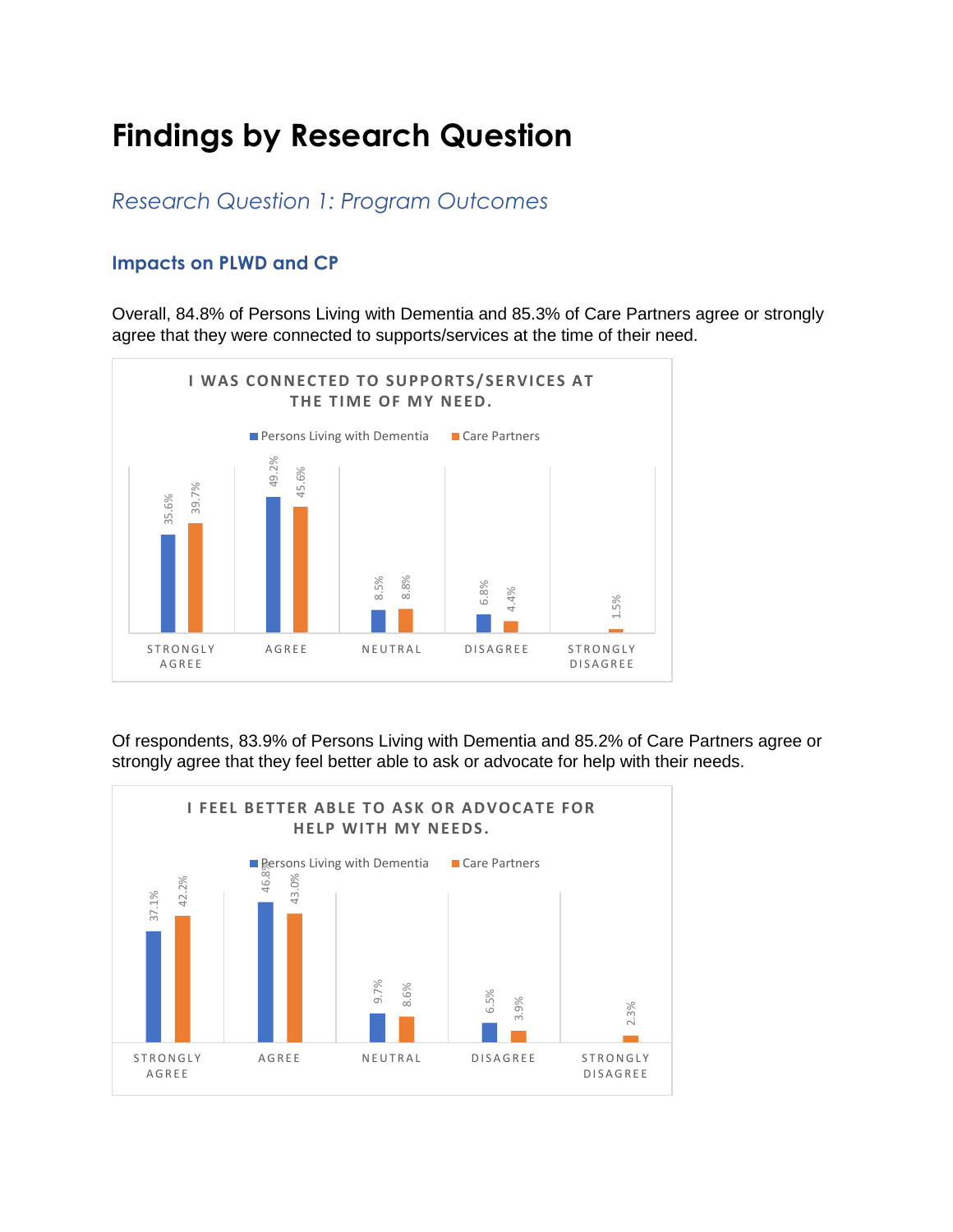Further, 66% of Persons Living with Dementia and 70% of Care Partners find it easier to understand and use the Healthcare System.



While 74% of Persons Living with Dementia and 74% of Care Partners feel better able to manage and cope with their daily routine as a result of supports and services they were



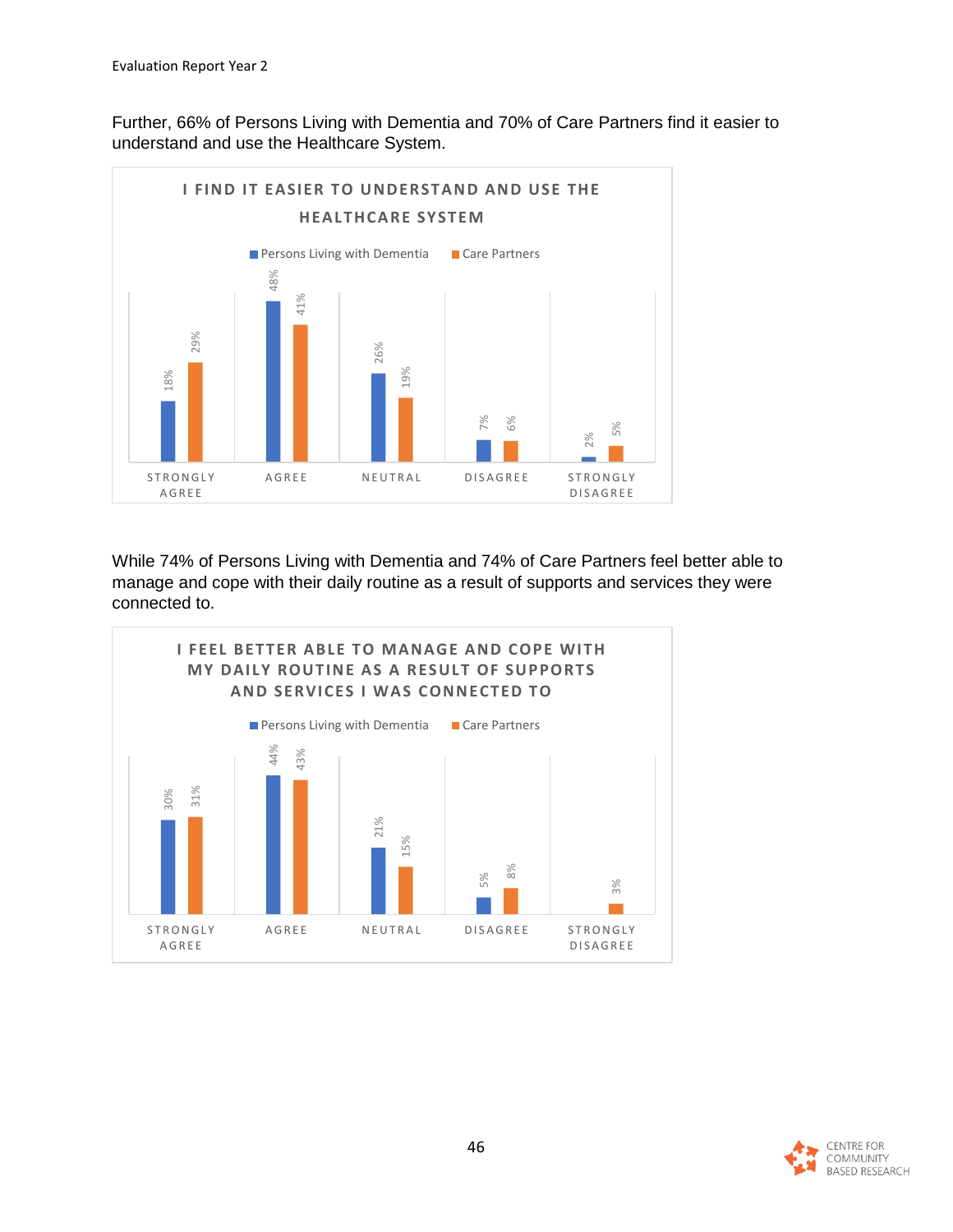In addition, 72.98% of Persons Living with Dementia and 65.7% of Care Partners feel that the supports and services they have received have positively impacted their quality of life.



Also, 64.79% of Persons Living with Dementia and 41.91% of Care Partners feel less overwhelmed by the diagnosis of dementia.



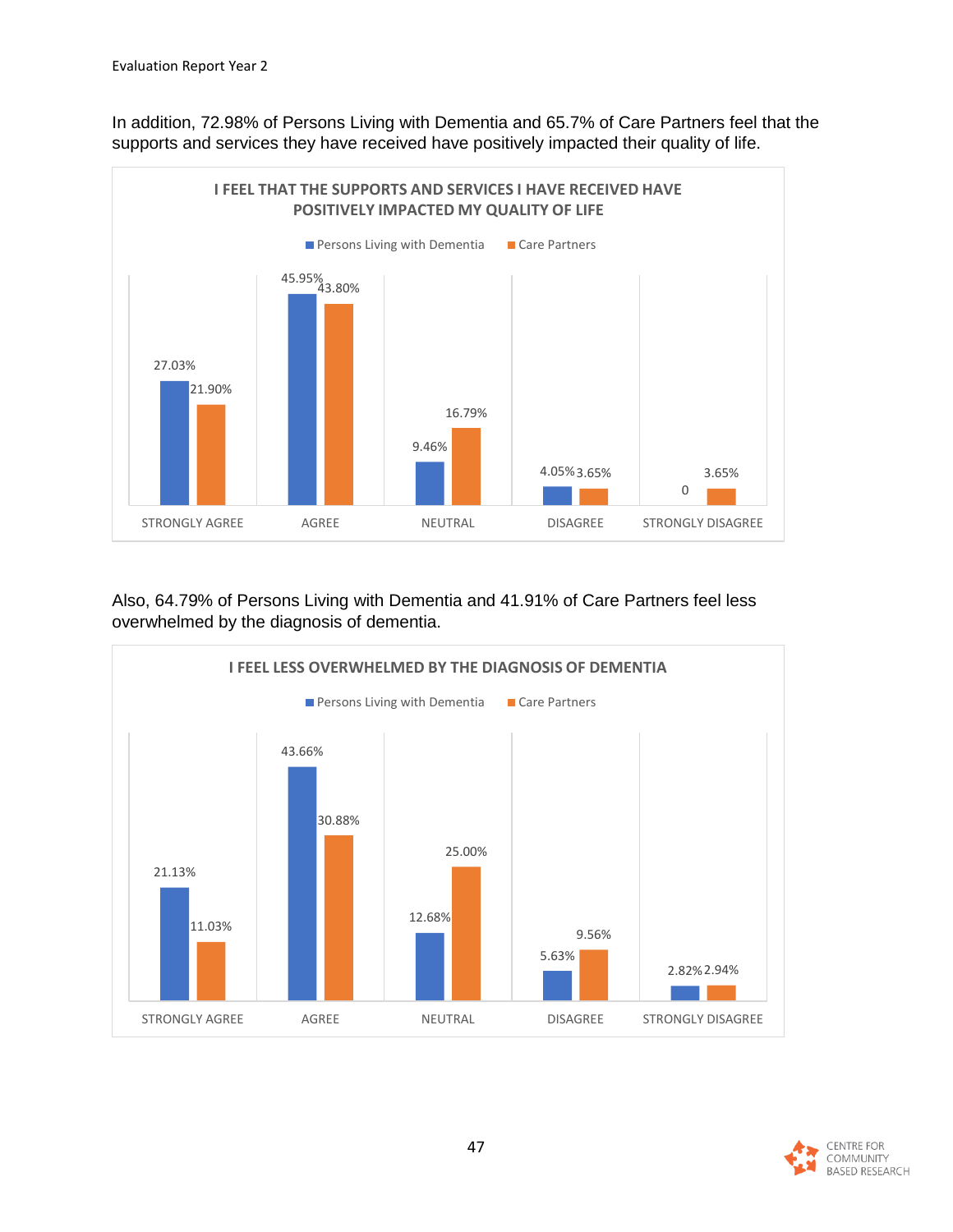#### **Impacts on PLWD Only**

In the last 90 days, for Persons Living with Dementia, the number of visits to a Doctor or Nurse Practitioner about their health ranged from 0-25 with a median of 2 and an average of 3.22 (SD=4.58). Of Persons Living with Dementia who responded, 83.6% agree or strongly agree that the supports and services received from the Alzheimer Society have positively impacted their quality of life.



Further, 74.5% of Persons Living with Dementia who responded agree or strongly agree that the supports and services from the Alzheimer Society have led to feeling less overwhelmed by the diagnosis.



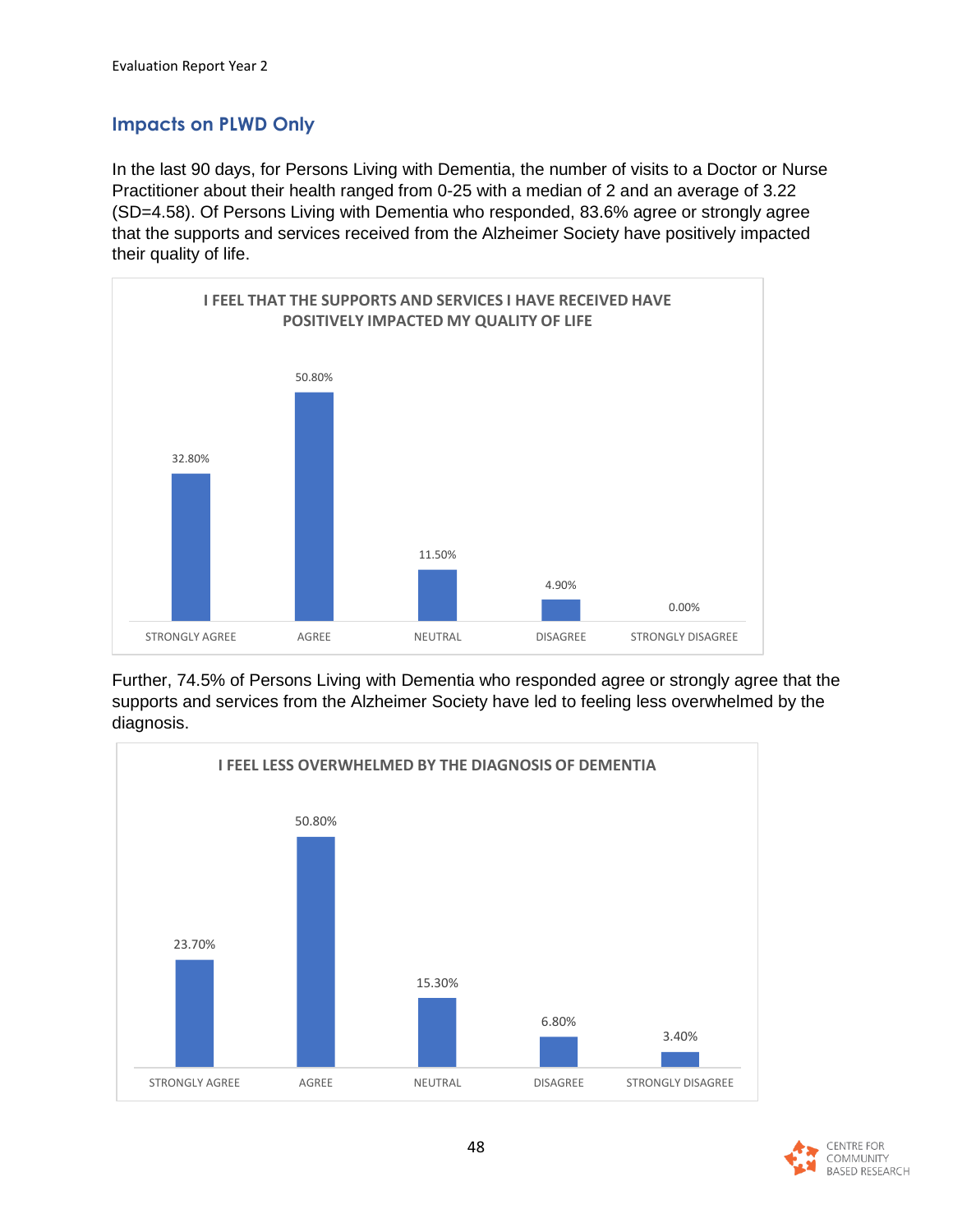### **Impacts on PLWD as Reported by CP**



Also, 66.4% of Care Partners agree or strongly agree that the person living with dementia is more connected to supports/services.

Of Care Partners who responded, 73% agree or strongly agree that the supports and services received from the Alzheimer Society have positively impacted the quality of life of the person living with dementia.



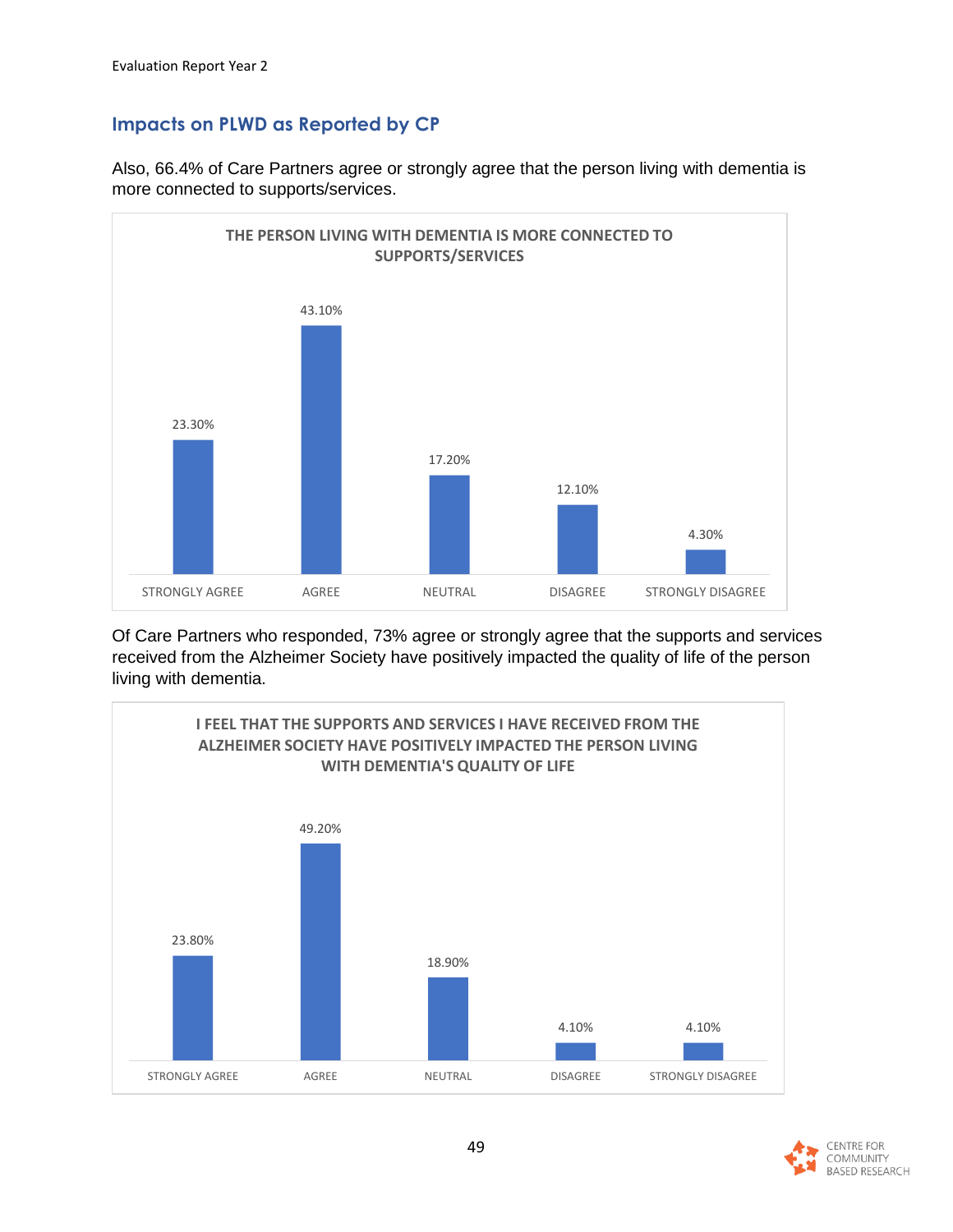Further, 52.4% of Care Partners who responded agree or strongly agree that the supports and services from the Alzheimer Society have led to the person living with dementia feeling less overwhelmed by the diagnosis.



### **Impacts on PLWD as Reported by FLCN**

Overall, 91.9% of First Link® Care Navigators who responded agree or strongly agree that Persons Living with Dementia have told them it is easier for them to get the help they need.



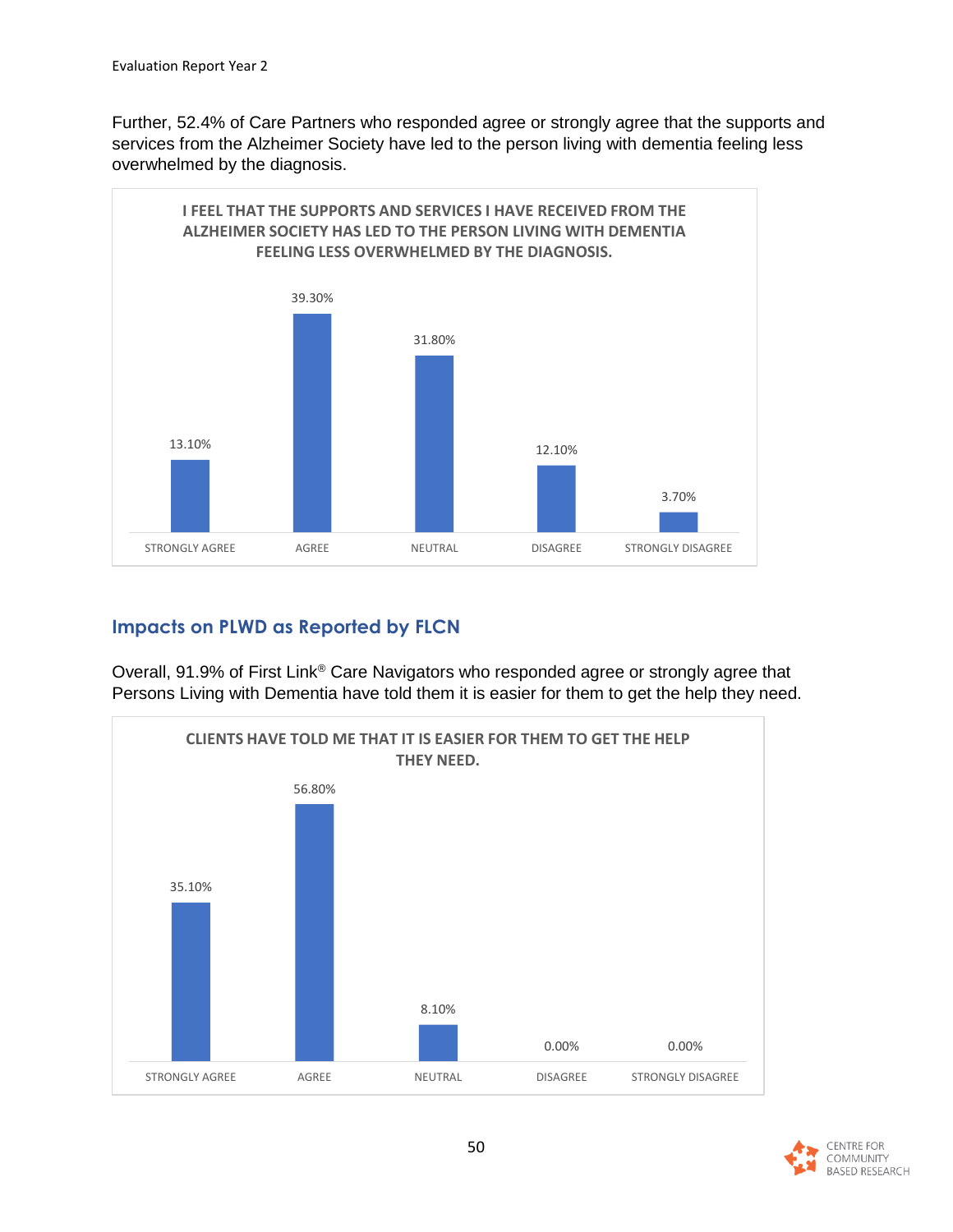

While 88.9% of First Link<sup>®</sup> Care Navigators who responded agree or strongly agree that Persons Living with Dementia have expressed that they feel more hopeful.

Further, 91.9% of First Link<sup>®</sup> Care Navigators who responded agree or strongly agree that Persons Living with Dementia said that they have connected to supports/services they were not aware of before.



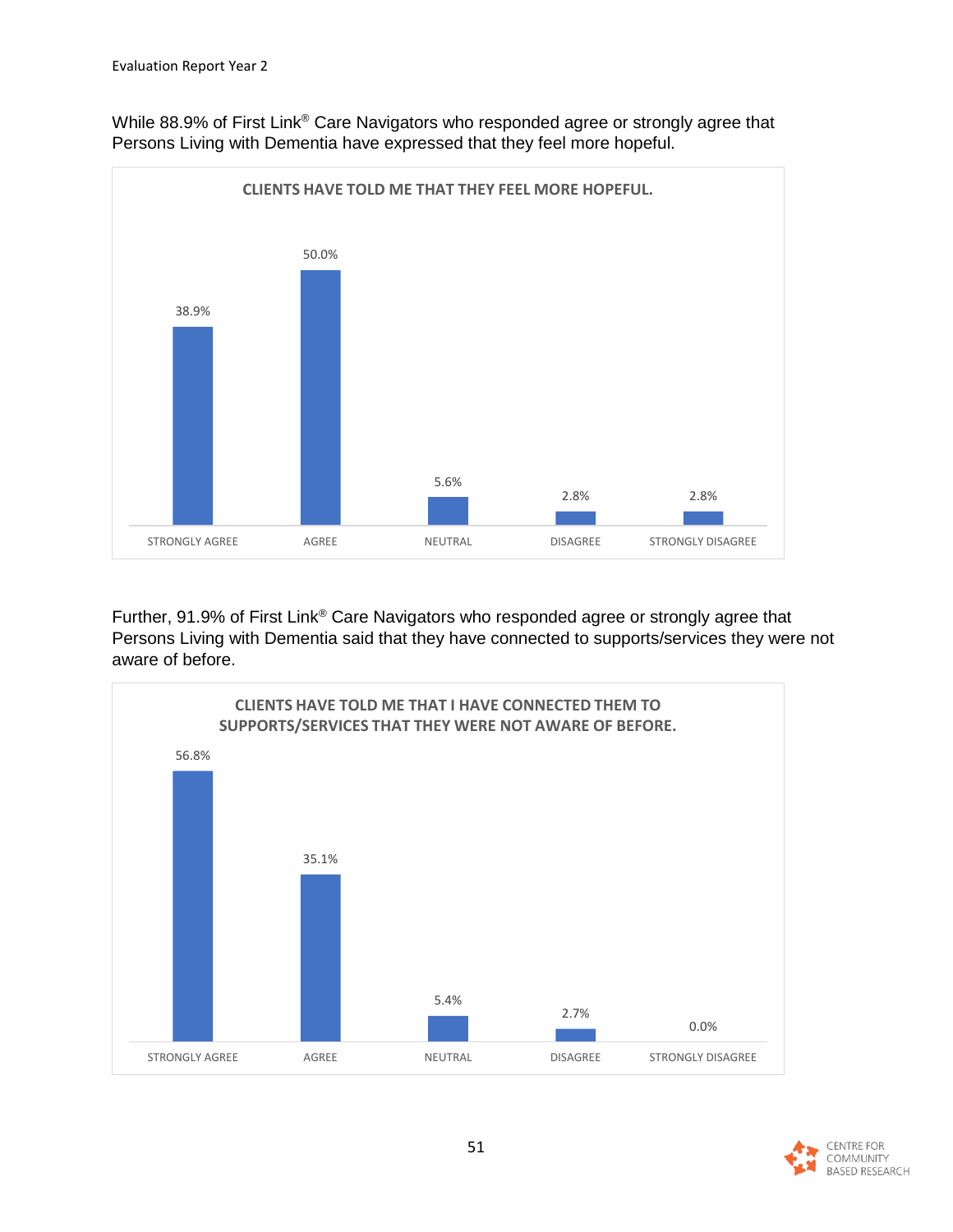Also, 89.2% of First Link® Care Navigators who responded agree or strongly agree that Persons Living with Dementia have expressed that the services/supports they have been connected to are helpful.



As well, 80% of First Link® Care Navigators who responded agree or strongly agree that Persons Living with Dementia have said they feel better able to ask or advocate for their needs.



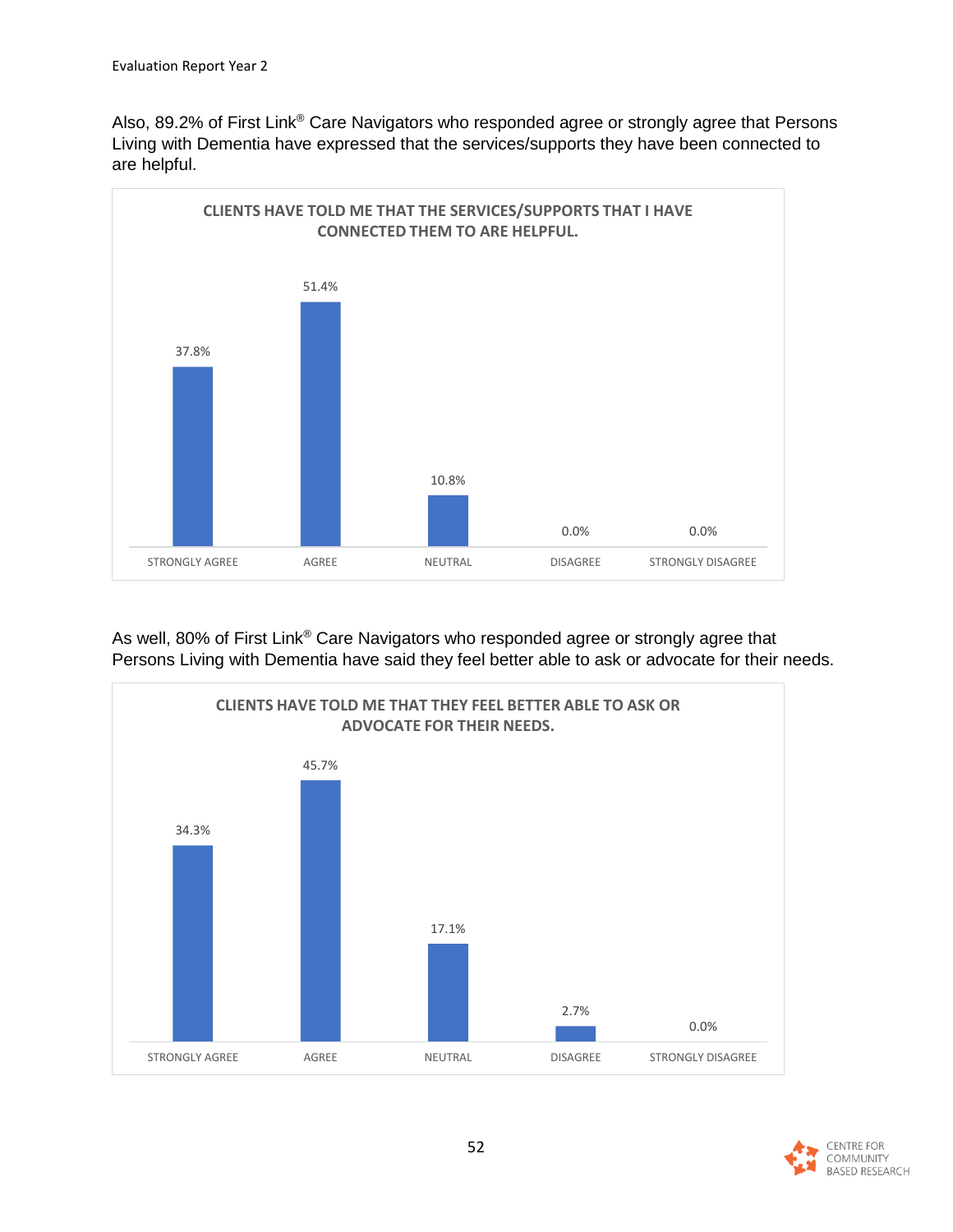

In addition, 91.4% of First Link® Care Navigators who responded agree or strongly agree that Persons Living with Dementia indicated that they feel better prepared for their future.

As well, 82.8% of First Link<sup>®</sup> Care Navigators who responded agree or strongly agree that Persons Living with Dementia report a better understanding of the Healthcare System.



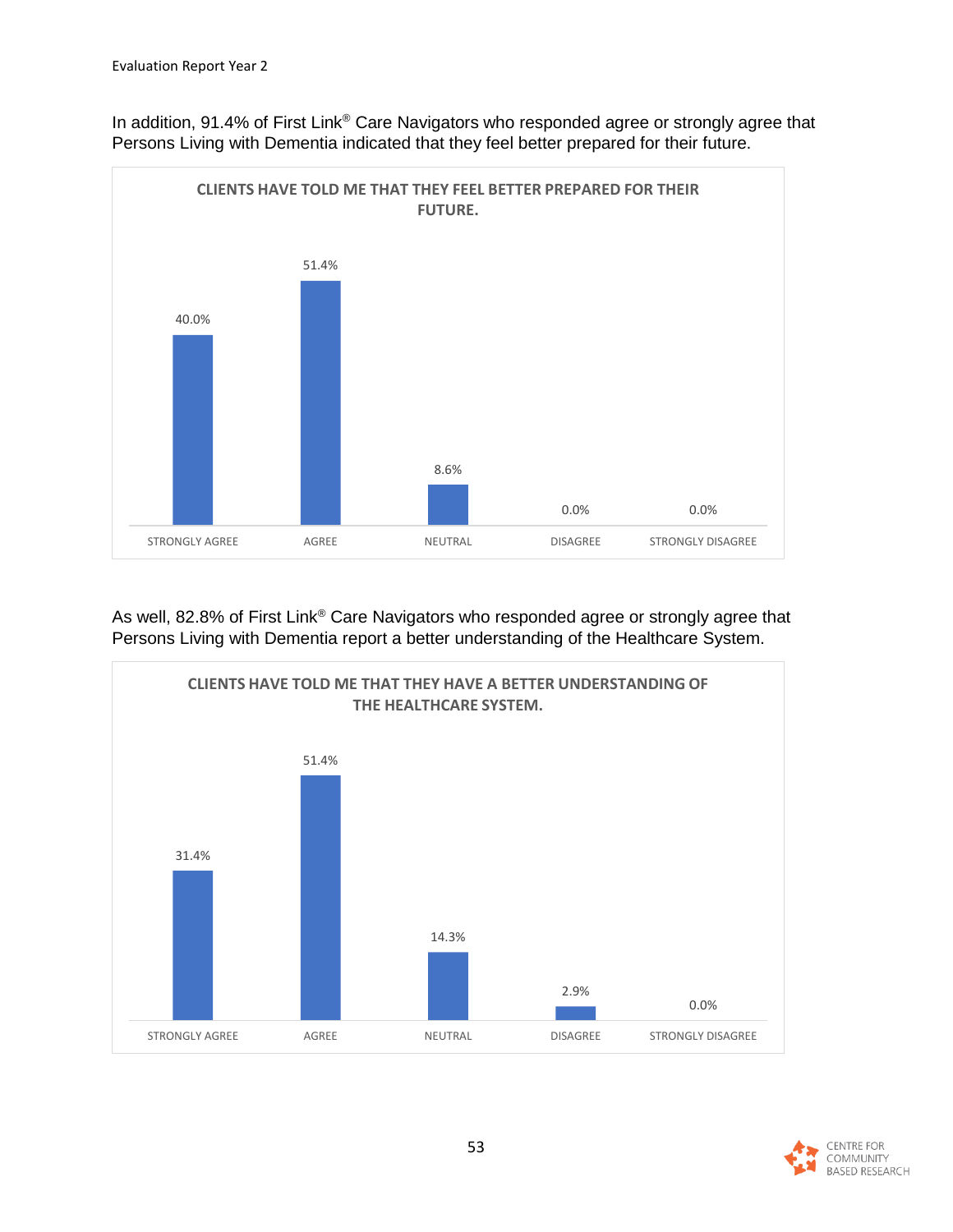In addition, 81.1% of First Link® Care Navigators who responded agree or strongly agree that Persons Living with Dementia have reported that they feel less overwhelmed with the diagnosis of dementia.



Finally, 89.2% of First Link® Care Navigators who responded agree or strongly agree that Persons Living with Dementia have said they feel better able to handle new challenges related to dementia.



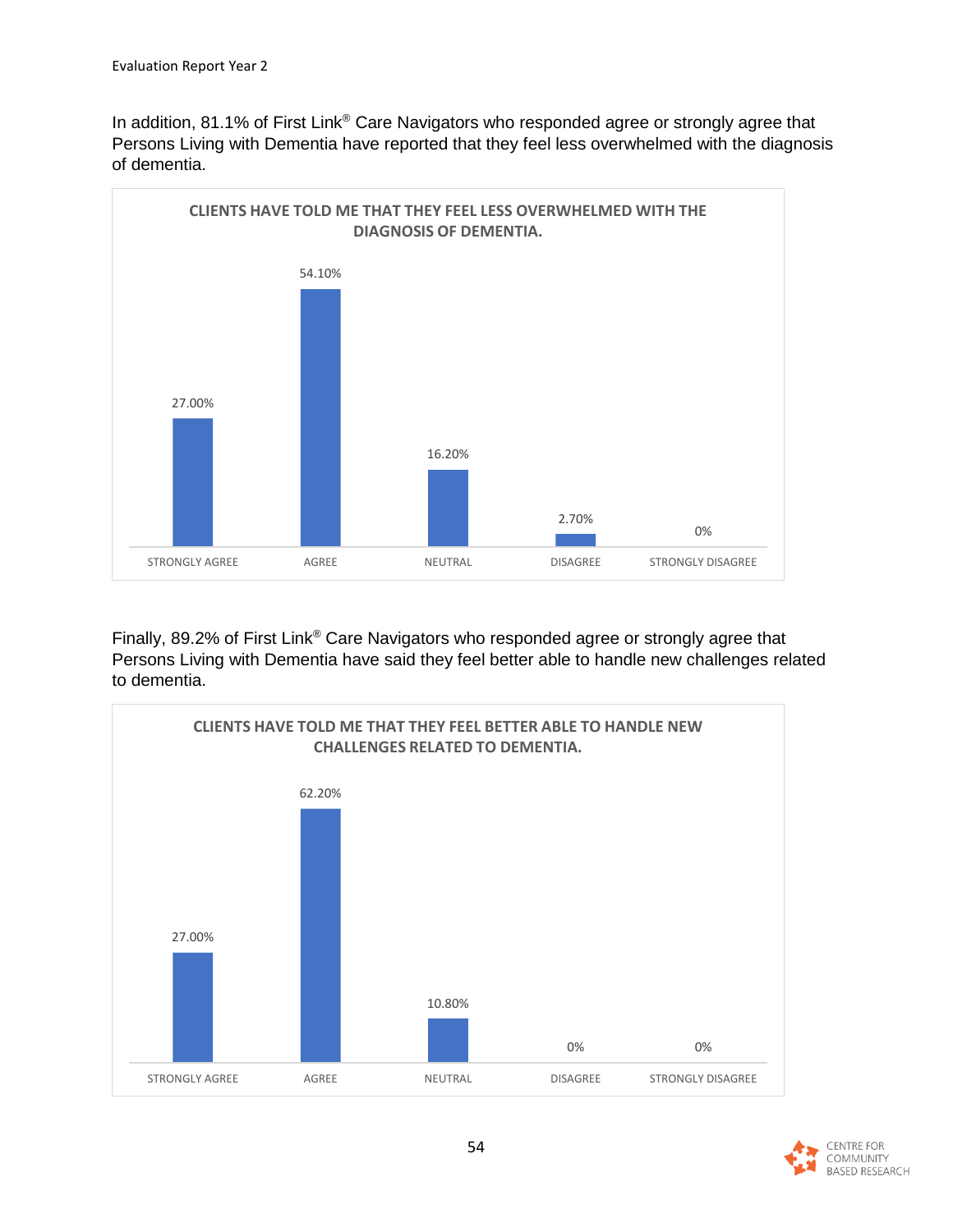### **Impacts on CP Only**



Overall, 52.3% of Care Partners who responded agree or strongly agree that their levels of stress due to caregiving have decreased.

While 49.6% of Care Partners agree or strongly agree that they have time for themselves to enjoy activities they like.



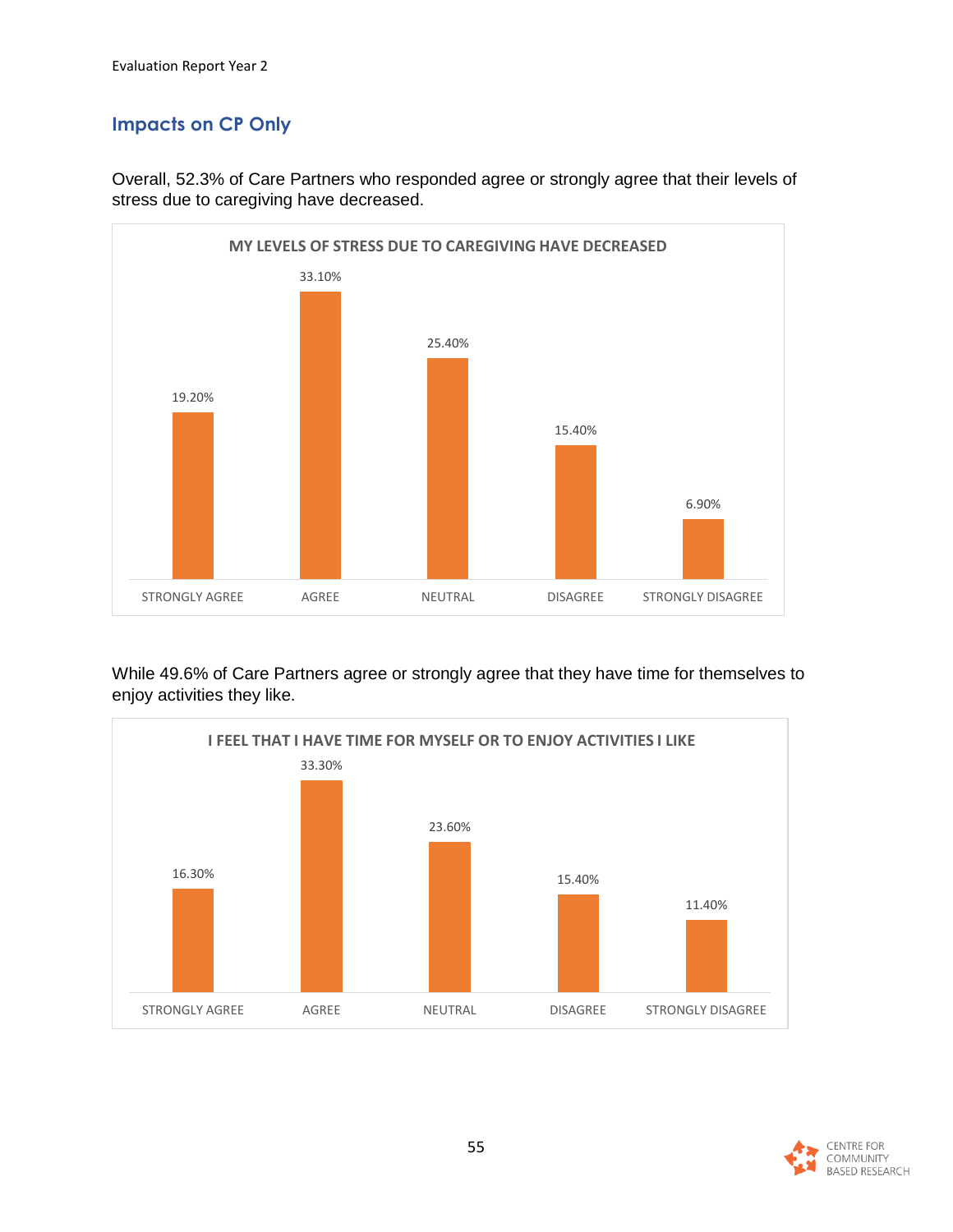Further, 73% of Care Partners agree or strongly agree that they feel more confident in their ability as a caregiver.



Care Partners report that the number of visits to a doctor or nurse practitioner in the last 90 days ranged from 0 to 15 times with a median of 1 and a mean of 1.61 (SD=2.13) for their own health. Overall, 66.6% agree or strongly agree that they will be able to continue caring for the person living with dementia at home longer.



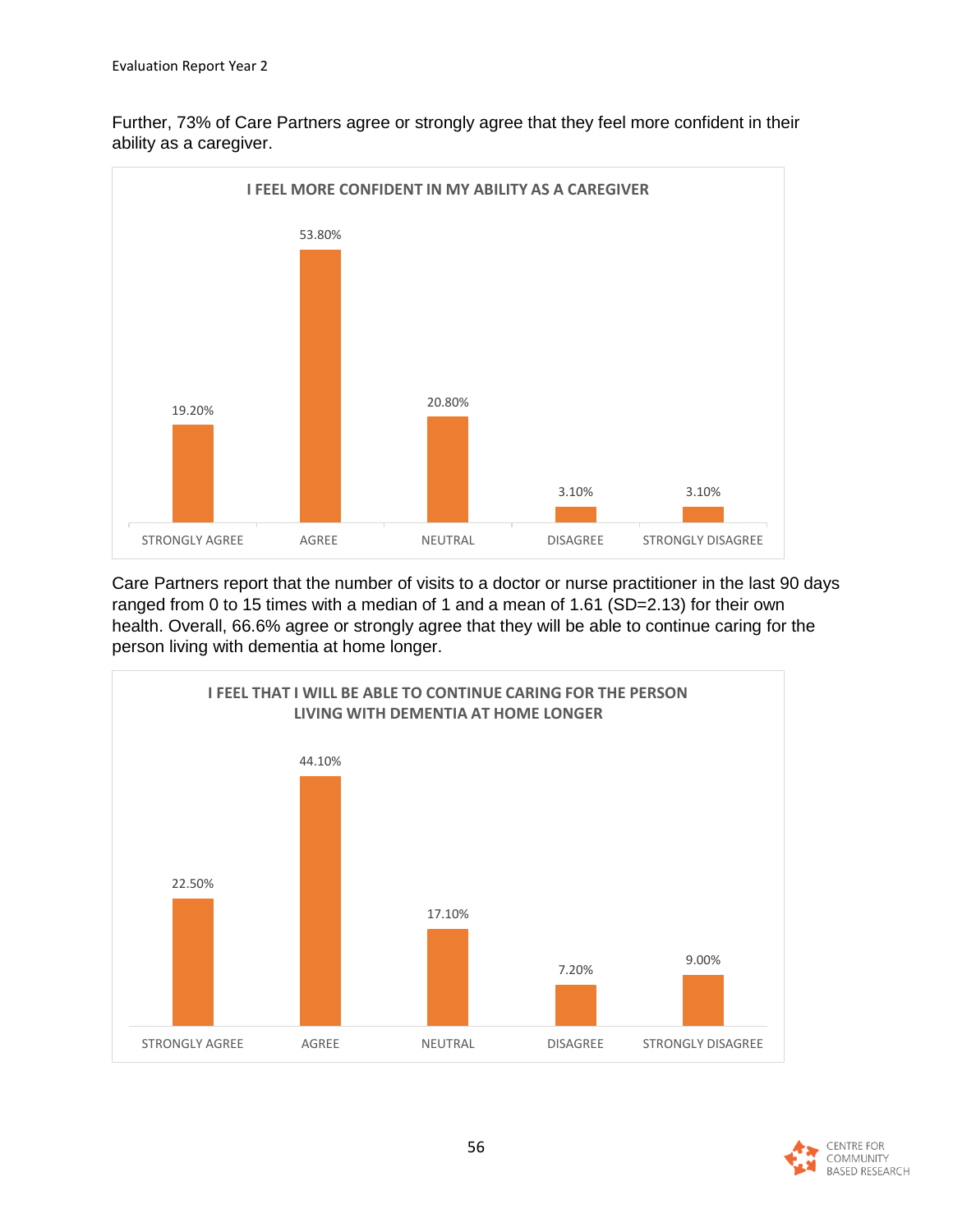### **Impacts on CP as Reported by FLCN**



Of respondents, 83.3% of First Link<sup>®</sup> Care Navigators agree or strongly agree that Care Partners report feeling less stressed.

As well, First Link<sup>®</sup> Care Navigators who responded agree or strongly agree that 65.7% of Care Partners report they will be able to continue caring at home longer.



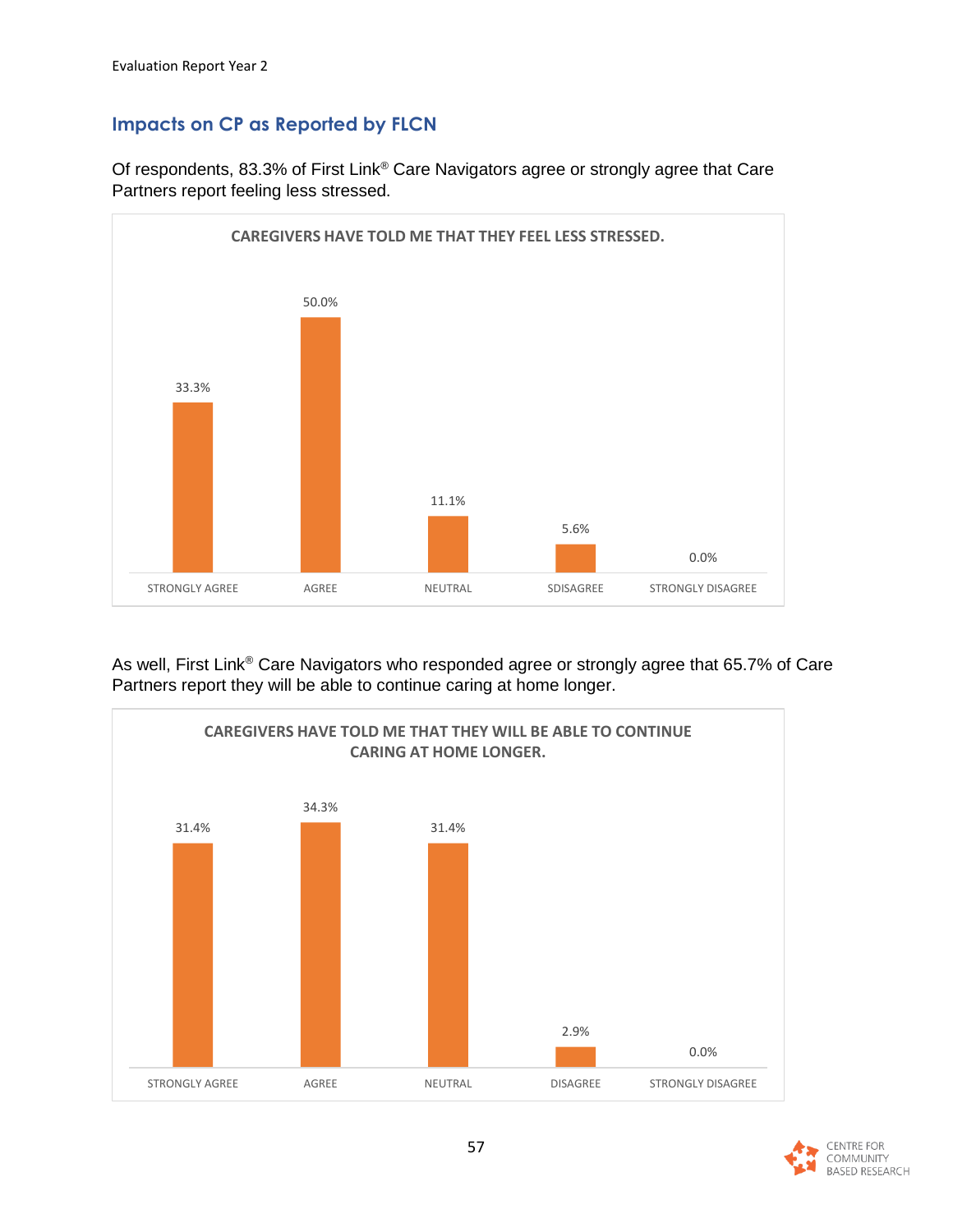#### **PLWD and CP Perspectives on Program Impact (based on Qualitative Data)**

The information presented below was provided in response to the open-ended questions at the end of each survey. Both Persons Living with Dementia and their Care Partners were asked to provide comments about the First Link® Care Navigation program. The main six themes emerged:

1. First Link® Care Navigators and the Alzheimer Society ensure that Persons Living with Dementia and their Care Partners have social connections and experience a sense of community.

"*I am very independent, and I am depressed so don't join as many things as I should. Not having support from family, I am grateful for your services*." (Person Living with Dementia)

"*I found the Ropes program in Goderich to be very helpful. It makes you realize you are not alone. The staff was excellent. Thank you*." (Person Living with Dementia)

"I think the FLCN is a terrific person. The only person who calls to see how I am doing. The FLCN connected me to many services I did not know about." (Care Partner)

2. First Link® Care Navigators contribute to clients feeling less overwhelmed, less stressed, and better able to cope.

"*It is very helpful to hear what is available and to have someone to talk to, so I don't feel so overwhelmed and alone by the diagnosis of Lewy Body Dementia*." (Person Living with Dementia)

"*I feel that I better understand dementia. And my wife and I feel more equipped to live with memory issues and know more about the help that is available.*" (Person Living with Dementia)

"*Your services have given all of the family some peace of mind and relieved some of stress knowing that there are services available that will give us all a break. It's good knowing that as she progresses, there are programs ready to assist us*." (Care Partner)

3. There is not enough help with only First Link® Care Navigators.

"*I wish that we could have had more time given to us for support to care for Dad at home. We had to put him in a nursing home. Families would like to keep their loved ones at home till possible. Link [FLCN] should ask the government for more personal support workers to help caregivers so they could keep loved ones home. We hear that it is better for the elderly to be kept in their own environment, but this is impossible for we don't have help*." (Care Partner)

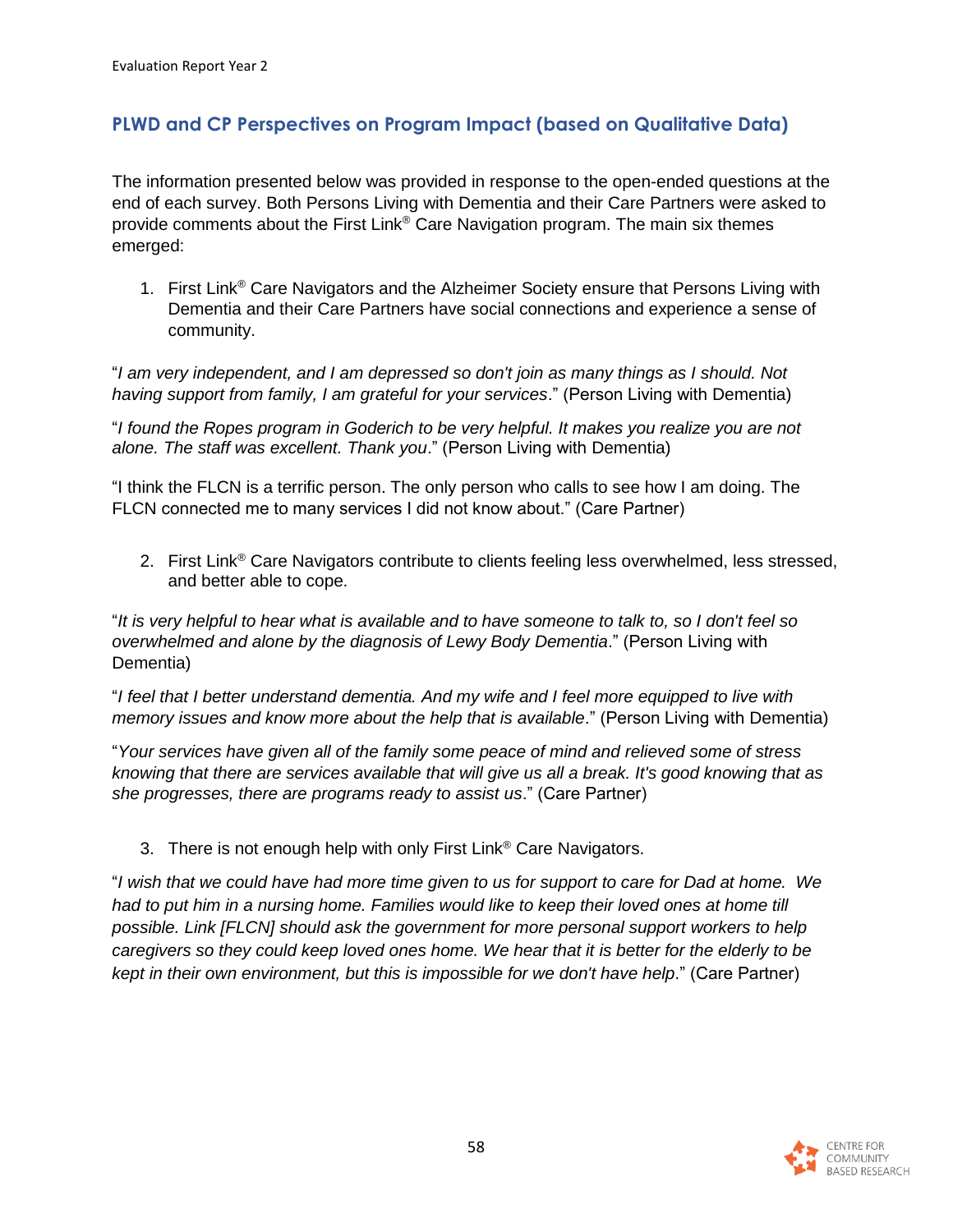4. First Link<sup>®</sup> Care Navigators are helpful in providing realistic advice to clients, so they can make informed decisions.

"*It is particularly helpful when the Care Navigator has had direct experience working within the supportive housing or community support services sectors and can advise on how these systems "really" work vs. what is on a website or what one is told by the first contact at a given agency*." (Care Partner)

"*I recommend that the Alzheimer Society Service be contacted first. We could have saved a lot of frustration, stress and grief if the doctor would have referred us to the Alzheimer Society Service first*." (Care Partner)

5. The importance of an early referral to the Alzheimer Society and the ongoing support by First Link® Care Navigators cannot be overstated.

"*I was connected extremely late to the Alzheimer's Society. Once I was connected, the one on one support was helpful to feel heard. The meditation class they connected me with was a life saver. I use it still every day. Sometimes more than once a day. If I had been connected earlier,*  it would have been helpful to join things organized with my Mom, but it was a little late by that *point for me to do. I think the doctors need further education. The test for dementia and Alzheimer's is so simple that is done at the doctor's office; it does not capture what a caregiver sees. I asked for help for years at the doctor level and was continually told that she was fine. Very frustrating. I asked for help many times even once I was connected with the GAIN Clinic and the Central East LHIN, specifically saying, "I know I look fine but I'm not fine. I need help." But I guess I always looked fine, so I didn't get the necessary help from the Healthcare System. Funny, I forgot how horrible the journey had been until I'm remembering it right now. In conclusion, Alzheimer Society helped me because I was connected, free of charge, to a meditation class that has let me deal with pressures of life. And the one on one sessions that Victoria did for me made me feel respected and heard. Thank you for that*." (Care Partner)

6. There is not enough information available to the community about the First Link<sup>®</sup> Care Navigation program.

"*Website difficult to navigate. Hard to locate key Care Navigators. Only got a Care Navigator via your social worker who conducted our First Steps workshop. Alzheimer Society should invest heavily in making website much more user-friendly (especially considering your clientele and potential donors)*." (Care Partner)

### **FLCN Perspectives on Program Impact (based on Qualitative Data)**

The information presented below was provided in response to the open-ended questions at the end of the survey. FLCN were asked about their perspectives on how the First Link® Care Navigation program impacted clients' quality of life and on their role in this process.

The main four themes emerged:

1. Clients experience an improved quality of life due to the program.

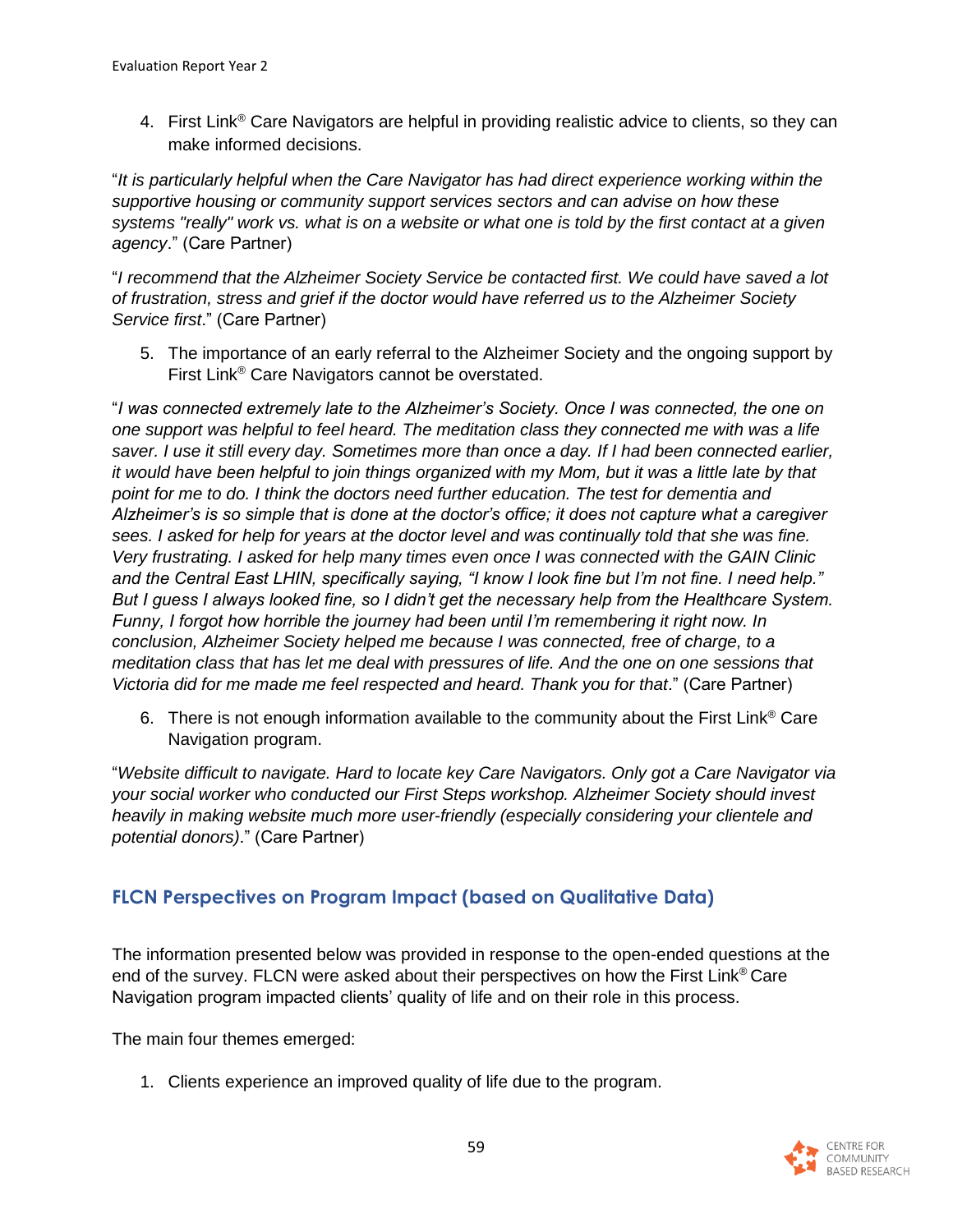"*It is improving quality of life, especially for those that are isolated or that have family far away. Clients are able to remain in their home longer, are able to get the support they require sooner, are being educated about the supports available sooner which alleviates stress down the road for caregivers as well as those living with a diagnosis. Home visits are appreciated for those that struggle to leave their home*." (First Link® Care Navigator)

"*Clients are getting more intentional follow up than before and clients are accessing more services and programs within Alzheimer Society and community organizations, essentially helping them live well and at home longer*." (First Link® Care Navigator)

2. Persons Living with Dementia and their Care Partners are more hopeful and better able to navigate the healthcare system.

"*I believe First Link*® *is drastically improving supports, teaches clients how to navigate a complicated health care system and is getting people into education and support groups etc.*  faster. People often say, "I can't believe I got to speak with someone today." They leave feeling *hopeful and more ready to take on the heavy responsibilities they are facing*." (First Link® Care Navigator)

"*Clarifies what the client wants and how to go about making it happen. First Link*® *Care Navigators help clients break down issues into solvable problems and reduce feelings of hopelessness and helplessness*." (First Link® Care Navigators)

3. First Link® Care Navigators are contributing to decreased hospitalization and crisis.

"*Clients are connected to Alzheimer Society more quickly; able to access services more quickly. This is decreasing hospital stays, crisis, care partner burnout, and Long-Term Care transitions*." (First Link® Care Navigator)

4. First Link<sup>®</sup> Care Navigators lead by example and strengthen the ability of Persons Living with Dementia and their Care Partners to navigate the Healthcare System.

"*By providing knowledge of what's out there, including Alzheimer Society services, we are empowering our clients to help them cope with the disease. Also, showing by example empowers our clients to continue to advocate on their own behalf*." (First Link® Care Navigators)

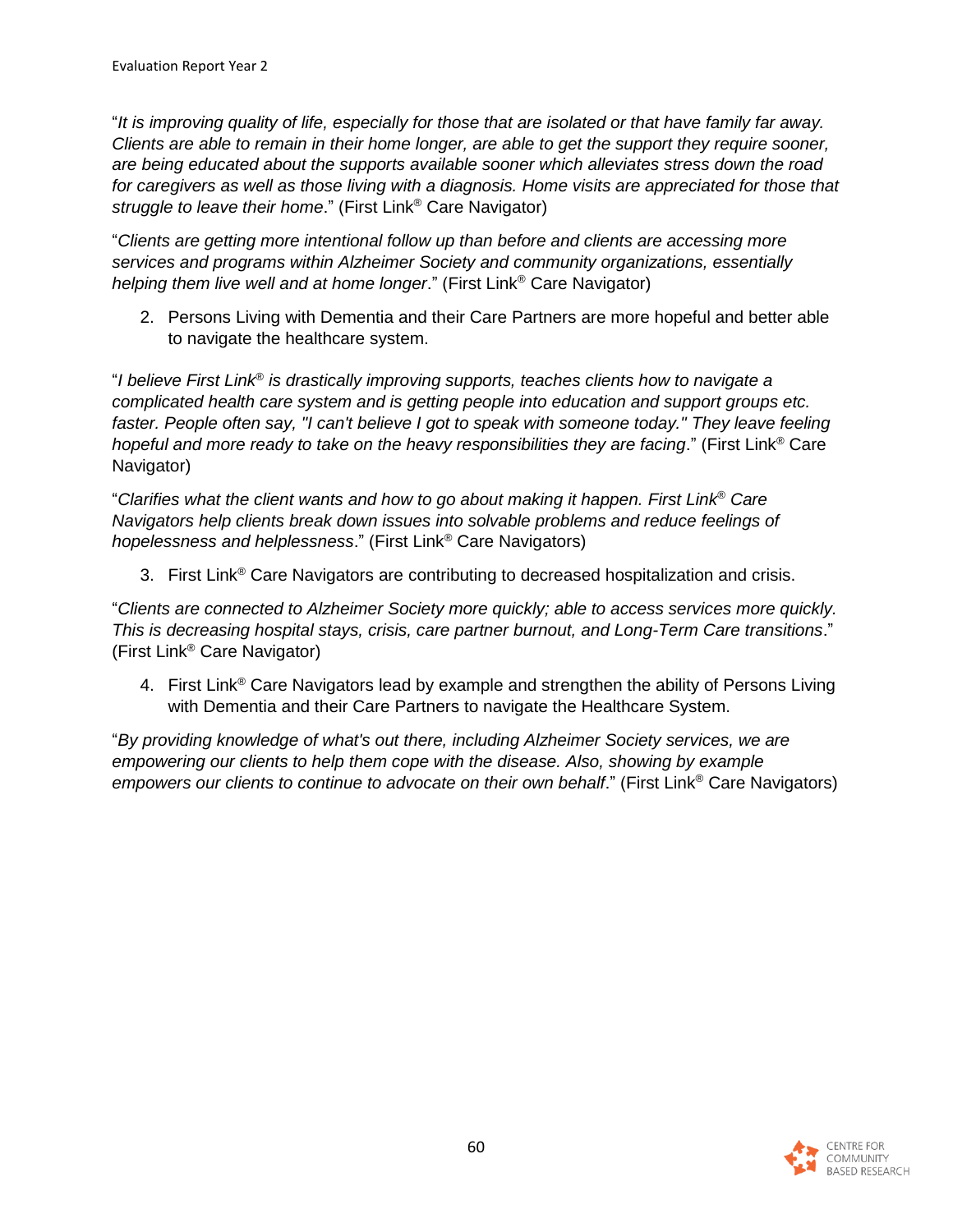## *Research Question 2: Program Implementation Processes*

#### **Program Implementation as Experienced by PLWD and CP**

Of respondents, 84.3% of Persons Living with Dementia and 92.8% of Care Partners agree or strongly agree that report that the information provided by the Alzheimer Society was helpful to them.



The First Link® Care Navigators are connecting Persons Living with Dementia and their Care Partners to supports/services that meet their individual needs, attested to by the fact that 81.1%



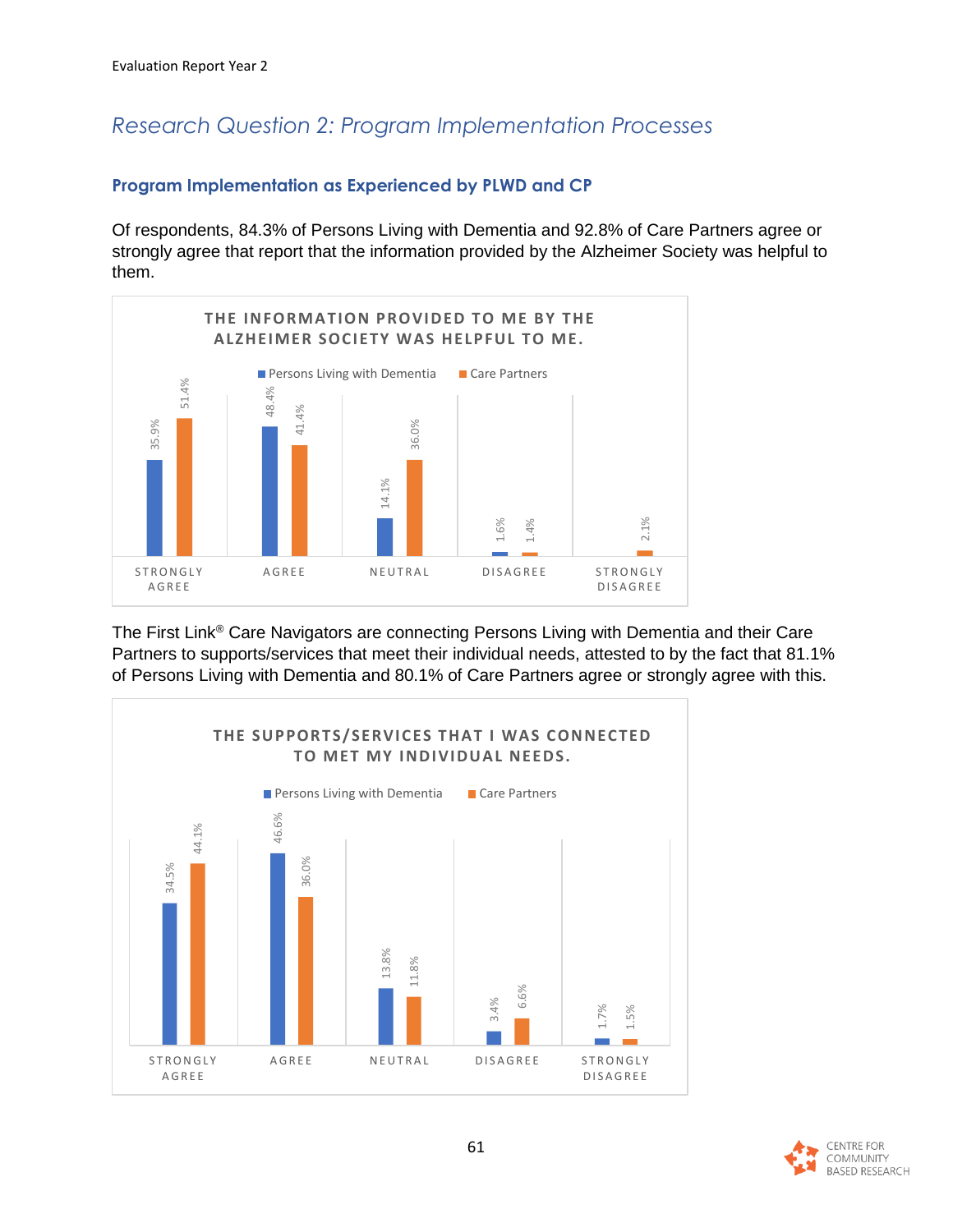Of respondents, 88.5% of Persons Living with Dementia and 92.6% of Care Partners agree or strongly agree that the Alzheimer Society staff followed-up with them in a timely manner.



In addition, 83% of Persons Living with Dementia and 88.6% of Care Partners agree or strongly agree that they were involved in the decisions about supports/services to the extent that they



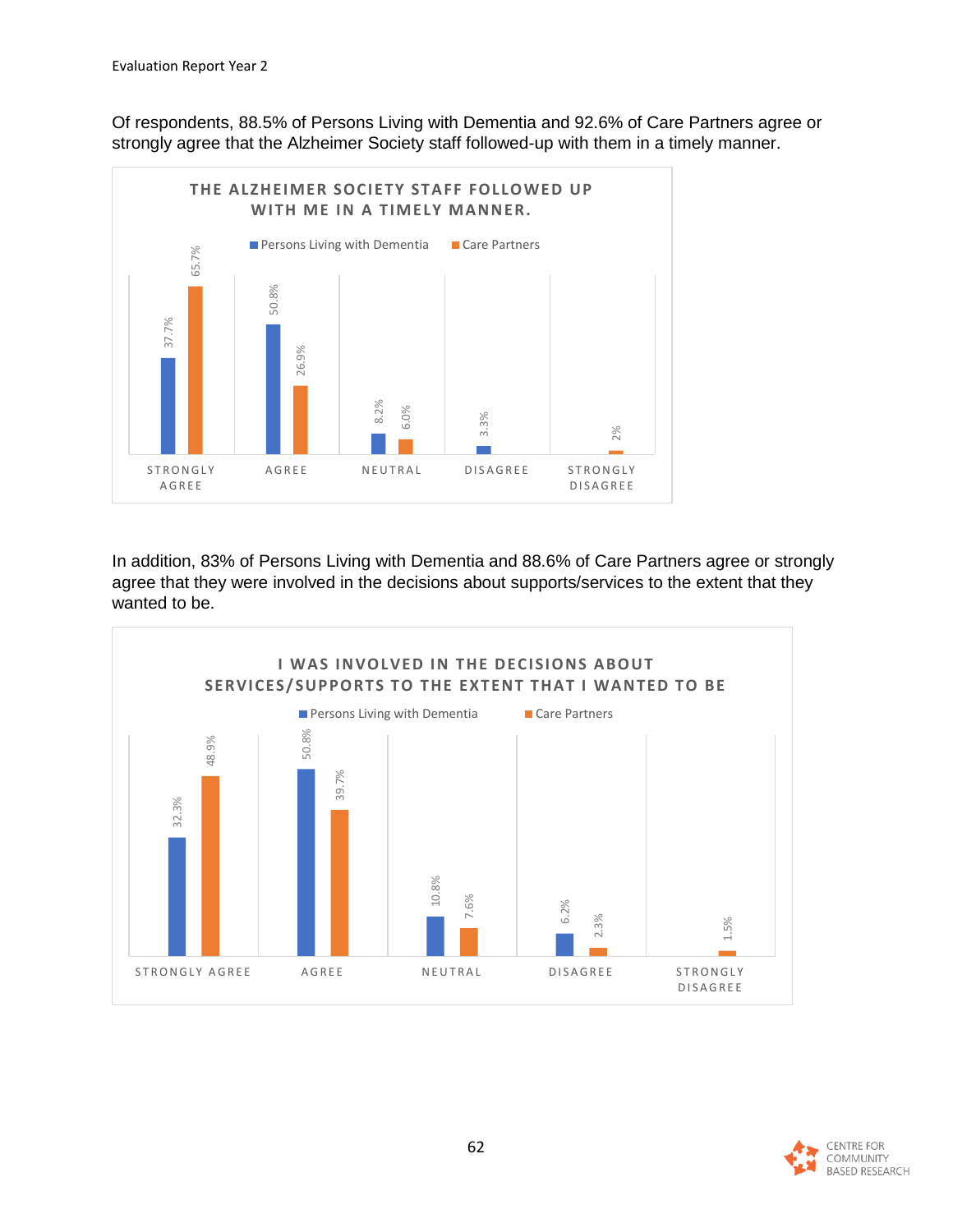#### **FLCN Self-Evaluation**

Of respondents, 89.1% of First Link® Care Navigators agree or strongly agree that they are providing clients with the tools to self-manage.



Further, 78.3% of First Link® Care Navigators who responded agree or strongly agree that Persons Living with Dementia are not falling through the cracks of existing services.



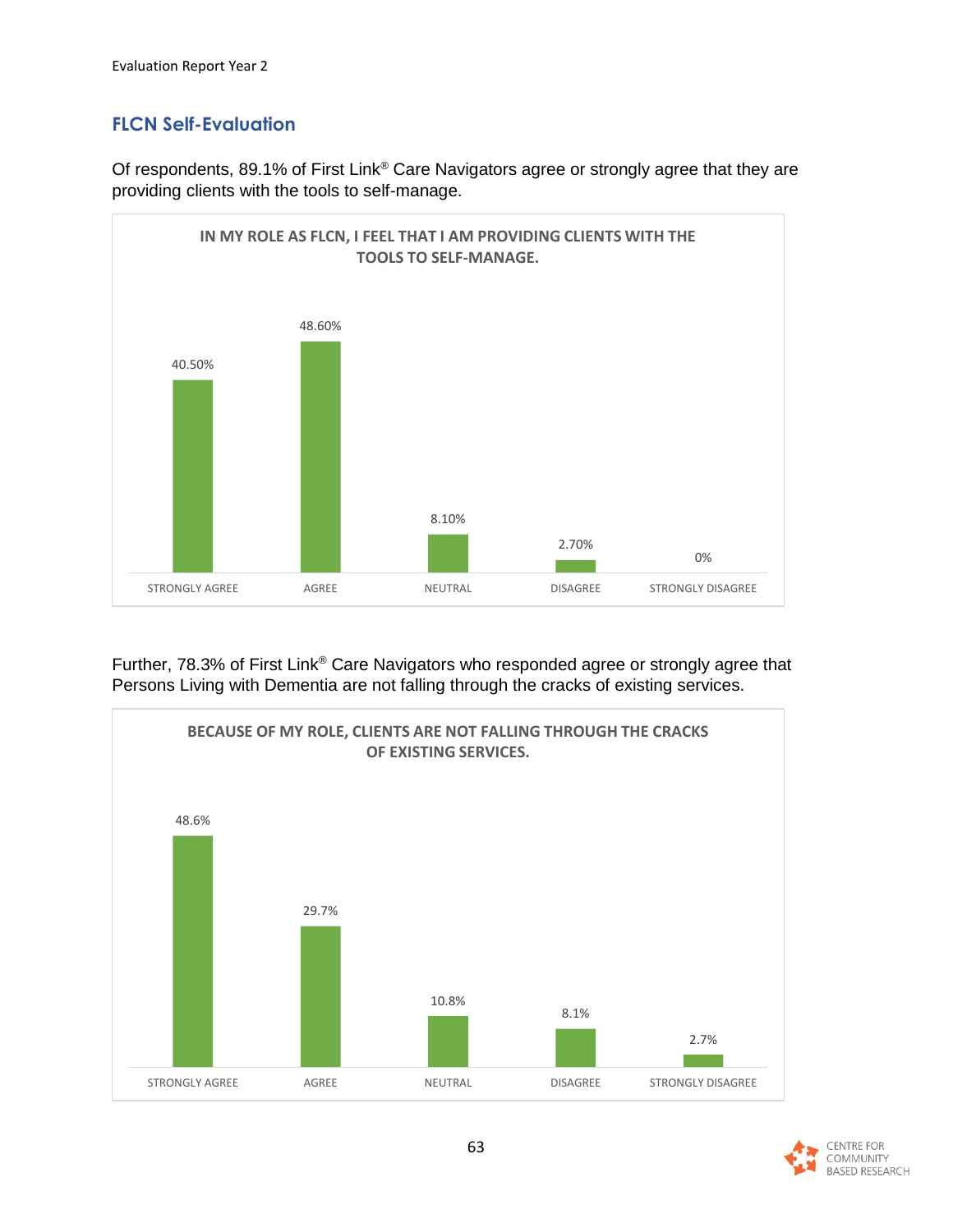Of respondents, 75.6% of First Link® Care Navigators agree or strongly agree that they have reduced the intensity and number of crisis situations.



Further, 80.6% of First Link® Care Navigators who responded agree or strongly agree that because of the supports and services they have provided, hospitalization for preventable issues has been avoided.



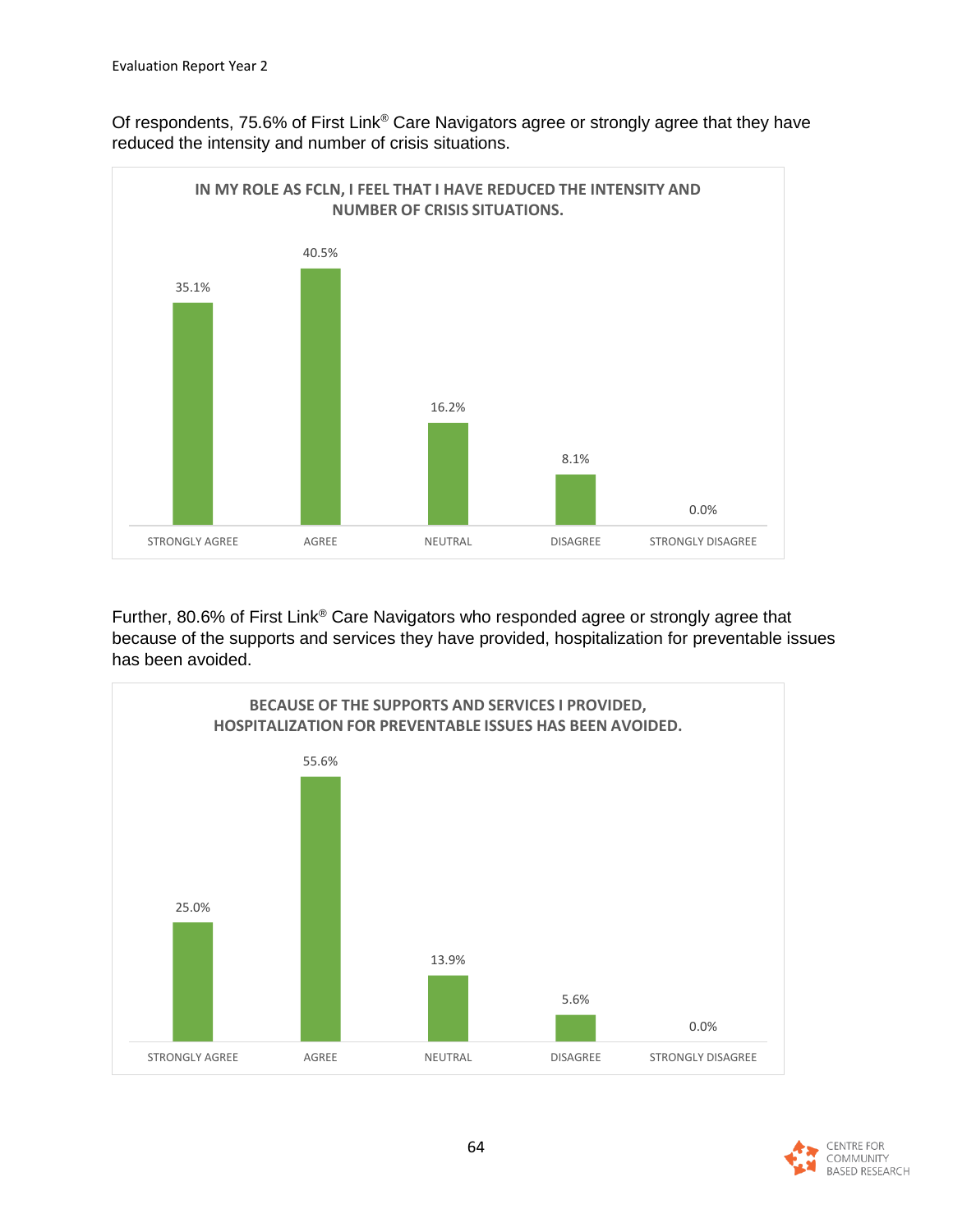## *Research Question 3: Program Context*

#### **FLCN Self-Evaluation**

Of respondents, 86.1% of First Link® Care Navigators who responded agree or strongly agree that the local Alzheimer Society can serve more Persons Living with Dementia.



Of respondents, 83.3% of First Link® Care Navigators agree or strongly agree that the local Alzheimer Society can serve new clients more quickly.



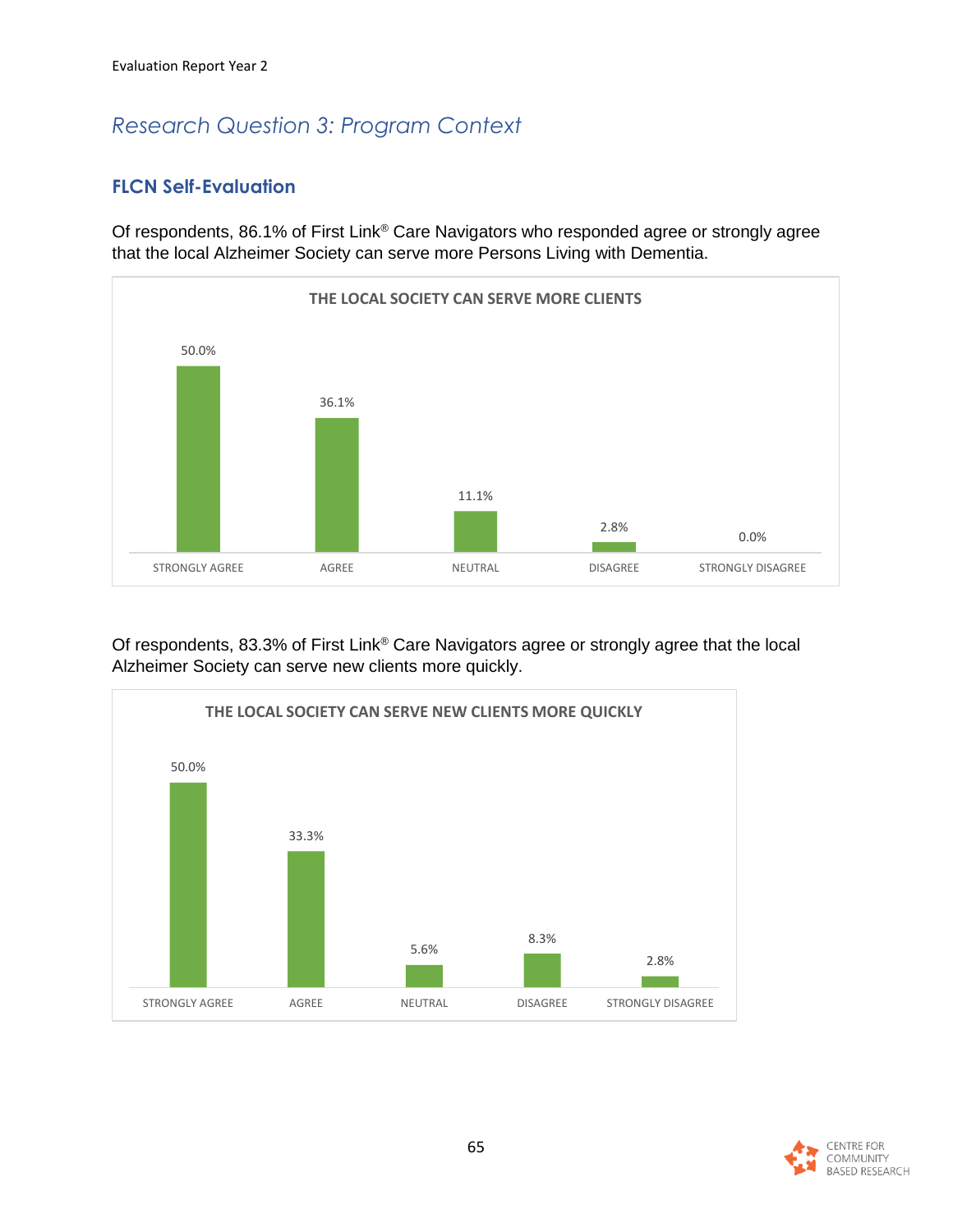



Of respondents, 71.5% of First Link® Care Navigators agree or strongly agree that other staff report that they can provide more comprehensive supports.



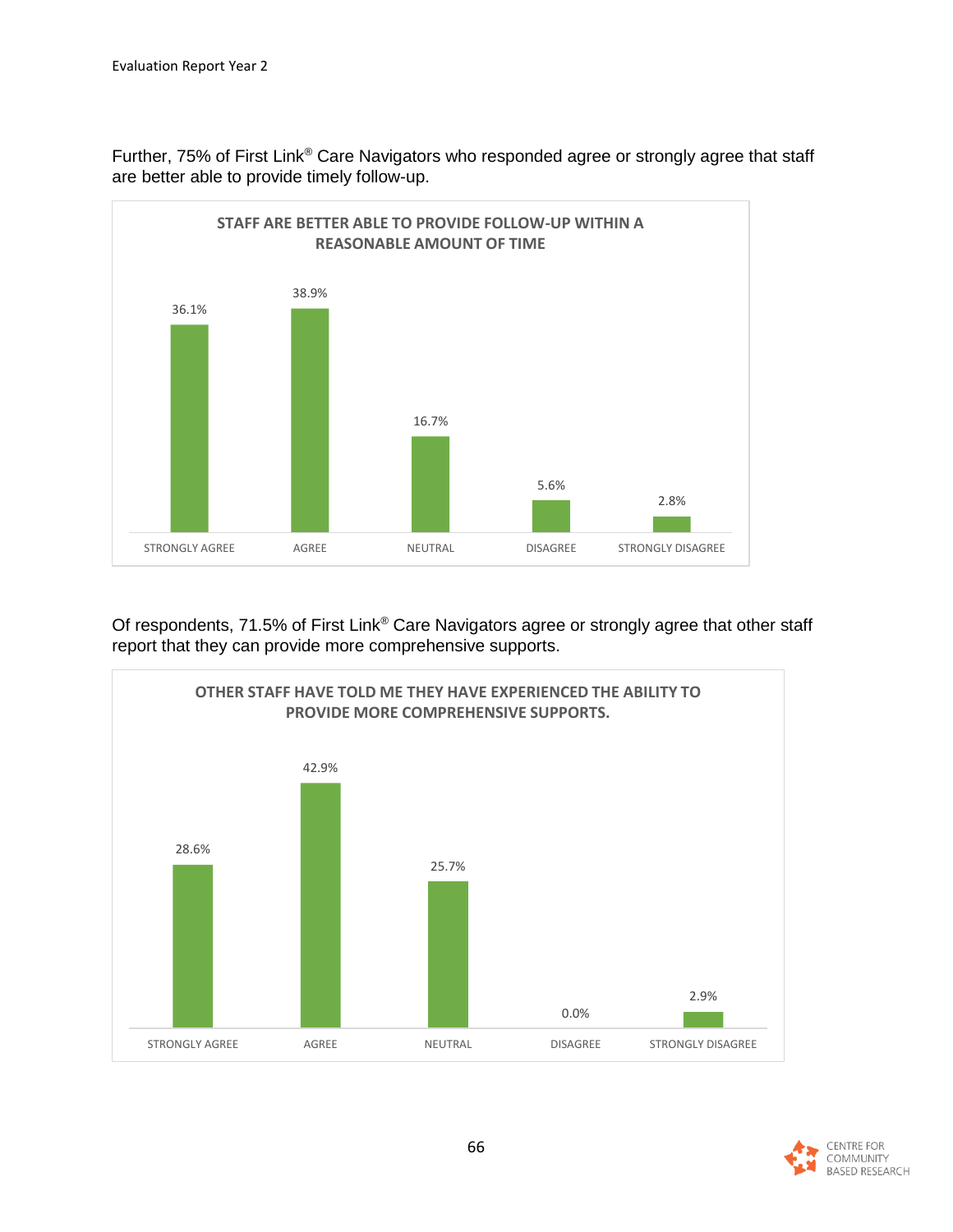Of respondents, 63.9% of First Link® Care Navigators agree or strongly agree that other staff report that their own knowledge and skills has expanded that of their colleagues.



Of respondents, 88.9% of First Link® Care Navigators agree or strongly agree that they have been able to build new relationships with other Healthcare staff and community agencies.



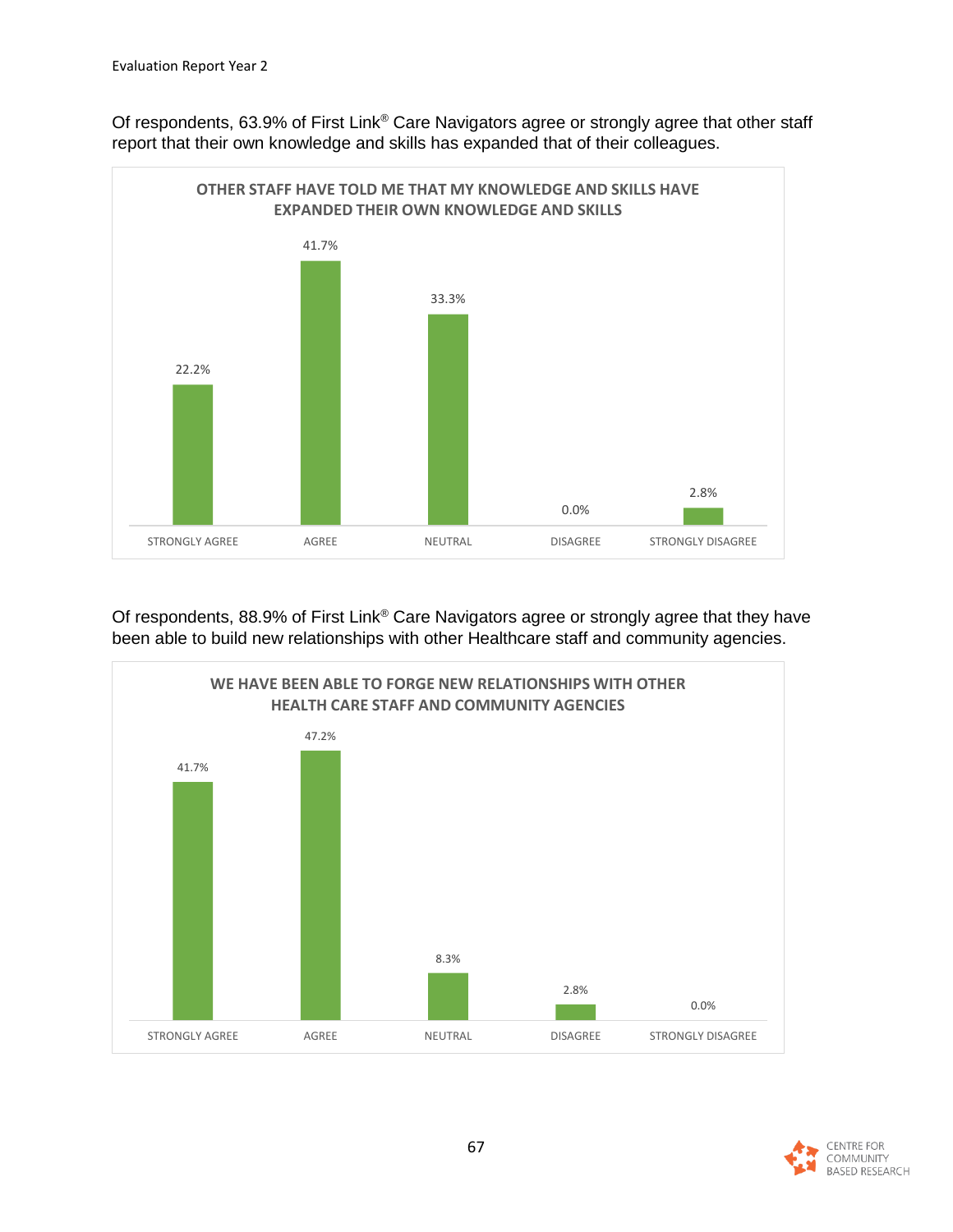In addition, 86.4% of First Link® Care Navigators who responded agree or strongly agree that they are able to support better care coordination in collaboration with System Partners.



Further, 70.2% of First Link<sup>®</sup> Care Navigators who responded agree or strongly agree that there is more communication between primary care and community supports.



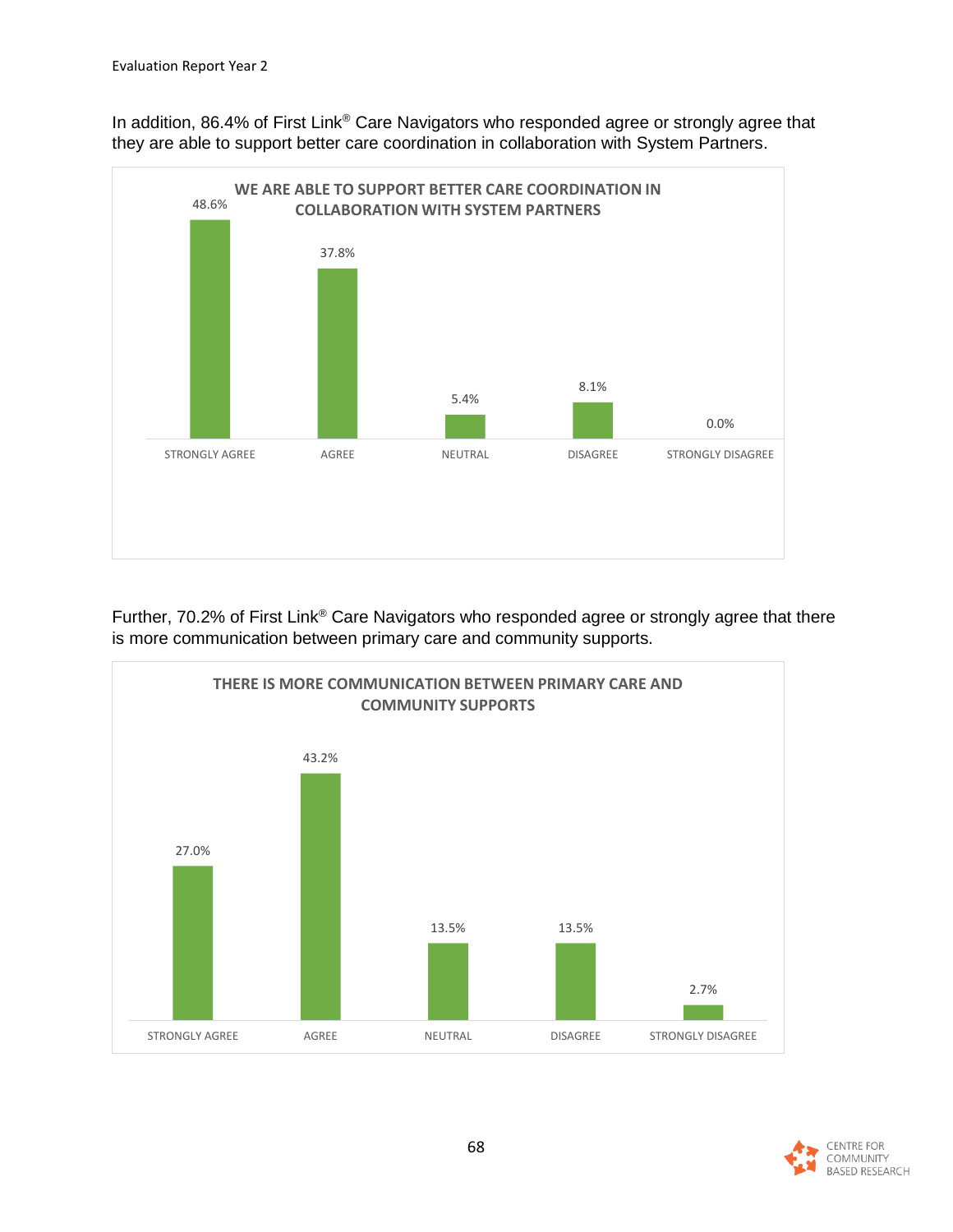Almost all First Link® Care Navigators who responded (91.9%) agree or strongly agree that their role is helping to increase health professionals' and community agencies' awareness of Alzheimer Society supports and services.



Of respondents, 82.9% of First Link® Care Navigators agree or strongly agree that the referrals to the Alzheimer Society have increased.



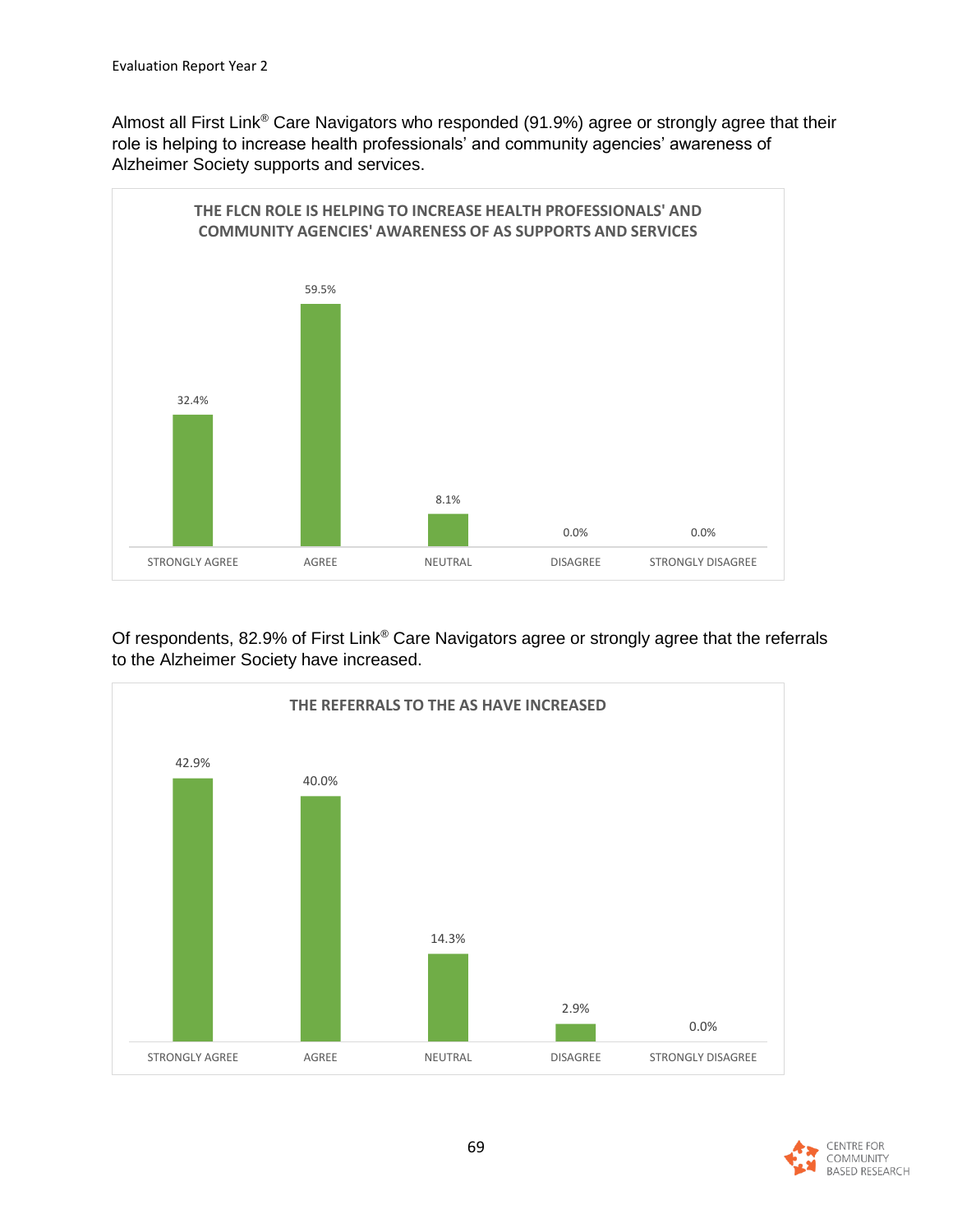

In addition, 75% of First Link® Care Navigators who responded agree or strongly agree that in their role, they have been able to break down barriers to accessing system supports.

Finally, overall First Link<sup>®</sup> Care Navigators feel supported by the Alzheimer Society. Only 11.5% of respondents do not feel that they can do their job properly because they do not feel sufficiently supported by the Alzheimer Society.



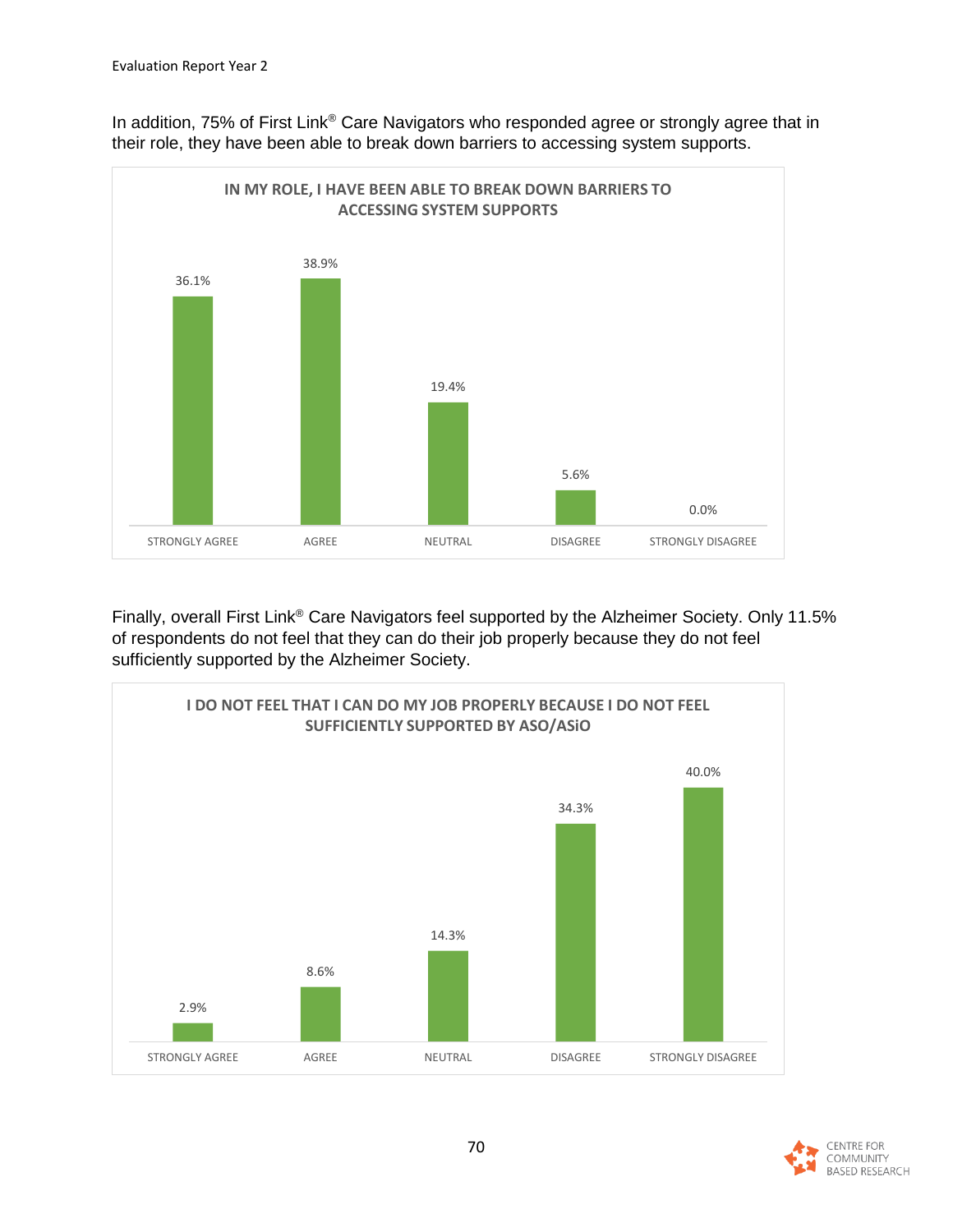## *Research Question 4: Program Improvements*

#### **Recommendations by CP and FLCN**

1. Reduce wait times for clients, decrease caseloads for FLCN, and make more regular follow-ups.

"*We have had many new referrals and during busy intake months (ex. January) it is hard to get to intentional follow ups. One more day/week of hours would be great!*" (First Link® Care Navigator)

"*To increase the number of Navigators at the Society so that all clients could have navigation support*." (First Link® Care Navigator)

2. Invest in a client-friendly website with clear information about the First Link® Care Navigator role.

"*Website difficult to navigate. Hard to locate key Care Navigators. Only got a Care Navigator via your social worker who conducted our First Steps workshop. Society should invest heavily in making website much more user-friendly (especially considering your clientele and potential donors)*." (Care Partner)

3. More marketing materials about the FLCN role (i.e., brochures, email posters, etc.) to help share information with System Partners and community members.

"*Explaining to partners how what we do is different from other coordinators/case managers/care navigators in other health care/community agencies*." (First Link® Care Navigator)

4. More accessible transportation services to reduce transportation barriers for clients.

"*Lack of transportation to services is a big barrier to services - so if FLCN could connect with Transportation services that would be amazing (in an ideal world)*." (First Link® Care Navigator)

5. More effective and efficient communication and referral processes among System Partners to avoid duplication and reduce wait times.

"*We need an easier, quicker way to connect with community agencies, or to access information from other agencies, to avoid duplication and wait time*." (First Link® Care Navigator)

"*There is a lack of services and community supports available to clients especially in rural areas. More education about what each System Partner does is needed to avoid duplication of service.*" (First Link® Care Navigator)

"*We must provide relevant information amongst the client's 'circle of care.' This will allow for continuity of care, reduced [requirement for] storytelling and improved connections. [It will improve] intentional follow up with System Partners and clients*." (First Link® Care Navigator)

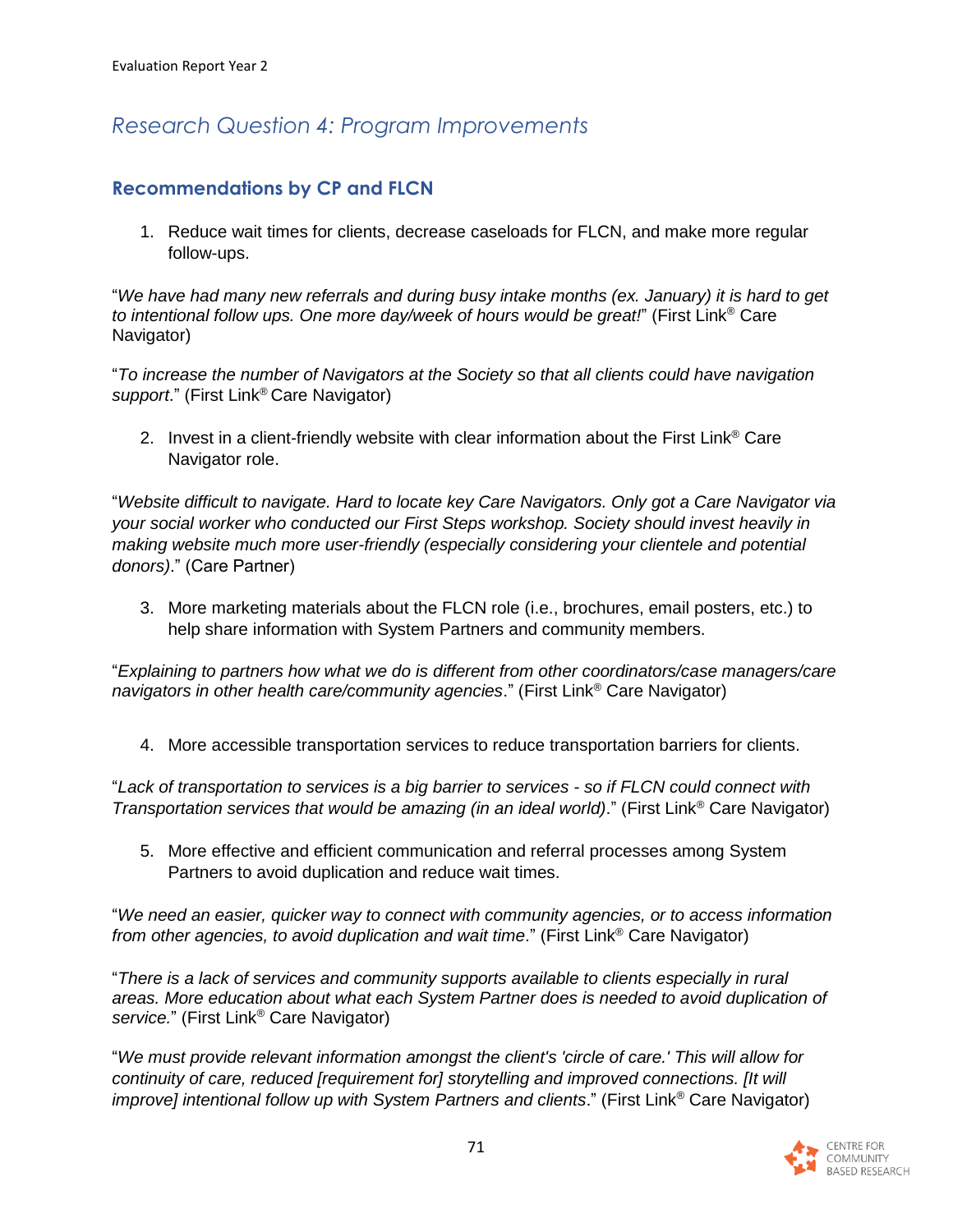6. Enhance interagency collaboration through integration into Memory Clinics, case conferencing, bi-monthly meetings, etc.

"*Just more time to continue to build relationships together as the role is still fairly new in some Chapters. Also, the opportunity for FLCN's to have a presence around partner and coordinated care planning tables if not already happening would be beneficial. Continued work to be done with Primary Care and ideas about how to strengthen those relationships with all and not only a select few who refer a lot*." (First Link® Care Navigator)

7. Implement a database system that connects FLCN/Alzheimer Society caseloads with other healthcare providers (or add FLCN/AS to existing online referral systems).

"1. *Opportunity for shared education (i.e., Memory Clinic Booster Days). 2. Efficient and confidential electronic information sharing systems (NOT fax machine). 3. For regular referrers who do not have memory clinic, a once a month/bimonthly collaboration meeting with external System Partners*." (First Link® Care Navigators)

8. Reduce wait times for community supports and healthcare services by an increased investment and expended resources.

"*The biggest challenge that I as a FLCN face right now is the PSW shortage and the long wait*  lists for other community supports. There is a very large need for more money to be put into *community supports if we are trying to keep people from accessing Long Term Care prematurely*." (First Link® Care Navigator)

"*When linking clients to community support services, they are told there is a few months wait in order to initiate. Clients express feeling let down by the Healthcare System*." (First Link® Care Navigator)

9. More recognition and respect of the FLCN role by primary healthcare providers.

"*The recognition of our role by primary care providers. We would need a clear written set of regulations or protocol between the two to better help support the client. We are not considered as part of the Circle of Care and face a great deal of resistance from primary care providers*." (First Link® Care Navigator)

"*I have never received a doctor referral from the largest town in my area (8,000 people). Doctors refer to CMHA and NWLHIN only. This is a huge gap*." (First Link® Care Navigator)

10. Earlier referrals to the Alzheimer Society to ensure early intervention and crisis prevention.

"*I don't know how to demonstrate it, but I'm sure that by gathering a team early, and connecting to community supports early, we are preventing, or at least equipping people to better manage, crises*." (First Link® Care Navigator)